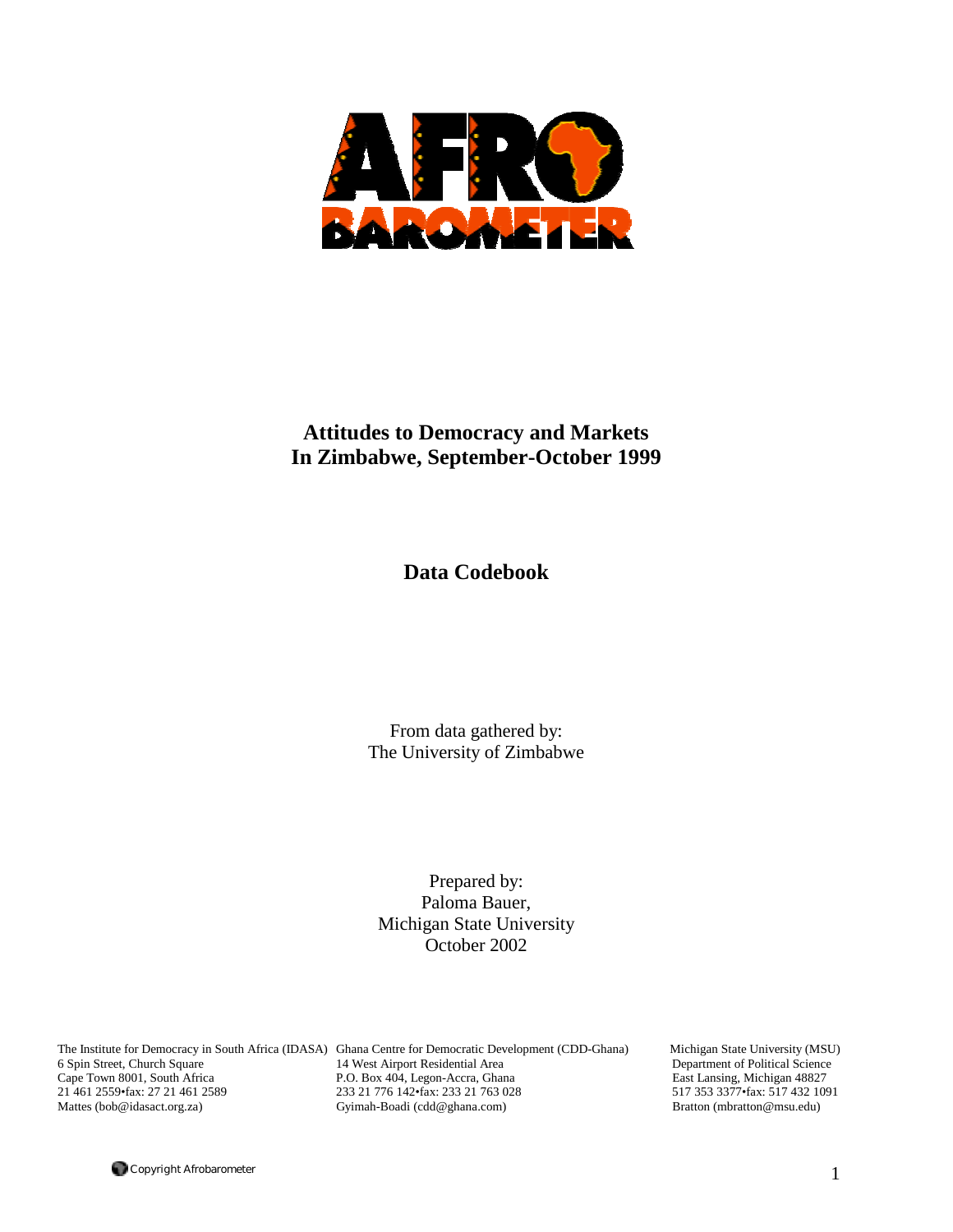Question Number: 1 Question: At the moment, are you dissatisfied, neither dissatisfied nor satisfied, or satisfied with economic conditions in Zimbabwe? Variable Label: Satisfaction with economic conditions Values: 1-6, 98-99 Value Labels: 1=Very Dissatisfied, 2=Dissatisfied, 3=Neither Dissatisfied or Satisfied, 4=Satisfied, 5=Very Satisfied, 6=Don't Know, 98=Refused, 99=Missing Source: NDB, Zamiba96 Note: Enumerator probed for strength of opinion. Question Number: 2 Question: How do economic conditions in Zimbabwe now compare to one year ago? Are they:

Variable Label: Evaluations of Economic Conditions Values: 1-6, 98-99 Value Labels: 1=Much Worse, 2=Worse, 3=About the Same, 4=Better, 5=Much Better, 6=Don't Know, 98=Refused, 99=Missing Source: SAB Note:

Question Number: 3 Question: What about in twelve months time? Do you expect economic conditions in Zimbabwe to be worse, the same, or better than they are now? Variable Label: Economic Expectations Values: 1-6, 98-99 Value Labels: 1=Much Worse, 2=Worse, 3=About the Same, 4=Better, 5=Much Better, 6=Don't Know, 98=Refused, 99=Missing Source: NDB, Zambia96 Note: Enumerator probed for strength of opinion.

Question Number: 4 Question: Now let us speak about your personal economic conditions. Would you say they are worse, the same, or better than other Zimbabweans? Variable Label: Evaluations of personal economic conditions compared to others. Values: 1-6, 98-99 Value Labels: 1=Much Worse, 2=Worse, 3=About the Same, 4=Better, 5=Much Better, 6=Don't Know, 98=Refused, 99=Missing Source: NDB, Zambia96 Note: Enumerator probed for strength of opinion.

Question Number: 5A-D Question: What about you? Describe how you currently obtain the food you and your family eat each month? Is there anything else? Variable Label: How do you currently obtain food? Values: 1-40, 96, 98-99 Value Labels: 1=Pay for it, 2=Work for it, 3=Doing piece work, 4=Vending, 5=Crocheting, 6=Dressmaking, 7=Buy and sell chicken, 8=Own crops/livestock, 9=Grow maize, 10=Farming, 11=Rear chickens, 12=Grow veggies in garden, 13=Local community/cooperative group, 14=Relatives provide, 15=Husband provides, 16=Friends, 17=From my village, 18=Government food programme, 19=Government assistance, 20=Pensioner, 21=Traditional leader, 22=Know someone who helps me get govt assistance, 23=Favor/Bribe govt official, 24=Pretend to be eligible for government assistance, 25=Steal it, 26=Ask anyone I can, 27=Beg for it, 28=Nothing I can do, 29=Sit at home, 30=Breadwinner does not work, 31=Gold panning, 32=Fishing, 33=Building, 34=Cross border trading, 35=Commercial sex, 36=Beer brewing, 96=No further responses, 98=Refused, 99=Missing Source: adapted from NDB

Note: Prior to question 5, the enumerator read the following passage to the respondent: "People get their basic necessities of life such as food, safety, health care, or income in a variety of ways. For instance, some people have to: steal or beg for it, pretend they're eligible for government assistance, or do a favour for, or bribe a government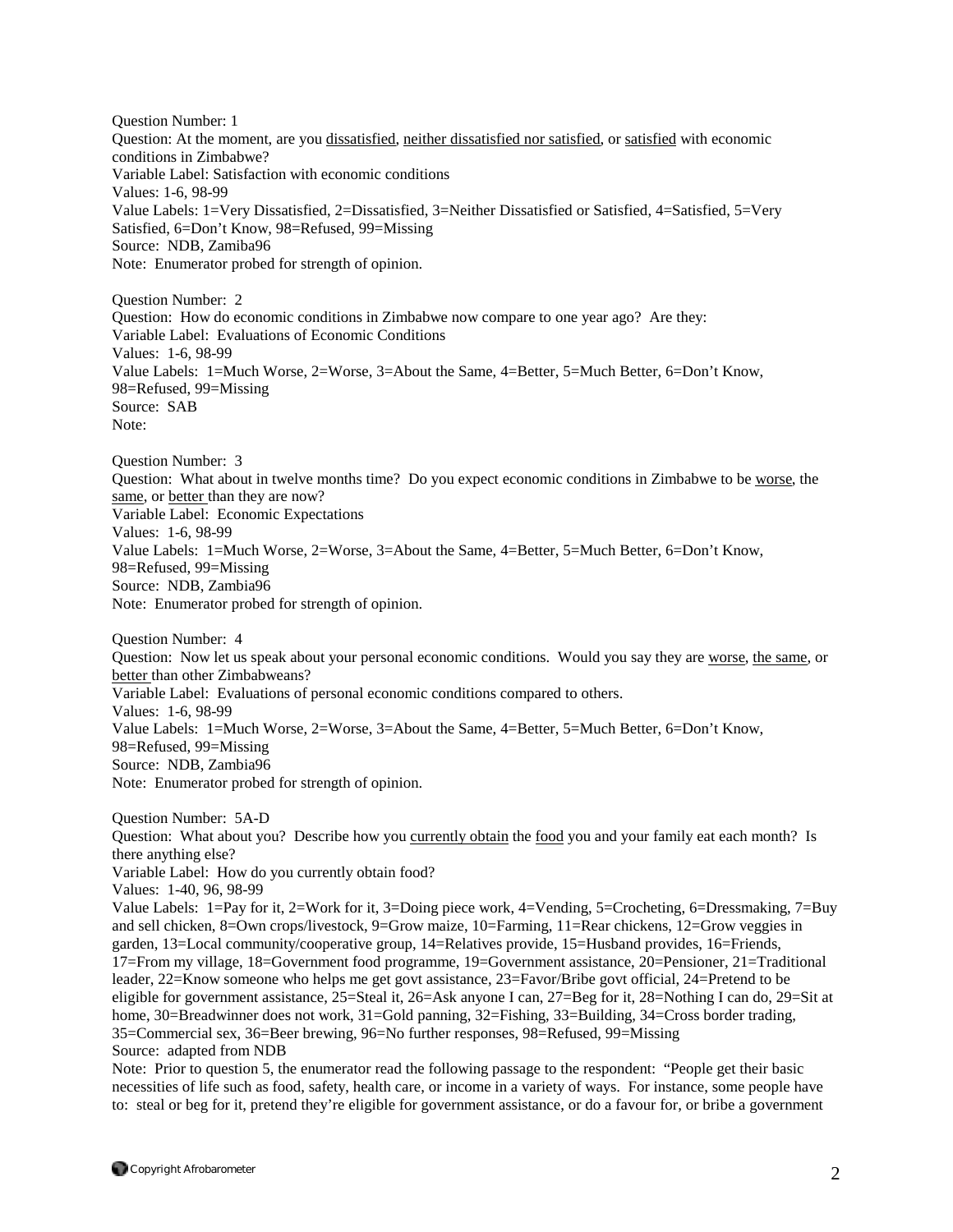official. Other people get these things from: local traditional leaders, government relief programmes, local cooperative groups, or friends or family. Still other people provide for it themselves, or pay for it in cash or in kind. Finally some people are not able to get these things at all." Respondent could give up to four answers.

Question Number: 6A-C

Question: If you could no longer obtain food in this way, what other methods would you be most likely to use? Is there anything else?

Variable Label: What other methods would you use to obtain food?

Values: 1-40, 96, 98-99

Value Labels: 1=Pay for it, 2=Work for it, 3=Doing piece work, 4=Vending, 5=Crocheting, 6=Dressmaking, 7=Buy and sell chicken, 8=Own crops/livestock, 9=Grow maize, 10=Farming, 11=Rear chickens, 12=Grow veggies in garden, 13=Local community/cooperative group, 14=Relatives provide, 15=Husband provides, 16=Friends, 17=From my village, 18=Government food programme, 19=Government assistance, 20=Pensioner, 21=Traditional leader, 22=Know someone who helps me get govt assistance, 23=Favour/bribe government office, 24=Pretend to be eligible for government assistance, 25=Steal it, 26=Ask anyone I can, 27=Beg for it, 28=Nothing I can do, 29=Sit at home, 30=Breadwinner does not work, 31=Gold panning, 32=Fishing, 33=Building, 34=Cross border trading, 35=Commercial sex, 36=Beer brewing, 96=No further responses, 98=Refused, 99=Missing Source: adapted from NDB

Note: Respondent could give up to three answers.

Question Number: 7A-D

Question: Describe the things you currently rely on for the safety of your home? Is there anything else? Variable Label: What safety measures do you have for your home?

Values: 1-32, 96, 98-99

Value Labels: 1=Pay someone to watch house, 2=Someone guards the house, 3=It is insured, 4=Watch it myself, 5=Have durawall, 6=Keep all doors locked, 7=Dogs will protect home, 8=Alarm system, 9=Rely on community group, 10=Neighbors provide, 11=Neighbors watch, 12=Rely on friends and family, 13=Rely on police, 14=Rely on traditional leader, 15=Go to chief, 16=Go to headman, 17=Use traditional medicine, 18=Rely on people I know in the police, 19=Bribe police, 20=Pretend to pay to watch house, 21=Steal things to make home safe, 22=Ask anyone to help me, 23=Nothing I can do, 24=Go to council, 25=Look for more secure place, 26=Don't know, 27=Burglar bars, 96=No further answer, 98=Refused, 99=Missing

Source: SAB

Note: Respondent could give up to four answers.

Question Number: 8A-C

Question: If you could no longer protect your home in this way, what other methods would you be most likely to use? Is there anything else?

Variable Label: What other safety measures would you use?

Values: 1-33, 35, 38, 96, 98-99

Value Labels: 1=Pay someone to watch house, 2=Someone guards the house, 3=It is insured, 4=Watch it myself, 5=Have durawall, 6=Keep all doors locked, 7=Dogs will protect home, 8=Alarm system, 9=Rely on community group, 10=Neighbors provide, 11=Neighborhood watch, 12=Rely on friends and family, 13=Rely on police, 14=Rely on traditional leader, 15=Go to chief, 16=Go to headman, 17=Use traditional medicine, 18=Rely on people I know in the police, 19=Bribe police, 20=Pretend to pay to watch house, 21=Steal things to make home safe, 22=Ask anyone to help me, 23=Nothing I can do, 24=Go to council, 25=Look for more secure place, 26=Don't know, 27=Burglar bars, 96=No further answer, 98=Refused, 99=Missing

Source: SAB

Note: Respondent could give up to three answers.

Question Number: 9A-D

Question: Describe the things you currently do to obtain health care for yourself or your family? Is there anything else?

Variable Label: How do you currently obtain health care?

Values: 1-42, 96, 98-99

Value Labels: 1=Pay for it, 2=Pay for it if we have money, 3=Buy medicine from chemist, 4=Medical Aid, 5=Employer pays medical bills, 6=Treat myself, 7=Eating good food, 8=Keeping yard clean, 9=Washing hands after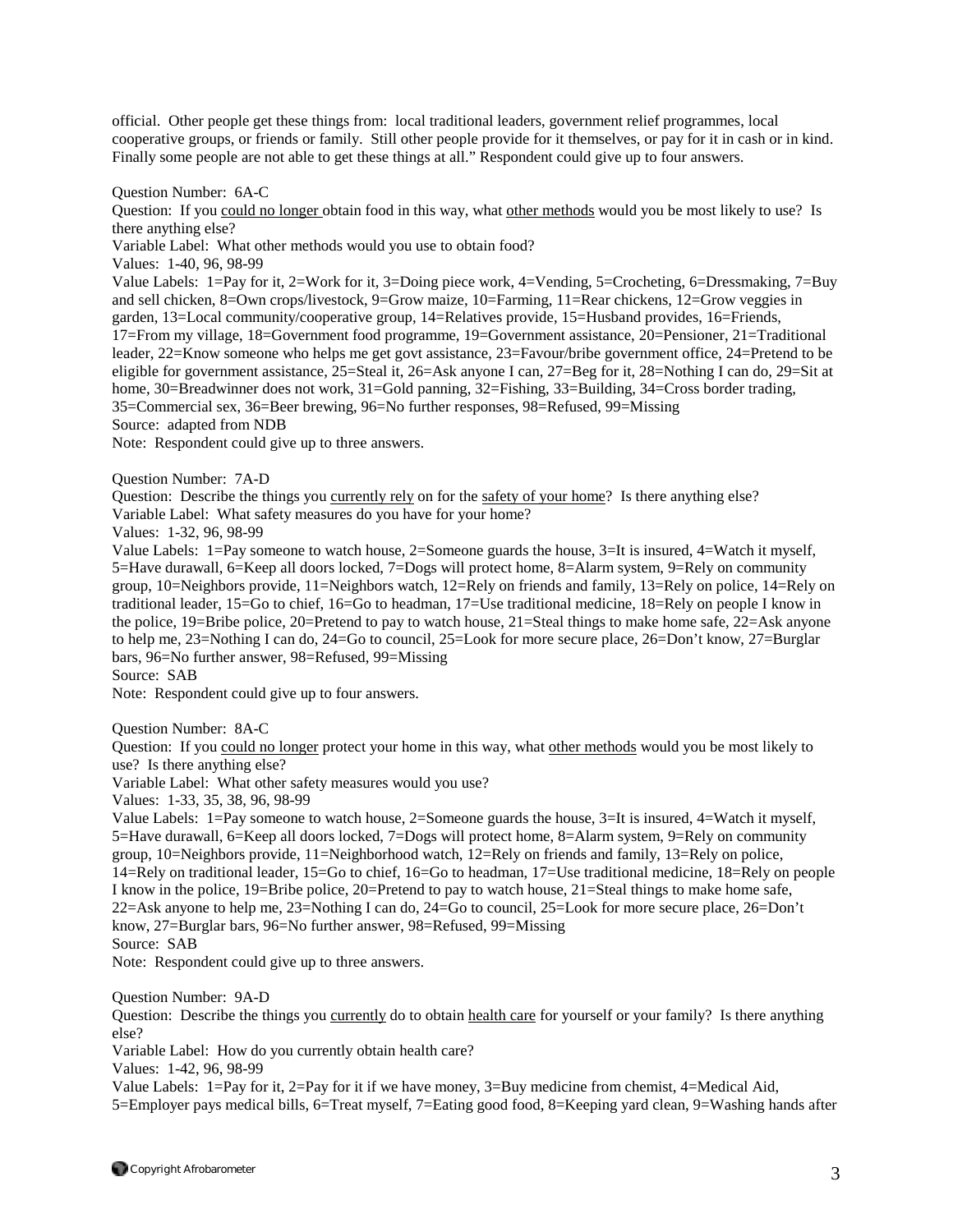using toilet, 10=Being hygienic, 11=Having discipline, 12=Balanced diet, 13=Using toilets, 14=Using pits for rubbish, 15=Drink clean water, 16=Local community/cooperative group, 17=Friends/family, 18=Help from others, 19=Government clinics, 20=Government hospital, 21=Government Assistance, 22=Go to a doctor, 23=From a traditional healer, 24=Use traditional medicine, 25=Someone gets me government assistance, 26=Bribe government assistance, 27=Pretend I'm eligible government assistance, 28=Steal medical goods, 29=Ask anyone to help me, 30=Use holy water, 31=Go to church, 32=Going to prophet, 33=Praying, 34=Don't know, 35=Nothing I can do, 96=No further answers, 98=Refused, 99=Missing Source: adapted from NDB

Note: Respondent could give up to four answers.

Question Number: 10A-C

Question: If you could no longer get health care in this way, what other methods would you be most likely to use? Is there anything else?

Variable Label: What other methods would you use to obtain health care?

Values: 1-42, 96, 98-99

Value Labels: 1=Pay for it, 2=Pay for it if we have money, 3=Buy medicine from chemist, 4=Medical Aid, 5=Employer pays medical bills, 6=Treat myself, 7=Eating good food, 8=Keeping yard clean, 9=Washing hands after using toilet, 10=Being hygienic, 11=Having discipline, 12=Balanced diet, 13=Using toilets, 14=Using pits for rubbish, 15=Drink clean water, 16=Local community/cooperative group, 17=Friends/family, 18=Help from others, 19=Government clinics, 20=Government hospital, 21=Government Assistance, 22=Go to a doctor, 23=From a traditional healer, 24=Use traditional medicine, 25=Someone gets me government assistance, 26=Bribe government official, 27=Pretend I'm eligible government assistance, 28=Steal medical goods, 29=Ask anyone to help me, 30=Use holy water, 31=Go to church, 32=Going to prophet, 33=Praying, 34=Don't know, 35=Nothing I can do, 96=No further answers, 98=Refused, 99=Missing Source: adapted from NDB

Note: Respondent could give up to three answers.

Question Number: 11A-D

Question: Please describe how you normally obtain cash income? Is there anything else?

Variable Label: How do you normally obtain cash income?

Values: 1-7. 9-47, 96, 98-99

Value Labels: 1=From employer, 2=Piece work, 3=Work for other people, 4=Work for myself, 5=Selling vegetables, 6=From renting out property, 7=Sell goods at tuck shop, 8=Rearing chickens, 10=Grow crops for sale, 11=Moulding bricks, 12=Selling goods/vending, 13=Farming, 14=Keeping livestock, 15=Crocheting, 16=Subsistence farming, 17=Start small business, 18=Sell livestock, 19=Informal trader, 20=Local community/cooperative association, 21=Friends/family, 22=Husband provides, 23=Government pension, 24=Traditional leader, 25=Someone helps me get government assistance, 26=Favor/Bribe govt official, 27=Pretend I'm eligible for govt assistance, 28=Steal/sell illegal goods, 29=Ask anyone to help me, 30=Looking for a job/find a job, 31=Nothing I can do, 32=Don't know, 33=Gold panning, 34=Fishing, 35=Building, 36=Investment, 37=Commercial sex, 96=No further answer, 98=Refused, 99=Missing Source: SAB

Note: Respondent could give up to four answers.

Question Number: 12A-C

Question: If you could no longer get a cash income in this way, what other methods would you be most likely to use? Is there anything else?

Variable Label: What other methods would you use to obtain cash income?

Values: 1-7. 9-47, 96, 98-99

Value Labels: 1=From employer, 2=Piece work, 3=Work for other people, 4=Work for myself, 5=Selling vegetables, 6=From renting out property, 7=Sell goods at tuck shop, 8=Rearing chickens, 10=Grow crops for sale, 11=Moulding bricks, 12=Selling goods, 13=Farming, 14=Keeping livestock, 15=Crocheting, 16=Subsistence farming, 17=Start small business, 18=Sell livestock, 19=Informal trader, 20=Local community/cooperative association, 21=Friends/family, 22=Husband provides, 23=Government pension, 24=Traditional leader, 25=Someone helps me get government assistance, 26=Favour/bribe government official, 27=Pretend I'm eligible for government assistance, 28=Steal/sell illegal goods, 29=Ask anyone to help me, 30=Looking for a job/find a job,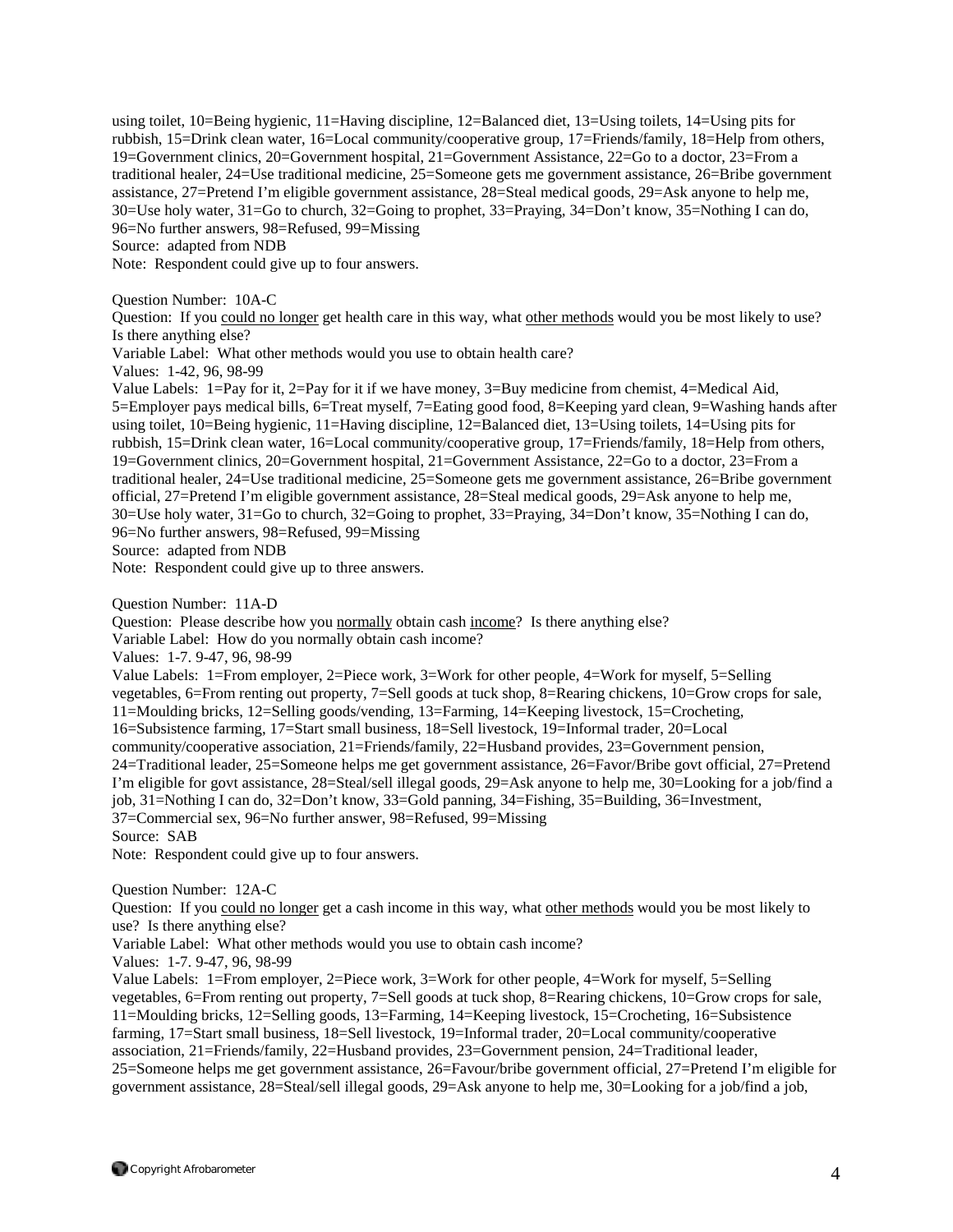31=Nothing I can do, 32=Don't know, 33=Gold panning, 34=Fishing, 35=Building, 36=Investment, 37=Commercial sex, 96=No further answer, 98=Refused, 99=Missing Source: SAB Note: Respondent could give up to three answers. Question Number: 13A Question: In the last twelve months, how often have you or your family: A. gone without enough food to eat? Variable Label: How often have you gone without enough food to eat? Values: 1-5 Value Labels: 1=Often, 2=Sometimes, 3=Rarely, 4=Never, 5=Don't Know, 99=Missing Data Source: NDB Note: Question Number: 13B Question: In the last twelve months, how often have you or your family: B. Felt unsafe from crime in your home? Variable Label: How often have you felt unsafe from crime in your home? Values: 1-5, 99 Value Labels: 1=Often, 2=Sometimes, 3=Rarely, 4=Never, 5=Don't Know, 99=Missing Data Source: SAB Note: Question Number: 13C Question: In the last twelve months, how often have you or your family: C. Gone without medicine or medical treatment that you needed? Variable Label: How often have you gone without necessary medical treatment? Values: 1-5, 99 Value Labels: 1=Often, 2=Sometimes, 3=Rarely, 4=Never, 5=Don't Know, 99=Missing Data Source: NDB Note: Question Number: 13D Question: In the last twelve months, how often have you or your family: D. Gone without a cash income? Variable Label: How often have you gone without a cash income? Values: 1-5 Value Labels: 1=Often, 2=Sometimes, 3=Rarely, 4=Never, 5=Don't Know, 99=Missing Data Source: SAB Note: Question Number: 13E Question: In the last twelve months, how often have you or your family: E. Gone without enough clean water to drink and cook with? Variable Label: How often have you gone without enough clean water to drink or cook with? Values: 1-5 Value Labels: 1=Often, 2=Sometimes, 3=Rarely, 4=Never, 5=Don't Know, 99=Missing Data Source: NDB Note: Question Number: 13F Question: In the last twelve months, how often have you or your family: F. Gone without shelter? Variable Label: How often have you gone without shelter? Values: 1-5, 99 Value Labels: 1=Often, 2=Sometimes, 3=Rarely, 4=Never, 5=Don't Know, 99=Missing Data Source: SAB Note:

Question Number: 13G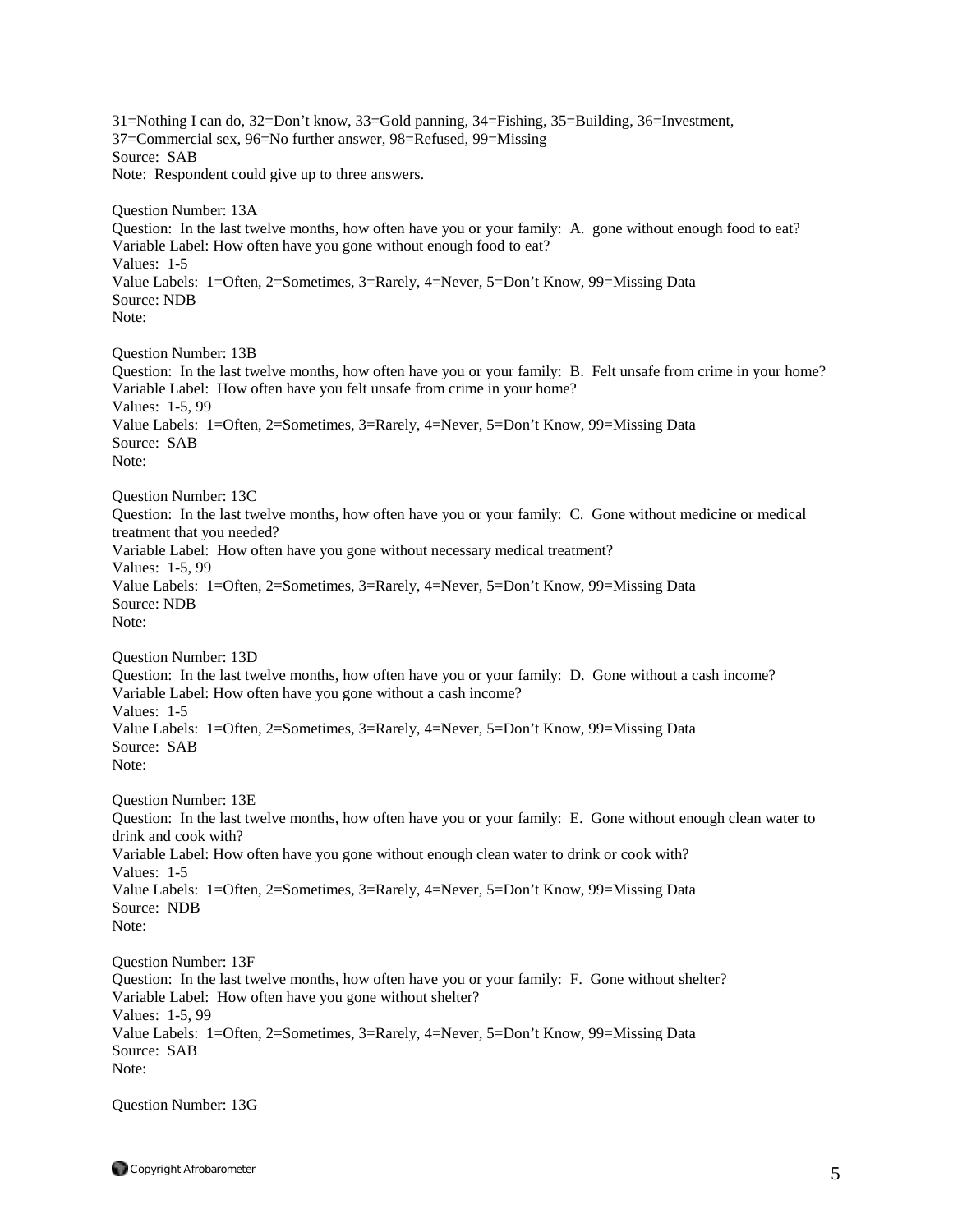Question: In the last twelve months, how often have you or your family: G. Gone without electricity in your home? Variable Label: How often have you gone without electricity in your home? Values: 1-5, 97 Value Labels: 1=Often, 2=Sometimes, 3=Rarely, 4=Never, 5=Don't Know, 6=Not Applicable, 99=Missing Data Source: SAB Note: Question Number: 13H Question: In the last twelve months, how often have you or your family: H. Gone without enough fuel to heat your home or cook your food? Variable Label: How often have you had insufficient fuel to heat or cook? Values: 1-5 Value Labels: 1=Often, 2=Sometimes, 3=Rarely, 4=Never, 5=Don't Know, 6=Not applicable, 99=Missing Data Source: SAB Note: Question Number: 14A Question: In the last month, how much of the time \_\_\_\_\_? Was it often, sometimes, rarely, or never? A. Has your physical health reduced the amount of work you would normally do inside or outside your home? Variable Label: How often physical health reduce amount of work? Values: 1-5, 99 Value Labels: 1=Often, 2=Sometimes, 3=Rarely, 4=Never, 5=Don't Know, 99=Missing Data Source: SAB Note: Question Number: 14B Question: In the last month, how much of the time  $\cdots$  ? Was it often, sometimes, rarely, or never? B. Have you been so worried or anxious that you have felt tired, worn out, or exhausted? Variable Label: How often worried, anxious or feel tired? Values: 1-5, 99 Value Labels: 1=Often, 2=Sometimes, 3=Rarely, 4=Never, 5=Don't Know, 99=Missing Data Source: SAB Note: Question Number: 15 Question: Is there a school close by where you could afford to send your children? Variable Label: Is there a nearby school, which your kids could attend? Values: 1-3, 99 Value Labels: 1=Yes, 2=No, 3=Don't Know, 99=Missing Data Source: SAB Note: Question Number: 16 Question: Do you have an electricity hook-up into this household? Variable Label: Do you have an electricity hook-up into home? Values: 1-3, 99 Value Labels: 1=Yes, 2=No, 3=Don't Know, 99=Missing Data Source: SAB Note: Question Number: 17 Question: Do you have water piped into your household? Variable Label: Do you have piped water into home? Values: 1-3, 99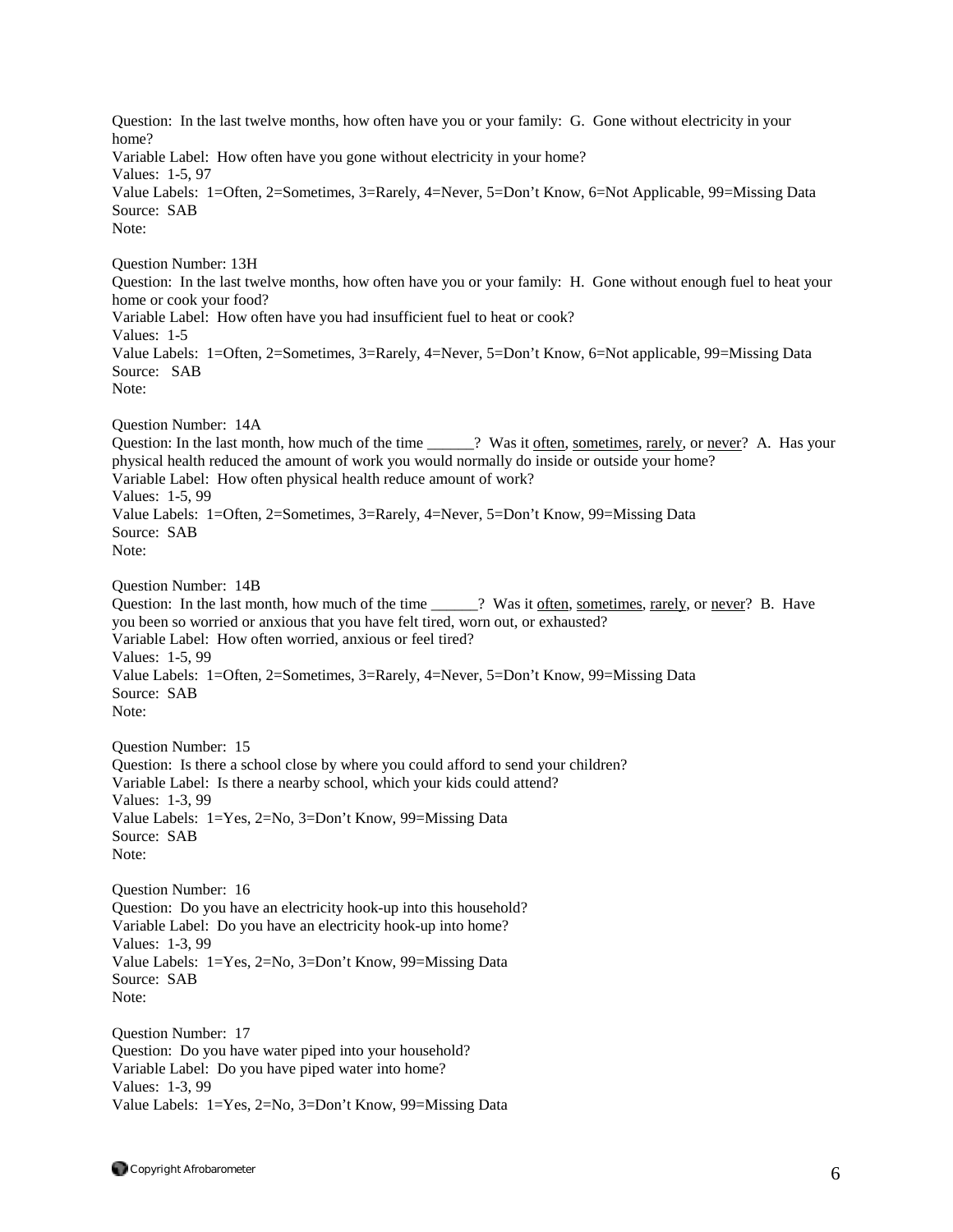Source: SAB Note: Question Number: 18A Question: Over the past year, how often have you attended meetings of a  $\frac{1}{2}$  A. church group (other than religious services) Variable Label: How often do you attend church group meetings? Values: 1-5, 99 Value Labels: 1=Never, 2=Just once or twice, 3=A few times, 4=Often, 5=Don't Know, 99=Missing Data Source: SAB Note: Question Number: 18B Question: Over the past year, how often have you attended meetings of a z 2 B. Local self-help association Variable Label: Attend self-help association? Values: 1-5, 99 Value Labels: 1=Never, 2=Just once or twice, 3=A few times, 4=Often, 5=Don't Know, 99=Missing Data Source: SAB Note: Question Number: 18C Question: Over the past year, how often have you attended meetings of a \_\_\_\_\_? C. Group concerned with local matters such as schools, housing, or rates? Variable Label: Attend group concerned with local matters? Values: 1-5, 99 Value Labels: 1=Never, 2=Just once or twice, 3=A few times, 4=Often, 5=Don't Know, 99=Missing Data Source: SAB Note: Question Number: 18D Question: Over the past year, how often have you attended meetings of a \_\_\_\_\_? D. Local commercial organization such as a business group or farmers' association? Variable Label: Attend local commercial organization? Values: 1-5, 99 Value Labels: 1=Never, 2=Just once or twice, 3=A few times, 4=Often, 5=Don't Know, 99=Missing Data Source: SAB Note: Question Number: 18E Question: Over the past year, how often have you attended meetings of a \_\_\_\_\_? E. Group that does things for the community? Variable Label: Attends group that looks after the community? Values: 1-5, 99 Value Labels: 1=Never, 2=Just once or twice, 3=A few times, 4=Often, 5=Don't Know, 99=Missing Data Source: SAB Note: Question Number: 18F Question: Over the past year, how often have you attended meetings of a \_\_\_\_\_? F. A trade union Variable Label: Attend a trade union? Values: 1-5, 99 Value Labels: 1=Never, 2=Just once or twice, 3=A few times, 4=Often, 5=Don't Know, 99=Missing Data Source: SAB Note:

Question Number: 19

 $\bullet$  Copyright Afrobarometer  $\sim$  7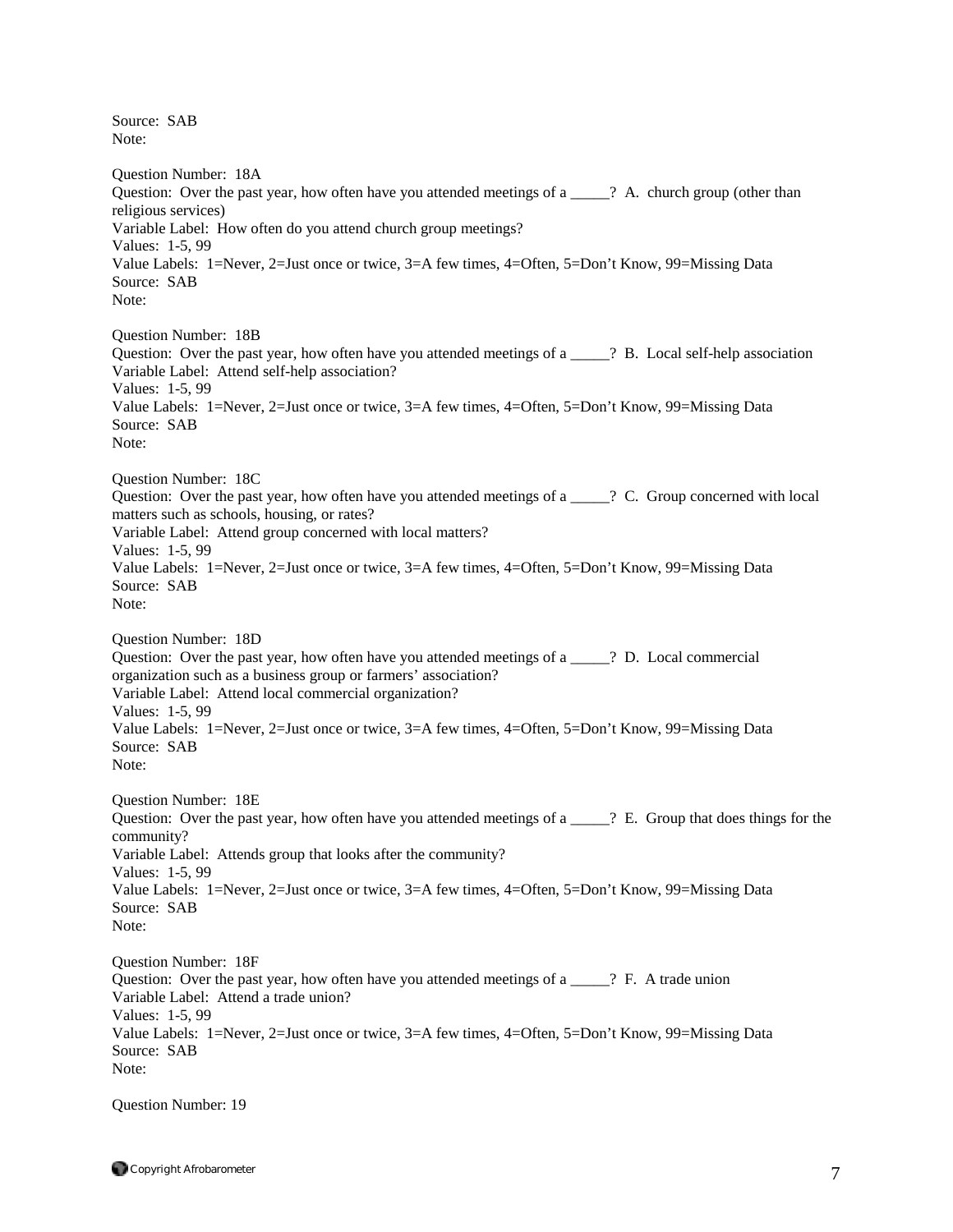Question: A. People should be responsible for their own success and well being. B. Government should bear the main responsibility for ensuring the success and well-being of people.

Variable Label: People responsible for well-being VS govt. responsible

Values: 1-6, 98-99

Value Labels: 1=A, strongly; 2=A, somewhat; 3=B, somewhat; 4=B, strongly, 5=Don't Know, 6=Do not agree with either, 98=Refused, 99=Missing Data

Source: Ghana99

Note: The enumerator introduced the pair of statements by saying, "Here are several pairs of statements. Please tell me whether you most agree with Statement A or Statement B?." Then, the enumerator probed for strength of opinion.

Question Number: 20

Question: A. People should be free to earn as much as they can, even if this leads to differences in income. B. Government should place limits on how much rich people can earn, even if this discourages some people from working hard.

Variable Label: Free to earn VS limited income?

Values: 1-6, 98-99

Value Labels: 1=A, strongly; 2=A, somewhat; 3=B, somewhat; 4=B, strongly, 5=Don't Know, 6=Do not agree with either, 98=Refused, 99=Missing Data

Source: Adapted from NDB

Note: The enumerator introduced the pair of statements by saying, "Here are several pairs of statements. Please tell me whether you most agree with Statement A or Statement B?." Then, the enumerator probed for strength of opinion.

Question Number: 21

Question: A. The best way to create jobs is to encourage people to start their own large or small businesses. B. The government should help to provide employment for everyone who wants to work.

Variable Label: Start own business VS govt.. employment.

Values: 1-6, 98-99

Value Labels: 1=A, strongly; 2=A, somewhat; 3=B, somewhat; 4=B, strongly, 5=Don't Know, 6=Do not agree with either, 98=Refused, 99=Missing Data

Source: Finifter and Mickiewicz

Note: The enumerator introduced the pair of statements by saying, "Here are several pairs of statements. Please tell me whether you most agree with Statement A or Statement B?." Then, the enumerator probed for strength of opinion.

Question Number: 22

Question: A. There is no sense in trying to start a new business because it might lose money. B. If a person has a good idea for a business, they should invest their own savings or borrow money to try to make it succeed. Variable Label: New business risky VS invest to start business

Values: 1-6, 98-99

Value Labels: 1=A, strongly; 2=A, somewhat; 3=B, somewhat; 4=B, strongly, 5=Don't Know, 6=Do not agree with either, 98=Refused, 99=Missing Data

Source: Jackson and Rodkey

Note: The enumerator introduced the pair of statements by saying, "Here are several pairs of statements. Please tell me whether you most agree with Statement A or Statement B?." Then, the enumerator probed for strength of opinion.

Question Number: 23A

Question: Here is a list of things that are important for the development of our country. In your opinion, who should take the main responsibility for these things? Is it the government, private businesses, individuals, or some combination of these? A. providing schools and clinics

Variable Label: Who should take responsibility for schools and clinics?

Values: 1-8, 98-99

Value Labels: 1=government, 2=private businesses, 3=individuals, 4=government and business, 5=government and individuals, 6=business and individuals, 7=all three, 8=Don't Know, 98=Refused, 99=Missing Data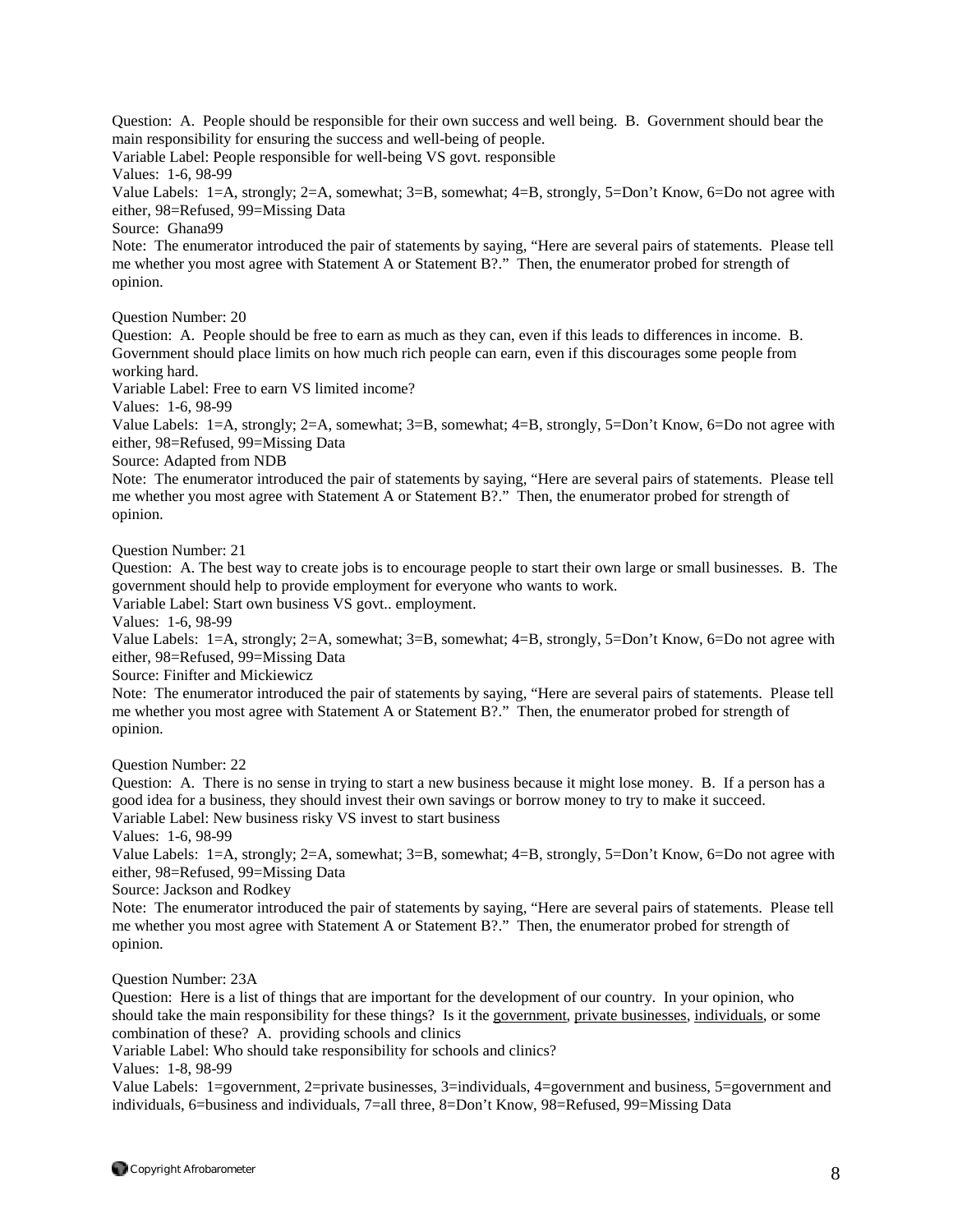Source: Ghana99 Note:

Question Number: 23B

Question: Here is a list of things that are important for the development of our country. In your opinion, who should take the main responsibility for these things? Is it the government, private businesses, individuals, or some combination of these? B. creating jobs

Variable Label: Responsibility for creating jobs?

Values: 1-8, 98-99

Value Labels: 1=government, 2=private businesses, 3=individuals, 4=government and business, 5=government and individuals, 6=business and individuals, 7=all three, 8=Don't Know, 98=Refused, 99=Missing Data Source: Ghana99

Note:

Question Number: 23C

Question: Here is a list of things that are important for the development of our country. In your opinion, who should take the main responsibility for these things? Is it the government, private businesses, individuals, or some combination of these? C. Building houses

Variable Label: Responsibility for building houses?

Values: 1-8, 98-99

Value Labels: 1=government, 2=private businesses, 3=individuals, 4=government and business, 5=government and individuals, 6=business and individuals, 7=all three, 8=Don't Know, 98=Refused, 99=Missing Data Source: Ghana99

Note:

Question Number: 23D

Question: Here is a list of things that are important for the development of our country. In your opinion, who should take the main responsibility for these things? Is it the government, private businesses, individuals, or some combination of these? D. reducing crime

Variable Label: Responsibility for reducing crime?

Values: 1-8, 98-99

Value Labels: 1=government, 2=private businesses, 3=individuals, 4=government and business, 5=government and individuals, 6=business and individuals, 7=all three, 8=Don't Know, 98=Refused, 99=Missing Data Source: Ghana99 Note:

Question Number: 23E

Question: Here is a list of things that are important for the development of our country. In your opinion, who should take the main responsibility for these things? Is it the government, private businesses, individuals, or some combination of these? E. Buying and selling tobacco?

Variable Label: Responsibility for buying or selling tobacco?

Values: 1-8, 98-99

Value Labels: 1=government, 2=private businesses, 3=individuals, 4=government and business, 5=government and individuals, 6=business and individuals, 7=all three, 8=Don't Know, 98=Refused, 99=Missing Data Source: adapted from Ghana99 Note:

Question Number: 23F

Question: Here is a list of things that are important for the development of our country. In your opinion, who should take the main responsibility for these things? Is it the government, private businesses, individuals, or some combination of these? F. Helping farmers borrow money to improve production of livestock and crops. Variable Label: Responsibility to help farmers borrow money?

Values: 1-8, 98-99

Value Labels: 1=government, 2=private businesses, 3=individuals, 4=government and business, 5=government and individuals, 6=business and individuals, 7=all three, 8=Don't Know, 98=Refused, 99=Missing Data Source: Ghana99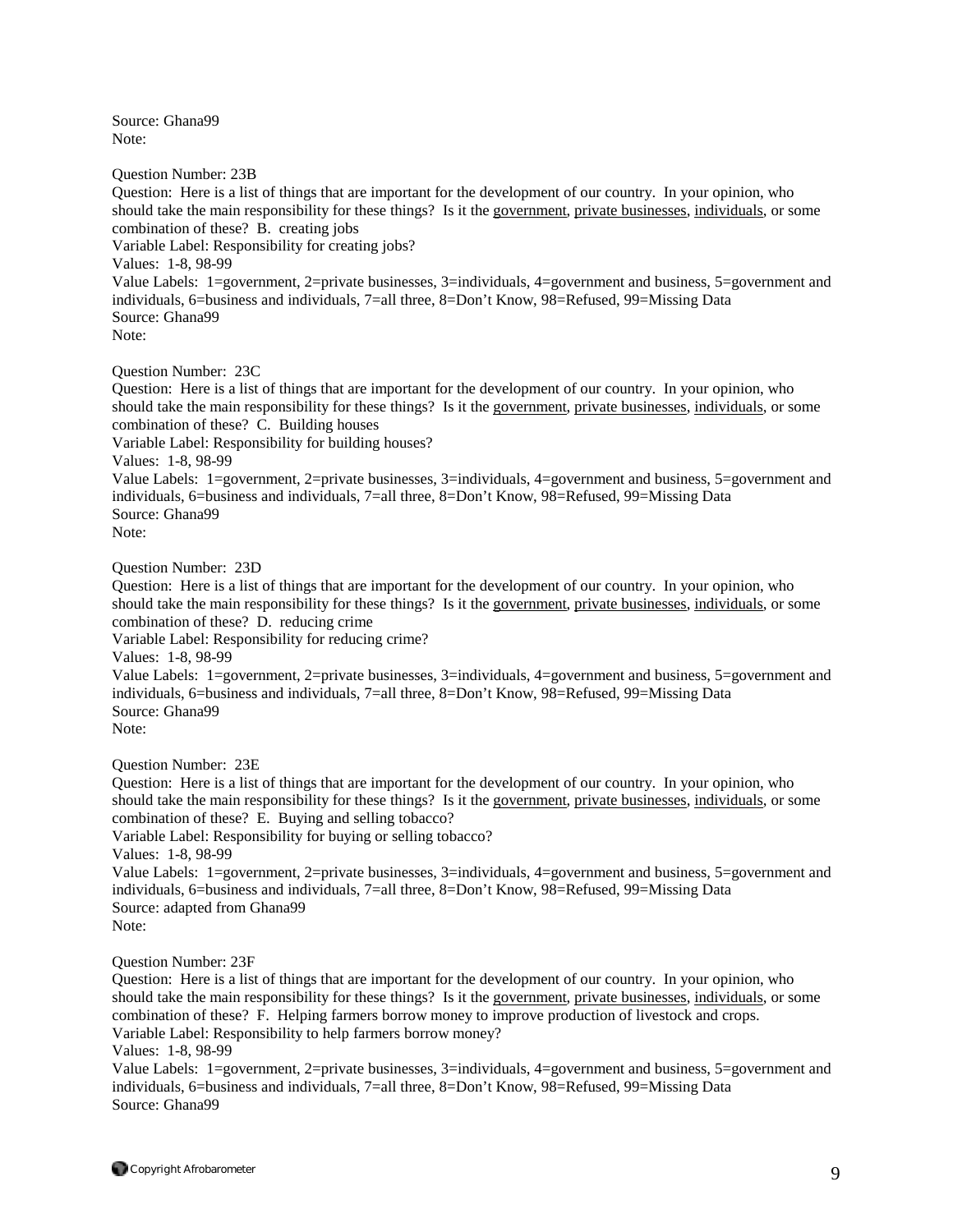Note:

Question Number: 24

Question: A. It is better to have a wide variety of goods and many goods in the market, even if prices are high. B. It is better to have low prices, even if there are shortages of goods.

Variable Label: Variety of goods at high prices VS shortages at low prices?

Values: 1-6, 98-99

Value Labels: 1=A, strongly; 2=A, somewhat; 3=B, somewhat; 4=B, strongly, 5=Do not know, 6=Do not agree with either, 98=Refused, 99=Missing Data

Source: Zambia 96

Note: The enumerator introduced the pair of statements by saying, "Here are several more pairs of statements. Please tell me whether you most agree with Statement A or Statement B." Then, the enumerator probed for strength of opinion.

Question Number: 25

Question: A. It is better to be able to visit clinics and get medicine for free, even if it means we cannot raise health care standards. B. It is better to raise health care standards, even if we have to pay medical fees.

Variable Label: Free health care, low stds VS pay for better health care

Values: 1-6, 98-99

Value Labels: 1=A, strongly; 2=A, somewhat; 3=B, somewhat; 4=B, strongly, 5=Do not know, 6=Do not agree with either, 98=Refused, 99=Missing Data

Source: SAB

Note: The enumerator introduced the pair of statements by saying, "Here are several more pairs of statements. Please tell me whether you most agree with Statement A or Statement B." Then, the enumerator probed for strength of opinion.

Question Number: 26

Question: A. The number of people who work for government should not be reduced, even if paying their salaries is costly to the country. B. The government cannot afford so many public employees and should lay off/retrench some of them.

Variable Label: Keep govt. employees VS retrench govt. employees

Values: 1-6

Value Labels: 1=A, strongly; 2=A, somewhat; 3=B, somewhat; 4=B, strongly, 5=Do not know, 6=Do not agree with either, 98=Refused, 99=Missing Data

Source: Zambia 96

Note: The enumerator introduced the pair of statements by saying, "Here are several more pairs of statements. Please tell me whether you most agree with Statement A or Statement B." Then, the enumerator probed for strength of opinion.

Question Number: 27

Question: A. The government should retain ownership of its factories, businesses, and farms. B. It is better for the government to sell its businesses to private companies and individuals.

Variable Label: Govt. own factories VS privatization

Values: 1-6, 98-99

Value Labels: 1=A, strongly; 2=A, somewhat; 3=B, somewhat; 4=B, strongly, 5=Do not know, 6=Do not agree with either, 98=Refused, 99=Missing Data

Source: Zambia 96

Note: The enumerator introduced the pair of statements by saying, "Here are several more pairs of statements. Please tell me whether you most agree with Statement A or Statement B." Then, the enumerator probed for strength of opinion.

Question Number: 28A-C Question: What, if anything, do you understand by the word "democracy"? What comes to your mind when you hear the word? Variable Label: What does democracy mean? Values: 1-47, 49-67, 71, 96, 98-99

 $\bullet$  Copyright Afrobarometer  $10$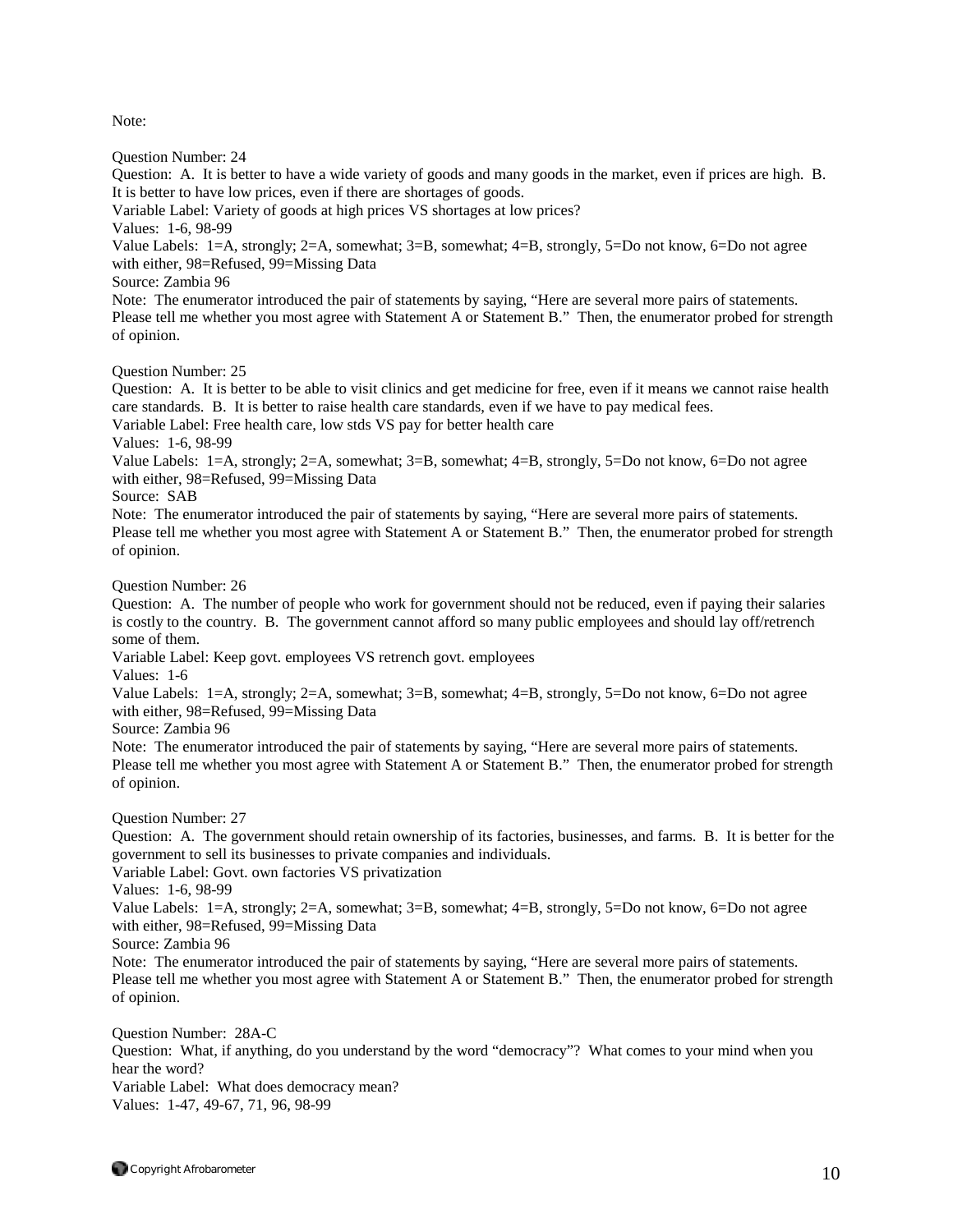Value Labels: 1=Don't know, 2=When country is run by the people, 3=To be independent, 4=The right to everything, 5=Freedom in everything except crime, 6=Freedom of speech, 7=Equal rights, 8=Different groups must have different rights, 9=To own property/land, 10=Freedom of movement, 11=Freedom in general, 12=Free education, 13=Reduce crime, 14=Free medical treatment, 15=Be able to criticize government, 16=Peace, 17=Justice, 18=No war, 19=Human Rights, 20=Unity, 21=Never heard of such a word, 22=Right to vote, 23=Improve living conditions, 24=Development, 25=Right to join any political party, 26=Police protection, 27=To advise each other when ruling, 28=To have rules formulated by people, 29=Ruling without discrimination, 30=Many political parties, 31=Majority rules, 32=Good leadership, 33=Freedom of expression, 34=To rule satisfactorily, 35=To live in harmony, 36=Having what people want, 37=People help the ruler, 38=Government assist the people, 39=Government promotes development, 40=Autocracy, 41=Oppression of majority, 42=Fair elections, 43=Working together with government, 44=Nothing, 45=Democracy is meaningless, 46=Enough food, 47=Self rule, 49=Taking authority to change, 96=No further answers, 98=Refused, 99=Missing Source: Ghana 97

Note: Respondent could give up to three answers.

Question Number: 29

Question: First of all, can you tell me who presently holds the following positions: The Vice-President of Zimbabwe?

Variable Label: Who is the vice president?

Values: 1-5, 98-99

Value Labels: 1=Do not know, 2=Know Answer, but can't remember, 3=Right Answer, 4=Wrong Answer, 5=Could Not Determine, 98=Refused, 99=Missing Data

Source: Zambia 96

Note: The enumerator wrote down the names given by the respondent, if any, and the supervisor coded the responses as 3 (right) or 4 (wrong). Blank responses were later post coded as 5 (Could not determine).

Question Number: 30

Question: First of all, can you tell me who presently holds the following positions: The Minister of Finance? Variable Label: Who is the minister of finance?

Values: 1-5, 98-99

Value Labels: 1=Do not know, 2=Know Answer, but can't remember, 3=Right Answer, 4=Wrong Answer, 5=Could Not Determine, 98=Refused, 99=Missing Data

Source: Zambia 96

Note: The enumerator wrote down the names given by the respondent, if any, and the supervisor coded the responses as 3 (right) or 4 (wrong). Blank responses were later post coded as 5 (Could not determine).

Question Number: 31

Question: First of all, can you tell me who presently holds the following positions: Member of parliament for this constituency?

Variable Label: Member of parliament for this constituency?

Values: 1-5, 98-99

Value Labels: 1=Do not know, 2=Know Answer, but can't remember, 3=Right Answer, 4=Wrong Answer, 5=Could Not Determine, 98=Refused, 99=Missing Data

Source: Zambia 96

Note: The enumerator wrote down the names given by the respondent, if any, and the supervisor coded the responses as 3 (right) or 4 (wrong). Blank responses were later post coded as 5 (Could not determine).

Question Number: 32

Question: First of all, can you tell me who presently holds the following positions: Your local councilor? Variable Label: Your local councilor?

Values: 1-5, 98-99

Value Labels: 1=Do not know, 2=Know Answer, but can't remember, 3=Right Answer, 4=Wrong Answer, 5=Could Not Determine, 98=Refused, 99=Missing Data

Source: Zambia 96

Note: The enumerator wrote down the names given by the respondent, if any, and the supervisor coded the responses as 3 (right) or 4 (wrong). Blank responses were later post coded as 5 (Could not determine).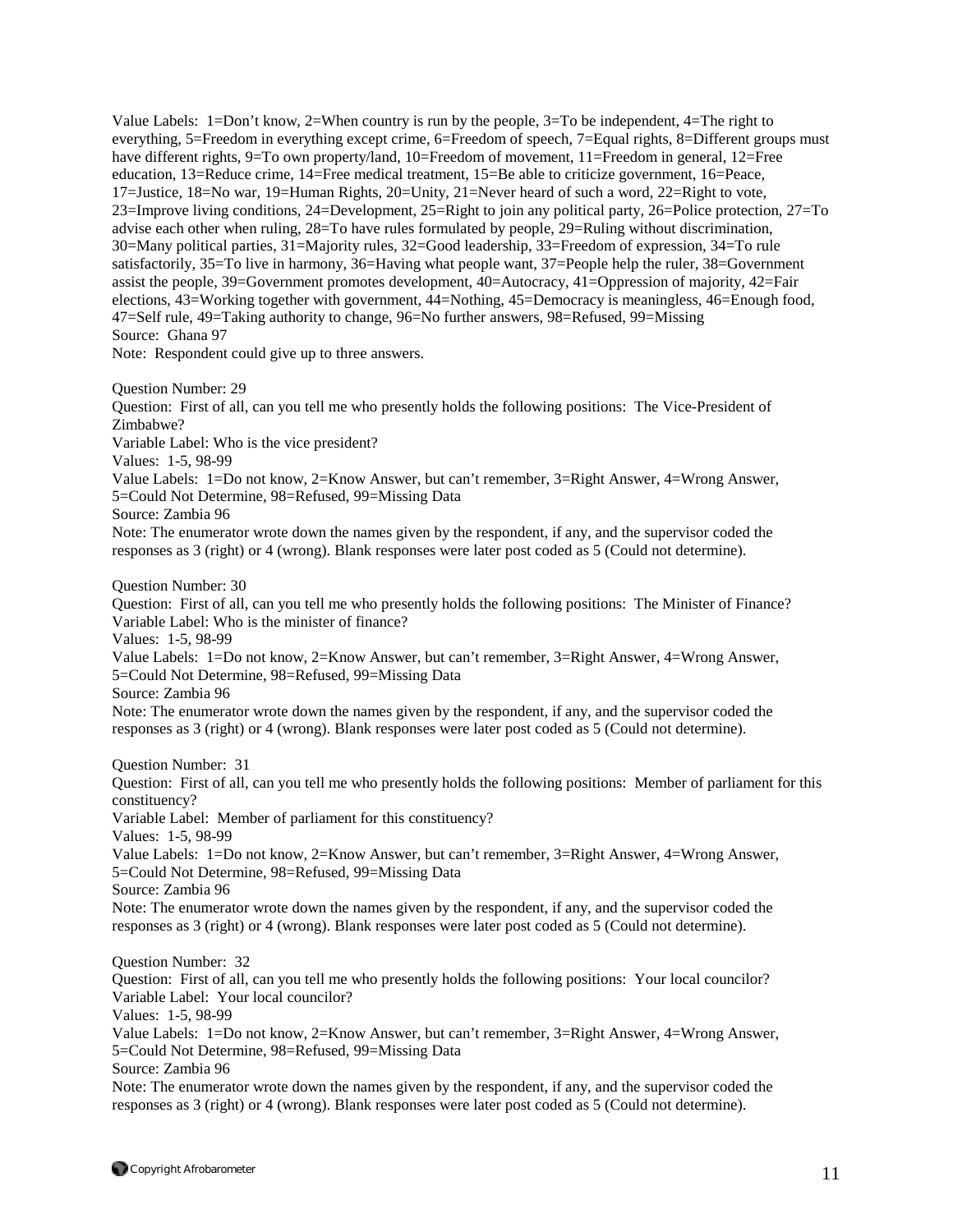Question Number: 33

Question: In the past year, have you contacted a government official or political party official about some important problem or to give them your views? If Yes: Was it just once or twice, a few times, or frequently?

Variable Label: Have you contacted govt. official or political party official?

Values: 1-5, 98-99

Value Labels: 1=No, 2=Just once or twice, 3=A few times, 4=Frequently, 5=Do not know, 98=Refused, 99=Missing Data

Source: Modified from Zambia96

Note: Enumerators skips to question 35, if respondent answers 1 (no).

Question Number: 34A-F

Question: What type of official was it?

Variable Label: Type of official?

Values: 1-11, 96-99

Value Labels: 1=Elected local councilor, 2=Elected regional or provincial representative, 3=Elected member of parliament, 4=Local council meeting or hearing, 5=Regional, provincial legislative meeting or hearing, 6=National parliament meeting or hearing, 7=National government hearing or meeting, 8=Local council official, 9=Regional, provincial official, 10=National government official, civil servant, 11=Political party official, 96=No further answer 97=No Contact, 98=Refused, 99=Missing Data

Source: Zambia96

Note: Enumerator only asked the question if they indicate contact in question 33. Enumerator probed for most specific answer, and respondent could give more than one answer. If question 34 is skipped, enumerator post coded answer as 97 (No Contact).

Question Number: 35A

Question: In the past year, have you or anyone in your family had to pay money to government officials (besides paying rates or taxes), give them a gift, or do them a favour, in order to get the following? If yes: Was it just once or twice, a few times or frequently? A. A job

Variable Label: Paid a govt. official to get a job?

Values: 1-5, 98-99

Value Labels: 1=No, 2=Once or twice, 3=A few times, 4=Often, 5=Don't Know, 98=Refused, 99=Missing Data Source: Ghana99

Note:

Question Number: 35B

Question: In the past year, have you or anyone in your family had to pay money to government officials (besides paying rates or taxes), give them a gift, or do them a favour, in order to get the following? If yes: Was it just once or twice, a few times or frequently? B. A government maintenance payment, pension payment, or loan. Variable Label: Paid govt. official to get a maintenance payment, loan or pension? Values: 1-5, 98-99

Value Labels: 1=No, 2=Once or twice, 3=A few times, 4=Often, 5=Don't Know, 98=Refused, 99=Missing Data Source: Ghana99

Note:

Question Number: 35C

Question: In the past year, have you or anyone in your family had to pay money to government officials (besides paying rates or taxes), give them a gift, or do them a favour, in order to get the following? If yes: Was it just once or twice, a few times or frequently? C. Electricity or water? Variable Label: Paid govt. official to get water or electricity?

Values: 1-5, 98-99 Value Labels: 1=No, 2=Once or twice, 3=A few times, 4=Often, 5=Don't Know, 98=Refused, 99=Missing Data Source: Ghana99 Note:

Question Number: 35D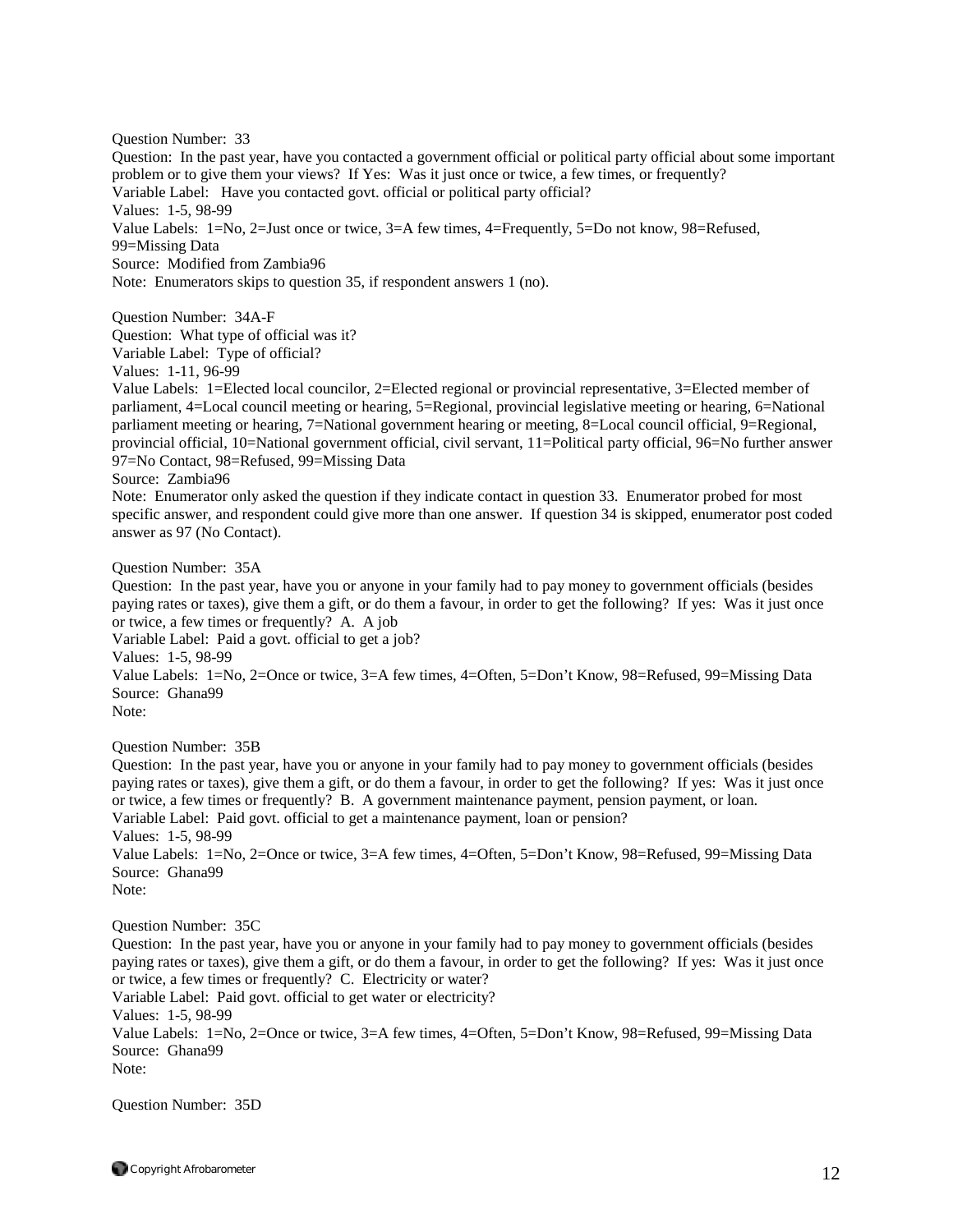Question: In the past year, have you or anyone in your family had to pay money to government officials (besides paying rates or taxes), give them a gift, or do them a favour, in order to get the following? If yes: Was it just once or twice, a few times or frequently? D. Housing or land? Variable Label: Paid govt. official to get housing or land? Values: 1-5, 98-99 Value Labels: 1=No, 2=Once or twice, 3=A few times, 4=Often, 5=Don't Know, 98=Refused, 99=Missing Data Source: Ghana99 Note: Question Number: 36 Question: In the past year, have you contacted any other influential person such as a church or community leader about some important problem or to give them your views? If Yes: Was it just once or twice, a few times, or frequently? Variable Label: Contacted any other influential person? Values: 1-5, 98-99 Value Labels: 1=No, 2=Just once or twice, 3=A few times, 4=Frequently, 5=Do not know, 98=Refused, 99=Missing Data Source: Modified Zambia96 Note: Enumerator skipped to question 38 if respondent answered 1 (no). Question Number: 37A-F Question: What type of person was this? Variable Label: What type of influential person did you contact? Values: 1-5, 97-99 Value Labels: 1=Church leader, official, 2=Community leader, 3=Trade union official, 4=Traditional leader, 5=Traditional council meeting, 97=No contact, 98=Refused, 99=Missing Data Source: Adapted from Zambia96 Note: Enumerator only asked this question if they indicated contact in question 36. Respondent was encouraged to mention as many people as possible. If enumerator skipped question 37, the answer was later post coded as 97 (No contact). Question Number: 38 Question: I would like to speak about traditional leadership. Do you have a traditional leader, chief, or headman? Variable Label: Local traditional leader, chief or headman? Values: 1-2, 98-99 Value Labels: 1=Yes, 2=No, 98=Refused, 99=Missing Data Source: SAB Note: If respondent answered 2 (no), enumerator skipped to question 42. Question Number: 39 Question: How interested do you think your local chief is in what happens to you or hearing what people like you think? Are they: Variable Label: Local chief's interest in people? Values: 1-5, 97-99 Value Labels: 1=Not at all interested, 2=Not very interested, 3=Interested, 4=Very interested, 5=Haven't you heard enough about them to know, 97=Not applicable, 98=Refused, 99=Missing Data Source: SAB Note: If respondent answered 2 (no) to question 38, enumerator post coded question as 97 (not applicable). Question Number: 40 Question: How much of the time can you trust your local chief to do what is right? Is it: Variable Label: How much of the time can local chief be trusted? Values: 1-5, 97-99 Value Labels: 1=Never, 2=Only some of the time, 3=Most of the time, 4=Just about always, 5=Haven't you heard enough about them to know, 97=Not Applicable, 98=Refused, 99=Missing Data Source: Zambia96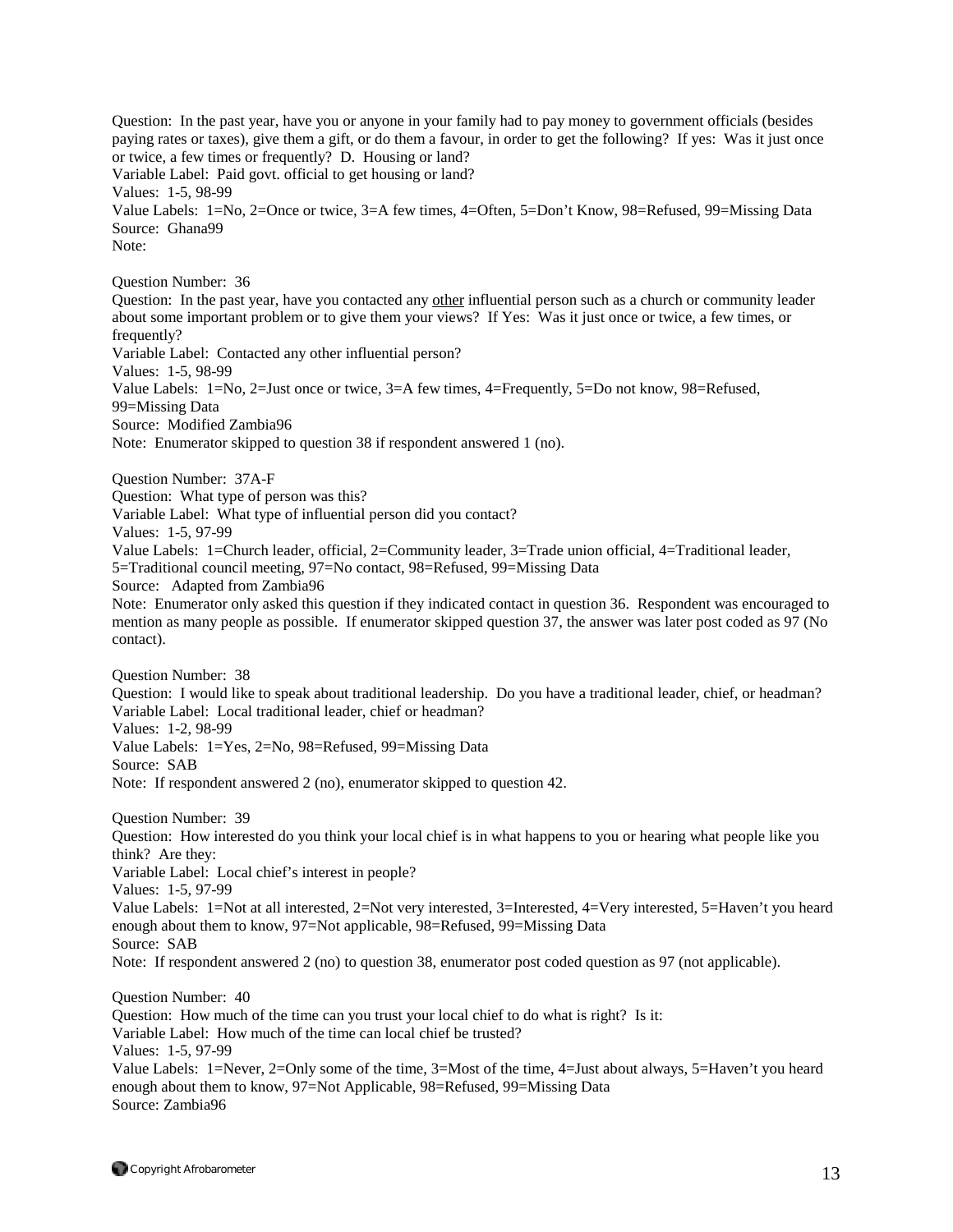Note: If respondent answered 2 (no) to question 38, enumerator post coded question as 97 (not applicable). Question Number: 41 Question: What about corruption, that is where leaders take money intended for the community and use it for themselves? How many chiefs or traditional leaders are involved in corruption? Is it: Variable Label: How many chiefs or traditional leaders involved in corruption? Values: 1-5, 97-99 Value Labels: 1=All, Almost all, 2=Most, 3=A few, some, 4=Almost None, None, 5=Haven't you heard enough about them to know, 97=Not applicable, 98=Refused, 99=Missing Data Source: SAB Note: If respondent answered 2 (no) to question 38, enumerator post coded question as 97 (not applicable). Question Number: 42A Question: How often do you get news from the following sources: A. Radio? Variable Label: How often do you get news from radio? Values: 1-6, 98-99 Value Labels: 1=Everyday, 2=A few times a week, 3=A few times a month, 4=Less than once a month, 5=Never, 6=Do not know, 98=Refused, 99=Missing Data Source: Zambia96 Note: Question Number: 42B Question: How often do you get news from the following sources: B. Television? Variable Label: How often do you get news from tv? Values: 1-6, 98-99 Value Labels: 1=Everyday, 2=A few times a week, 3=A few times a month, 4=Less than once a month, 5=Never, 6=Do not know, 98=Refused, 99=Missing Data Source: SAB Note: Question Number: 42C Question: How often do you get news from the following sources: C. Newspaper? Variable Label: How often do you get news from newspapers? Values: 1-6, 98-99 Value Labels: 1=Everyday, 2=A few times a week, 3=A few times a month, 4=Less than once a month, 5=Never, 6=Do not know, 98=Refused, 99=Missing Data Source: Zambia96 Note: Question Number: 43 Question: Generally speaking, would you say that most people can be trusted or that you can't be too careful in dealing with people? Variable Label: Most people can be trusted Vs you must be careful of people? Values: 1-3, 98-99 Value Labels: 1=Most people can be trusted, 2=Can't be too careful, 3=Don't Know, 98=Refused, 99=Missing Data Source: SAB Note: Question Number: 44 Question: When you get together with your friends, would you say you discuss political matters….? Variable Label: Discuss political matters with friends? Values: 1-4, 98-99 Value Label: 1=Frequently, 2=Occasionally, 3=Never, 4=Don't Know, 98=Refused, 99=Missing Data Source: Modified from Zambia96 Note: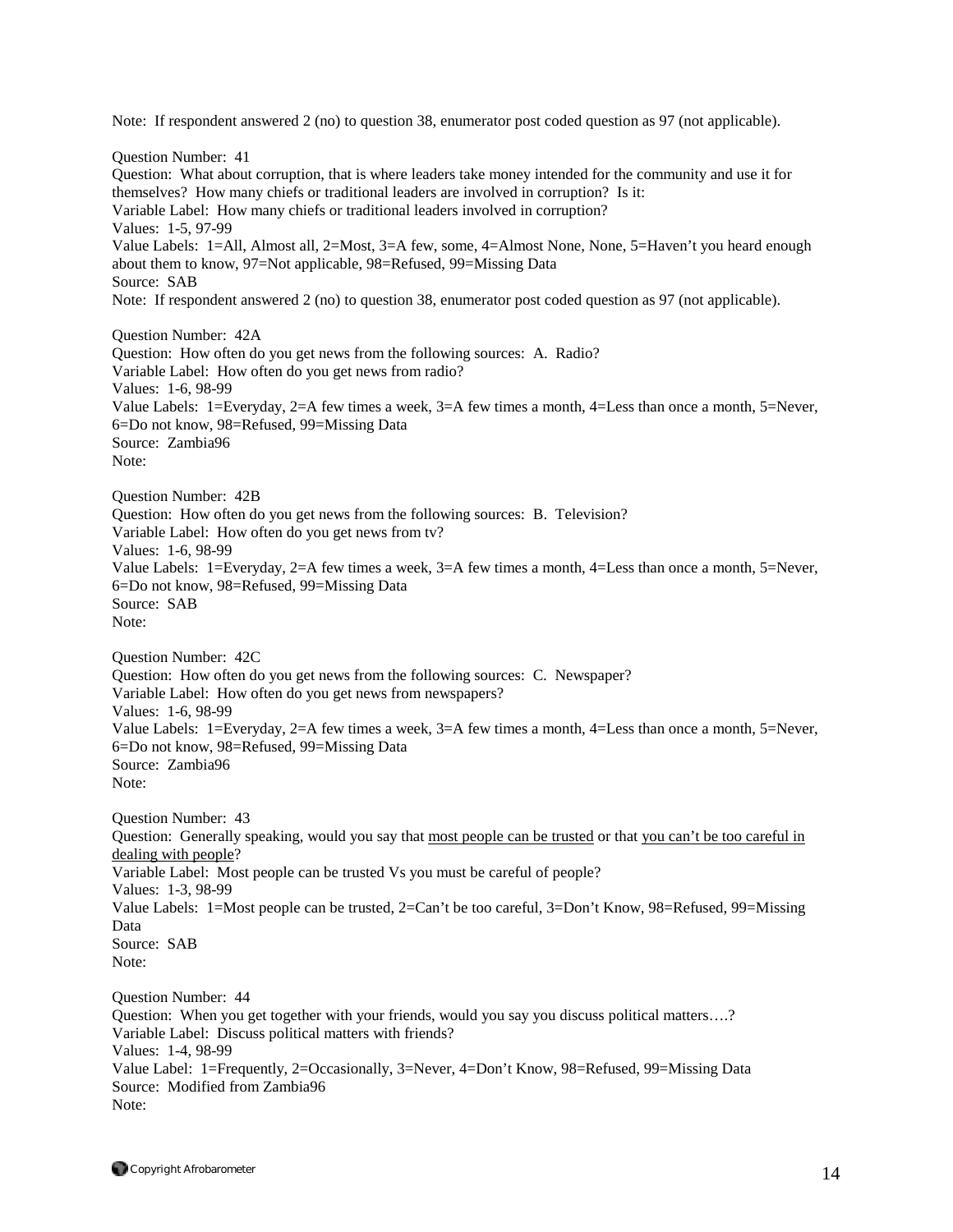Question Number: 45 Question: Some people seem to follow what's going on in government and public affairs most of the time, whether there's an election going on or not. Other's aren't that interested. Would you say you follow what's going on in government and public affairs? Variable Label: Follow what is happening in govt. and public affairs? Values: 1-5, 98-99 Value Label: 1=Always/Most of the time, 2=Some of the time, 3=Only now and then, 4=Hardly at all, 5=Don't Know, 98=Refused, 99=Missing Data Source: SAB Note: Question Number: 46A Question: Do you agree, neither agree or disagree, or disagree with the following statements? A. You feel you have little or no control over what happens to your life. Variable Label: Feel that you have little or no control over life? Values: 1-6, 98-99 Value Labels: 1=Strongly agree, 2=Agree, 3=Neither agree nor disagree, 4=Disagree, 5=Strongly disagree, 6=Don't Know, 98=Refused, 99=Missing Data Source: SAB Note: Question Number: 46B Question: Do you agree, neither agree or disagree, or disagree with the following statements? B. You think that you do not have enough information about political life and the actions of government. Variable Label: Insufficient info about political life and govt. actions? Values: 1-6, 98-99 Value Labels: 1=Strongly agree, 2=Agree, 3=Neither agree nor disagree, 4=Disagree, 5=Strongly disagree, 6=Don't Know, 98=Refused, 99=Missing Data Source: SAB Note: Question Number: 46C Question: Do you <u>agree, neither agree or disagree</u>, or disagree with the following statements? C. Sometimes political and government affairs seem so complicated that you can't really understand what's going on. Variable Label: Sometimes political affairs too complicated to understand? Values : 1-6, 98-99 Value Labels: 1=Strongly agree, 2=Agree, 3=Neither agree nor disagree, 4=Disagree, 5=Strongly disagree, 6=Don't Know, 98=Refused, 99=Missing Data Source: Zambia96 Note: Question Number: 46D Question: Do you agree, neither agree or disagree, or disagree with the following statements? D. In this country, you must be very careful of what you say and do with regard to politics. Variable Label: Be careful what you do and say with regards to politics in this country? Values : 1-6, 98-99 Value Labels: 1=Strongly agree, 2=Agree, 3=Neither agree nor disagree, 4=Disagree, 5=Strongly disagree, 6=Don't Know, 98=Refused, 99=Missing Data Source: SAB Note: Question Number: 47

Question: A. No matter how you vote, it won't make things any better in the future. B. The way you vote could make things better in the future.

Variable Label: Way you vote doesn't matter VS it matters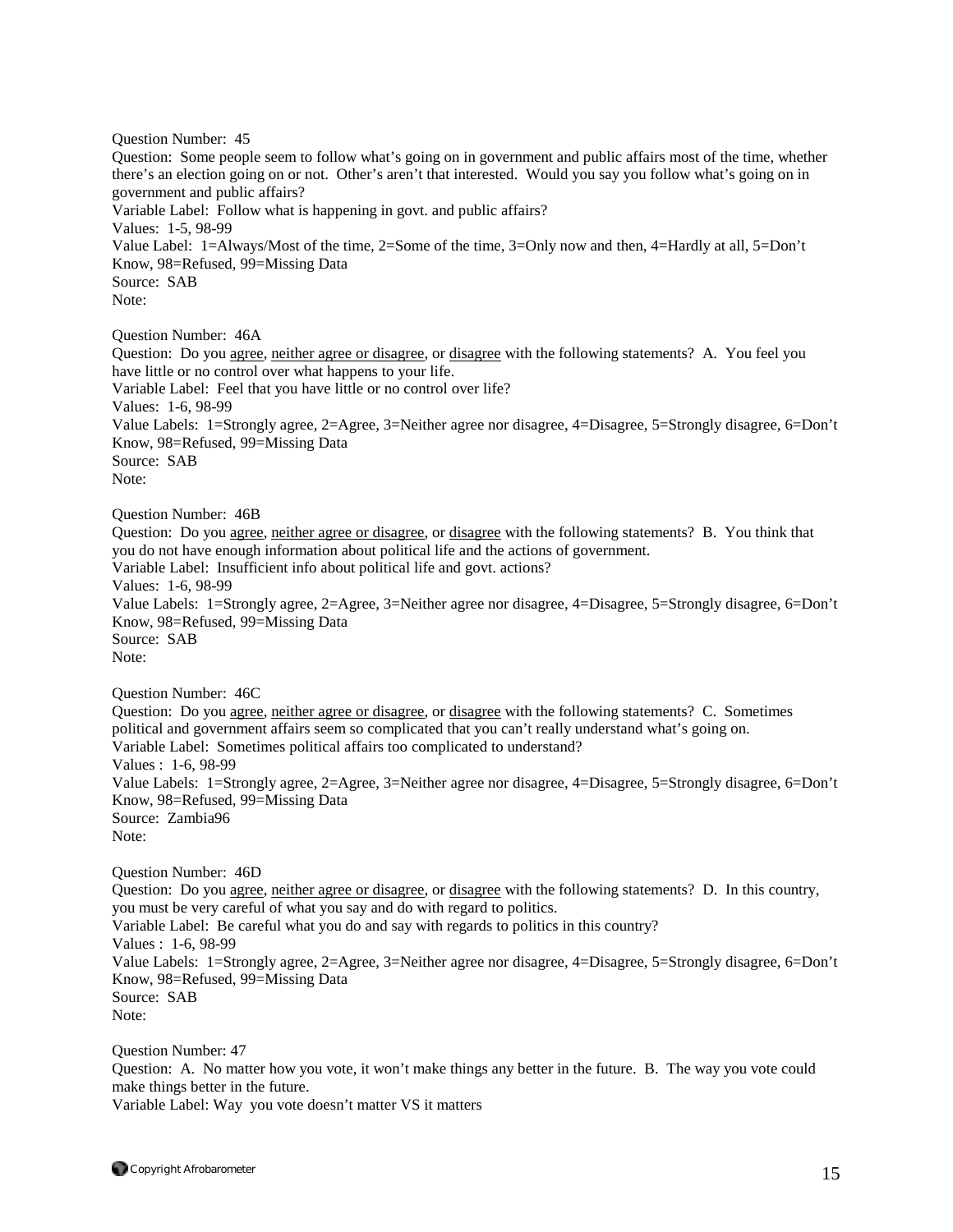Values: 1-6, 98-99

Value Labels: 1=A, agree strongly; 2=A, agree; 3=B, agree; 4=B, agree strongly, 5=Do not know, 6=Don't agree with either, 98=Refused, 99=Missing Data

Source: Zambia 96

Note: The enumerator introduced the pair of statements by saying, "Please tell me whether you agree more with Statement A or Statement B." Then, the enumerator probed for strength of opinion.

Question Number: 48

Question: A. It is important who is in power because it can make a difference to what happens. B. It doesn't really matter who is in power, because in the end things go on much the same.

Variable Label: Who is in power makes a difference VS doesn't matter

Values: 1-6, 98-99

Value Label: 1=A, agree strongly; 2=A, agree; 3=B, agree; 4=B, agree strongly, 5=Do not know, 6=Don't agree with either, 98=Refused, 99=Missing Data

Source: SAB

Note: The enumerator introduced the pair of statements by saying, "Please tell me whether you agree more with Statement A or Statement B." Then, the enumerator probed for strength of opinion.

Question Number: 49

Question: On the whole, how would you rate the freeness and fairness of the last national elections, held in 1996? Was it:

Variable Label: Freeness and fairness of last national election?

Values: 1-5, 98-99

Value Label: 1=Completely free and fair, 2=Free and fair, some minor problems, 3=On the whole, free and fair but with several major problems, 4=Not free or fair, 5=Don't know, 98=Refused, 99=Missing Data Source: SAB

Note:

Question Number: 50A-C

Question: What are the most important problems facing this country that the government should address? Which of these is most important? Place 1 next to most important problem.

Variable Label: Most important problems to be addressed by govt.

Values: 1-162, 999

Value Label: 1=Apartheid, 2=Abuse, 3=Affirmative action, 4=Affirmative action (too much), 5=AIDS, 6=Bursaries, 7=Child Welfare, 8=Child abuse, 9=Crime, 10=Corruption, 11=Corruption in government, 12=Civil war 13=Death sentence should be returned, 14=Death rate too high, 15=Discrimination, 16=Disputes between political parties, 17=Diseases, 18=Drought, 19=Drought relief, 20=Development, 21=Development of rural areas, 22=Drugs/Alcohol, 23=Democracy, 24=Donor fund mismanagement, 25=Don't know, 26=Economy, 27=Economic Stabilization, 28=Education (Equality) 29=Education (too expensive), 30=Education (poor quality), 31=Education (quality of schools), 32=Education (shortage of schools), 33=Education facilities, 34=Environment, 35=Elections, 36=Electricity, 37=Electricity (need more), 38=Equality, 39=Equal development for all areas, 40=Financial problems, 41=Financial future, 42=Funding indigenous businesses, 43=Foreign investment, 44=Food supply, 45=Government, 46=Government responsibility, 47=Government spending, 48=Government unresponsive, 49=Government does not communicate, 50=Housing, 51=Housing (poor quality), 52=Housing (shortage), 53=Health, 54=Health (medical supplies), 55=Health (too expensive), 56=Health services (poor quality), 57=Health services (shortage), 58=Health services in rural areas, 59=Hawkers/Street vendors, 60=Intimidation, 61=Infrastructure, 62=Immigration, 63=Investments, 64=Job creation, 65=Labour laws, 66=Lack of unity among people, 67=Lack of self-help projects, 68=Lack of money for school fees, 69=Murder, 70=Nepotism, 71=Nothing, 73=Poverty, 74=Prices too high, 75=Protection of property owners, 76=Population explosion, 77=Policing, 78=Political tension, 79=Political unrest, 80=Pensions, 81=Pensions need to be increased, 82=Rape, 83=Racism, 84=Rights, 85=Roads, 86=Roads (poor quality), 87=Roads (need more), 88=Recreational facilities, 89=RDP, 90=Riots, 91=Security, 92=Squatting/squatters, 93=Strikes, 94=Services (water and electricity), 95=Services (lack of), 96=Services (poor quality), 97=Services (too expensive), 98=Starvation, 99=Sewerage, 100=Standard of living, 101=Theft, 102=Taxes, 103=Taxes too high, 104=Toilets/sanitation, 105=Transport, 106=Teenage pregnancy, 107=Tribalism, 108=Unemployment, 109=Violence, 110=Vandalism, 111=Wages too high, 112=Wages too low, 113=Water (not enough), 114=Water (provide more), 115=Water (poor quality), 116=Welfare, 117=Children should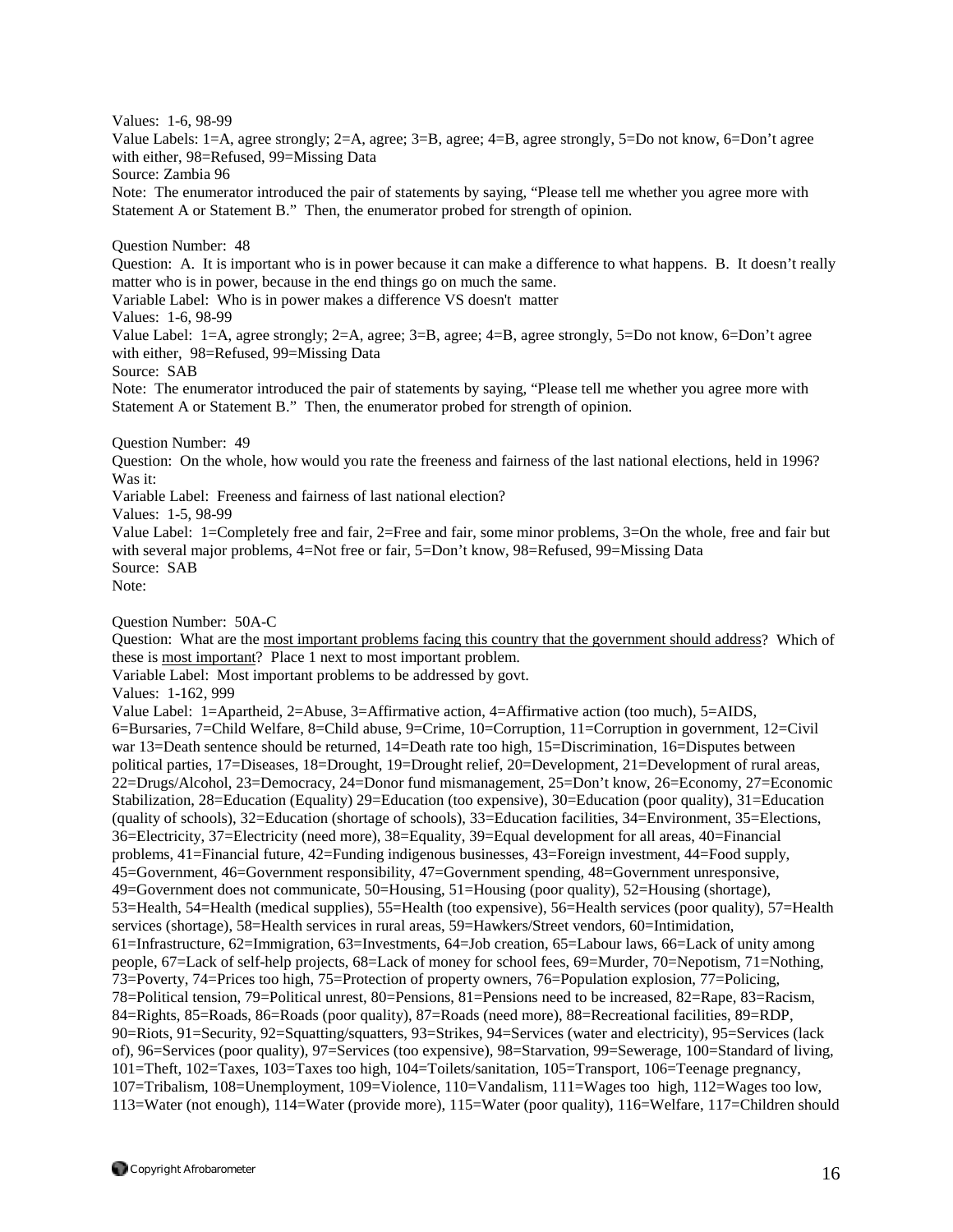follow tradition, 118=Crop failure, 119=Devaluation of currency, 120=Care of Elderly, 121=Free and fair council elections, 122=Food prices should be low, 123=Food shortage, 124=Economic policy failure, 125=Health clinics to be provided, 126=Inflation high, 127=Lack of loans, 128=Too many leaders, 129=Suffering, 130=Transport prices too high, 131=Wealth being lost rapidly, 132=Promiscuity, 133=Fair land distribution, 134=DRC war, 135=5<sup>th</sup> Brigade atrocities, 999=Missing

Source: SAB

Note: Respondent could give up to three answers.

Question Number: 51A

Question: "Some people say that today, under our current system of government, our political and overall life is better than it was under the white minority government. Others say things are no better, or even worse. For each of these following matters, would you say things today are worse, about the same, or better?" A. Anyone can freely say what he or she thinks.

Variable Label: Anyone can freely say what they think?

Values: 1-6, 98-99

Value Labels: 1=Much Worse, 2=Worse, 3=Same, 4=Better, 5=Much Better, 6=Don't Know, 98=Refused, 99=Missing Data

Source: NDB

Note: Enumerator introduced the question by saying: "Some people say that today, under our current system of government, our political and overall life is better than it was under the white minority government. Others say things are no better, or even worse. For each of these following matters, would you say things today are worse, about the same, or better?" Enumerator probed for strength of opinion.

Question Number: 51B

Question: "Some people say that today, under our current system of government, our political and overall life is better than it was under the white minority government. Others say things are no better, or even worse. For each of these following matters, would you say things today are worse, about the same, or better?" B. People can join any political organization they choose.

Variable Label: Can join any political organization they choose.

Values: 1-6, 98-99

Value Labels: 1=Much Worse, 2=Worse, 3=Same, 4=Better, 5=Much Better, 6=Don't Know, 98=Refused,

99=Missing Data

Source: NDB

Note: Enumerator introduced the question by saying: "Some people say that today, under our current system of government, our political and overall life is better than it was under the white minority government. Others say things are no better, or even worse. For each of these following matters, would you say things today are worse, about the same, or better?" Enumerator probed for strength of opinion.

Question Number: 51C

Question: "Some people say that today, under our current system of government, our political and overall life is better than it was under the white minority government. Others say things are no better, or even worse. For each of these following matters, would you say things today are worse, about the same, or better?" B. People can live without fear of being arrested by the police if they have not done anything wrong.

Variable Label: Can live without fear of unjust arrest?

Values: 1-6, 98-99

Value Labels: 1=Much Worse, 2=Worse, 3=Same, 4=Better, 5=Much Better, 6=Don't Know, 98=Refused,

# 99=Missing Data

#### Source: SAB

Note: Enumerator introduced the question by saying: "Some people say that today, under our current system of government, our political and overall life is better than it was under the white minority government. Others say things are no better, or even worse. For each of these following matters, would you say things today are worse, about the same, or better?" Enumerator probed for strength of opinion.

Question Number: 51D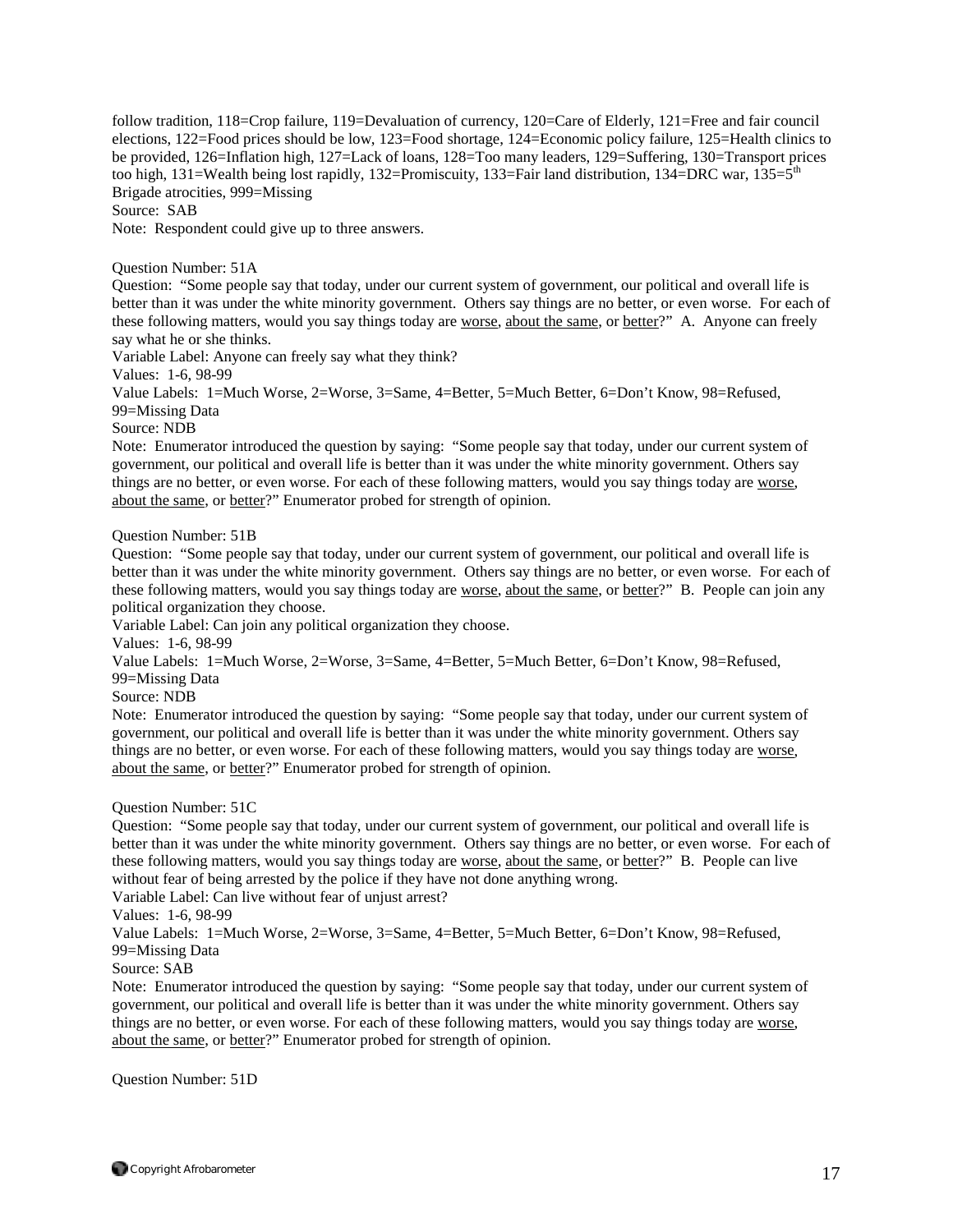Question: "Some people say that today, under our current system of government, our political and overall life is better than it was under the white minority government. Others say things are no better, or even worse. For each of these following matters, would you say things today are worse, about the same, or better?" D. Each person can freely choose who to vote for without feeling forced by others.

Variable Label: Free to choose who to vote for?

Values: 1-6, 98-99

Value Labels: 1=Much Worse, 2=Worse, 3=Same, 4=Better, 5=Much Better, 6=Don't Know, 98=Refused, 99=Missing Data

Source: NDB

Note: Enumerator introduced the question by saying: "Some people say that today, under our current system of government, our political and overall life is better than it was under the white minority government. Others say things are no better, or even worse. For each of these following matters, would you say things today are worse, about the same, or better?" Enumerator probed for strength of opinion.

#### Question Number: 51E

Question: "Some people say that today, under our current system of government, our political and overall life is better than it was under the white minority government. Others say things are no better, or even worse. For each of these following matters, would you say things today are worse, about the same, or better?" E. Everybody is treated equally and fairly by the government.

Variable Label: Everybody treated equally and fairly by govt.?

Values: 1-6, 98-99

Value Labels: 1=Much Worse, 2=Worse, 3=Same, 4=Better, 5=Much Better, 6=Don't Know, 98=Refused,

99=Missing Data

Source: NDB

Note: Enumerator introduced the question by saying: "Some people say that today, under our current system of government, our political and overall life is better than it was under the white minority government. Others say things are no better, or even worse. For each of these following matters, would you say things today are worse, about the same, or better?" Enumerator probed for strength of opinion.

Question Number: 51F

Question: "Some people say that today, under our current system of government, our political and overall life is better than it was under the white minority government. Others say things are no better, or even worse. For each of these following matters, would you say things today are worse, about the same, or better?" F. People are safe from crime and violence.

Variable Label: Safe from crime and violence?

Values: 1-6, 98-99

Value Labels: 1=Much Worse, 2=Worse, 3=Same, 4=Better, 5=Much Better, 6=Don't Know, 98=Refused, 99=Missing Data

Source: SAB

Note: Enumerator introduced the question by saying: "Some people say that today, under our current system of government, our political and overall life is better than it was under the white minority government. Others say things are no better, or even worse. For each of these following matters, would you say things today are worse, about the same, or better?" Enumerator probed for strength of opinion.

Question Number: 51G

Question: "Some people say that today, under our current system of government, our political and overall life is better than it was under the white minority government. Others say things are no better, or even worse. For each of these following matters, would you say things today are worse, about the same, or better?" G. People have an adequate standard of living.

Variable Label: Have adequate standard of living?

Values: 1-6, 98-99

Value Labels: 1=Much Worse, 2=Worse, 3=Same, 4=Better, 5=Much Better, 6=Don't Know 98=Refused, 99=Missing Data

Source: NDB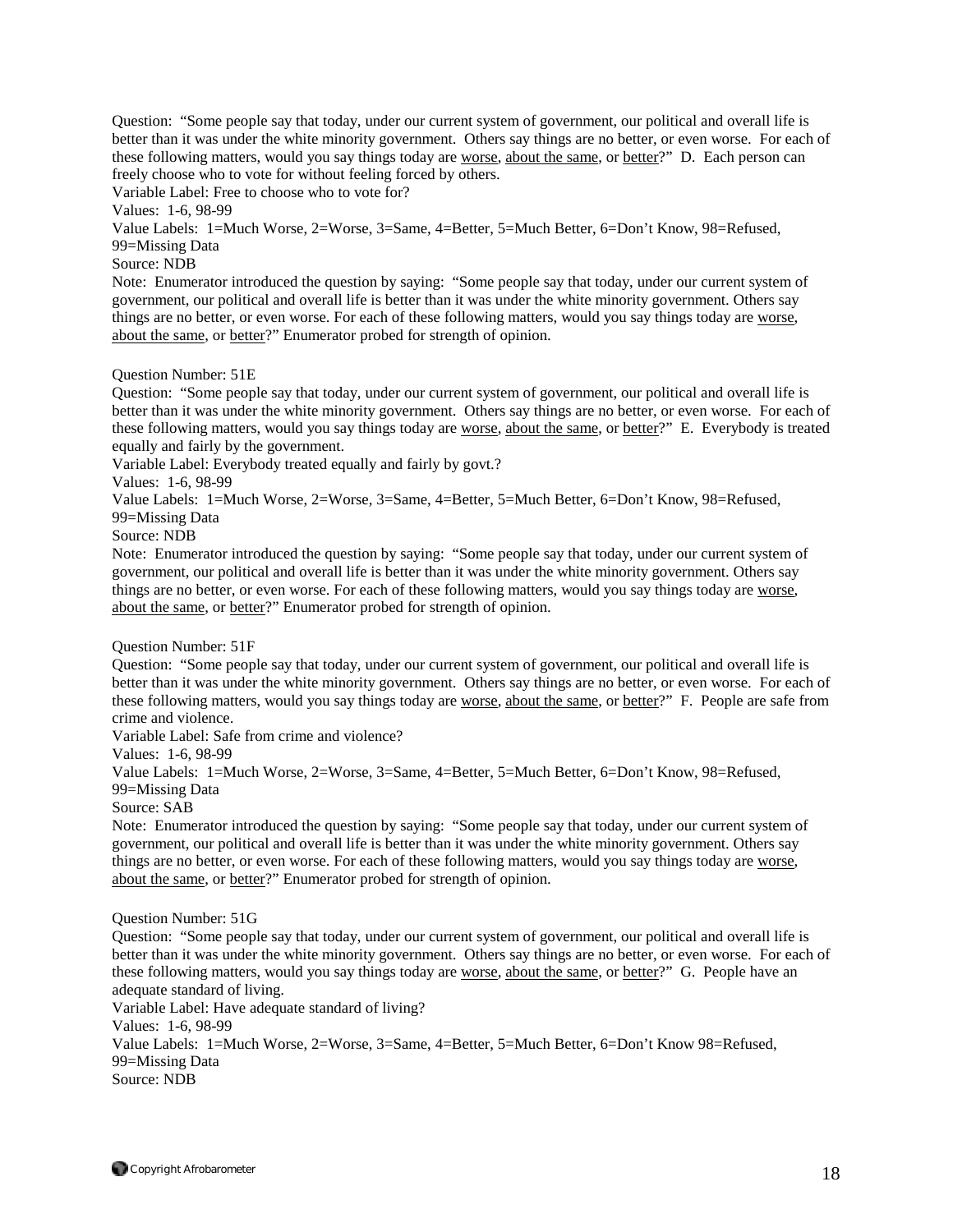Note: Enumerator introduced the question by saying: "Some people say that today, under our current system of government, our political and overall life is better than it was under the white minority government. Others say things are no better, or even worse. For each of these following matters, would you say things today are worse, about the same, or better?" Enumerator probed for strength of opinion.

#### Question Number: 51H

Question: "Some people say that today, under our current system of government, our political and overall life is better than it was under the white minority government. Others say things are no better, or even worse. For each of these following matters, would you say things today are worse, about the same, or better?" H. People have access to basic necessities (like food and water).

Variable Label: Access to basic necessities?

Values: 1-6, 98-99

Value Labels: 1=Much Worse, 2=Worse, 3=Same, 4=Better, 5=Much Better, 6=Don't Know, 98=Refused, 99=Missing Data

Source: SAB

Note: Enumerator introduced the question by saying: "Some people say that today, under our current system of government, our political and overall life is better than it was under the white minority government. Others say things are no better, or even worse. For each of these following matters, would you say things today are worse, about the same, or better?" Enumerator probed for strength of opinion.

#### Question Number: 51I

Question: "Some people say that today, under our current system of government, our political and overall life is better than it was under the white minority government. Others say things are no better, or even worse. For each of these following matters, would you say things today are worse, about the same, or better?" I. Zimbabweans are equal to one another.

Variable Label: Zimbabweans are equal to each other?

Values: 1-6, 98-99

Value Labels: 1=Much Worse, 2=Worse, 3=Same, 4=Better, 5=Much Better, 6=Don't Know, 98=Refused,

99=Missing Data

Source: SAB

Note: Enumerator introduced the question by saying: "Some people say that today, under our current system of government, our political and overall life is better than it was under the white minority government. Others say things are no better, or even worse. For each of these following matters, would you say things today are worse, about the same, or better?" Enumerator probed for strength of opinion.

Question Number: 52

Question: If only one political party, or candidates from only one party, were allowed to stand for elections and hold office?

Variable Label: One party to stand for elections and hold office?

Values: 1-6, 98-99

Value Labels: 1=Strongly Disapprove, 2=Disapprove, 3=Neither Approve or Disapprove, 4=Approve, 5=Strongly approve, 6=Don't Know, 98=Refused, 99=Missing Data

Source: NDB

Note: Enumerator introduced the question by saying: "Our current system of governing with regular elections and more than one political party is not the only one Zimbabwe has ever had. Some people say that we would be better off if we had a different system of government. How much would you disapprove, neither disapprove or approve, or approve of the following alternatives to our current system of government with at least two political parties and regular elections?" Enumerator probed for strength of opinion.

Question Number: 53

Question: If all decisions were made by a council of Elders, Traditional Leaders, or Chiefs. Variable Label: Decisions to be made by council of elders, traditional leaders or chiefs? Values: 1-6, 98-99 Value Labels: 1=Strongly Disapprove, 2=Disapprove, 3=Neither Approve or Disapprove, 4=Approve, 5=Strongly approve, 6=Don't Know, 98=Refused, 99=Missing Data Source: adapted from NDB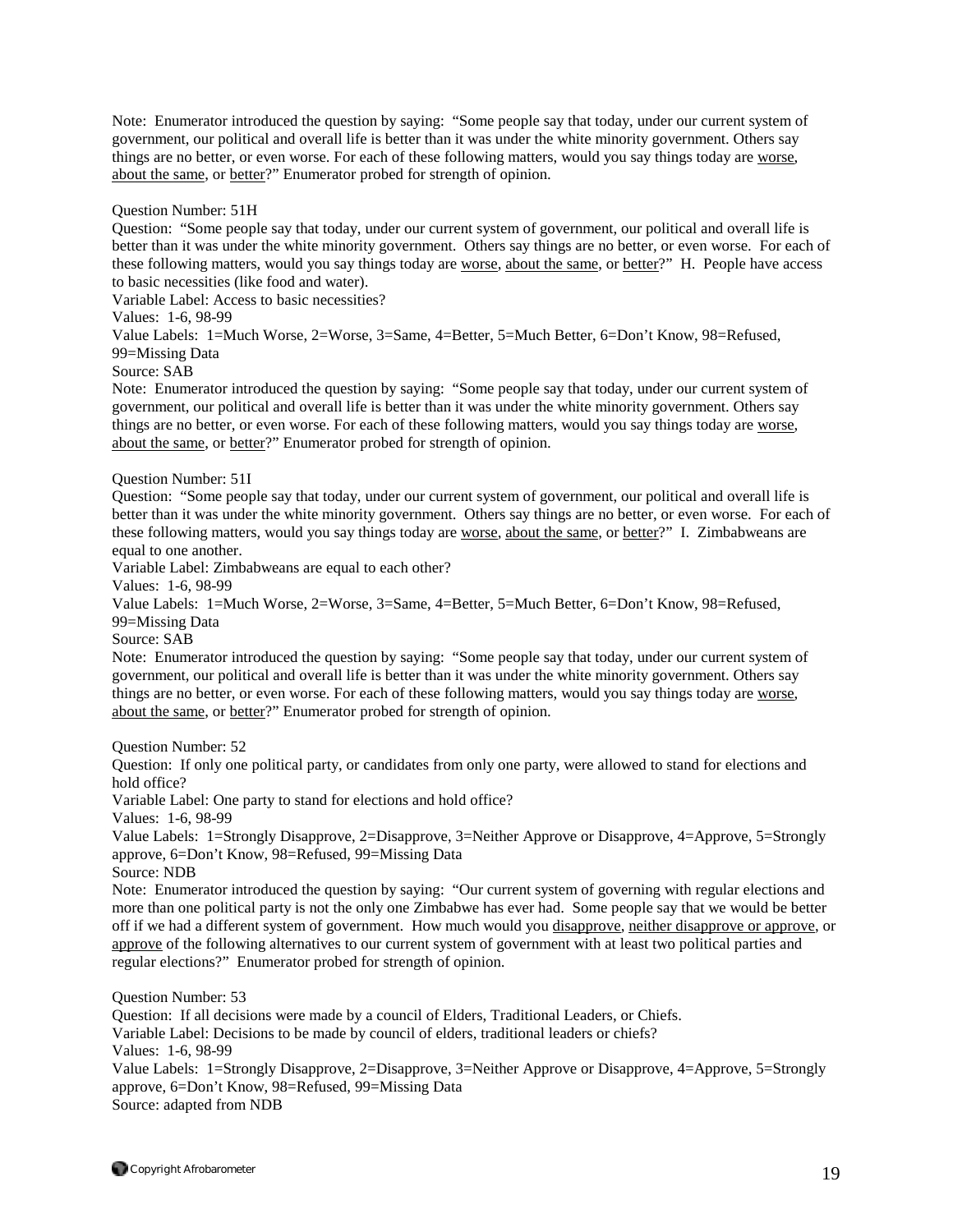Note: Enumerator introduced the question by saying: "Our current system of governing with regular elections and more than one political party is not the only one Zimbabwe has ever had. Some people say that we would be better off if we had a different system of government. How much would you disapprove, neither disapprove or approve, or approve of the following alternatives to our current system of government with at least two political parties and regular elections?" Enumerator probed for strength of opinion.

Question Number: 54

Question: If the army came in to govern the country?

Variable Label: Army governed the country?

Values: 1-6, 98-99

Value Labels: 1=Strongly Disapprove, 2=Disapprove, 3=Neither Approve or Disapprove, 4=Approve, 5=Strongly approve, 6=Don't Know, 98=Refused, 99=Missing Data

Source: adapted from NDB

Note: Enumerator introduced the question by saying: "Our current system of governing with regular elections and more than one political party is not the only one Zimbabwe has ever had. Some people say that we would be better off if we had a different system of government. How much would you disapprove, neither disapprove or approve, or approve of the following alternatives to our current system of government with at least two political parties and regular elections?" Enumerator probed for strength of opinion.

Question Number: 55

Question: If parliament and political parties were abolished, so that the President could decide everything? Variable Label: President could decide everything?

Values: 1-6, 98-99

Value Labels: 1=Strongly Disapprove, 2=Disapprove, 3=Neither Approve or Disapprove, 4=Approve, 5=Strongly approve, 6=Don't Know, 98=Refused, 99=Missing Data

Source: SAB

Note: Enumerator introduced the question by saying: "Our current system of governing with regular elections and more than one political party is not the only one Zimbabwe has ever had. Some people say that we would be better off if we had a different system of government. How much would you disapprove, neither disapprove or approve, or approve of the following alternatives to our current system of government with at least two political parties and regular elections?" Enumerator probed for strength of opinion.

Question Number: 56

Question: If all important decisions about the economy were made by economic experts rather than an elected government or parliament.

Variable Label: All decisions made by economic experts rather than by govt.?

Values: 1-6, 98-99

Value Labels: 1=Strongly Disapprove, 2=Disapprove, 3=Neither Approve or Disapprove, 4=Approve, 5=Strongly approve, 6=Don't Know, 98=Refused, 99=Missing Data

Source: NDB

Note: Enumerator introduced the question by saying: "Our current system of governing with regular elections and more than one political party is not the only one Zimbabwe has ever had. Some people say that we would be better off if we had a different system of government. How much would you disapprove, neither disapprove or approve, or approve of the following alternatives to our current system of government with at least two political parties and regular elections?" Enumerator probed for strength of opinion.

Question Number: 57

Question: If the country returned to the old system of white minority rule?

Variable Label: Country returned to white minority rule?

Values: 1-6, 98-99

Value Labels: 1=Strongly Disapprove, 2=Disapprove, 3=Neither Approve or Disapprove, 4=Approve, 5=Strongly approve, 6=Don't Know, 98=Refused, 99=Missing Data

Source: SAB

Note: Enumerator introduced the question by saying: "Our current system of governing with regular elections and more than one political party is not the only one Zimbabwe has ever had. Some people say that we would be better off if we had a different system of government. How much would you disapprove, neither disapprove or approve, or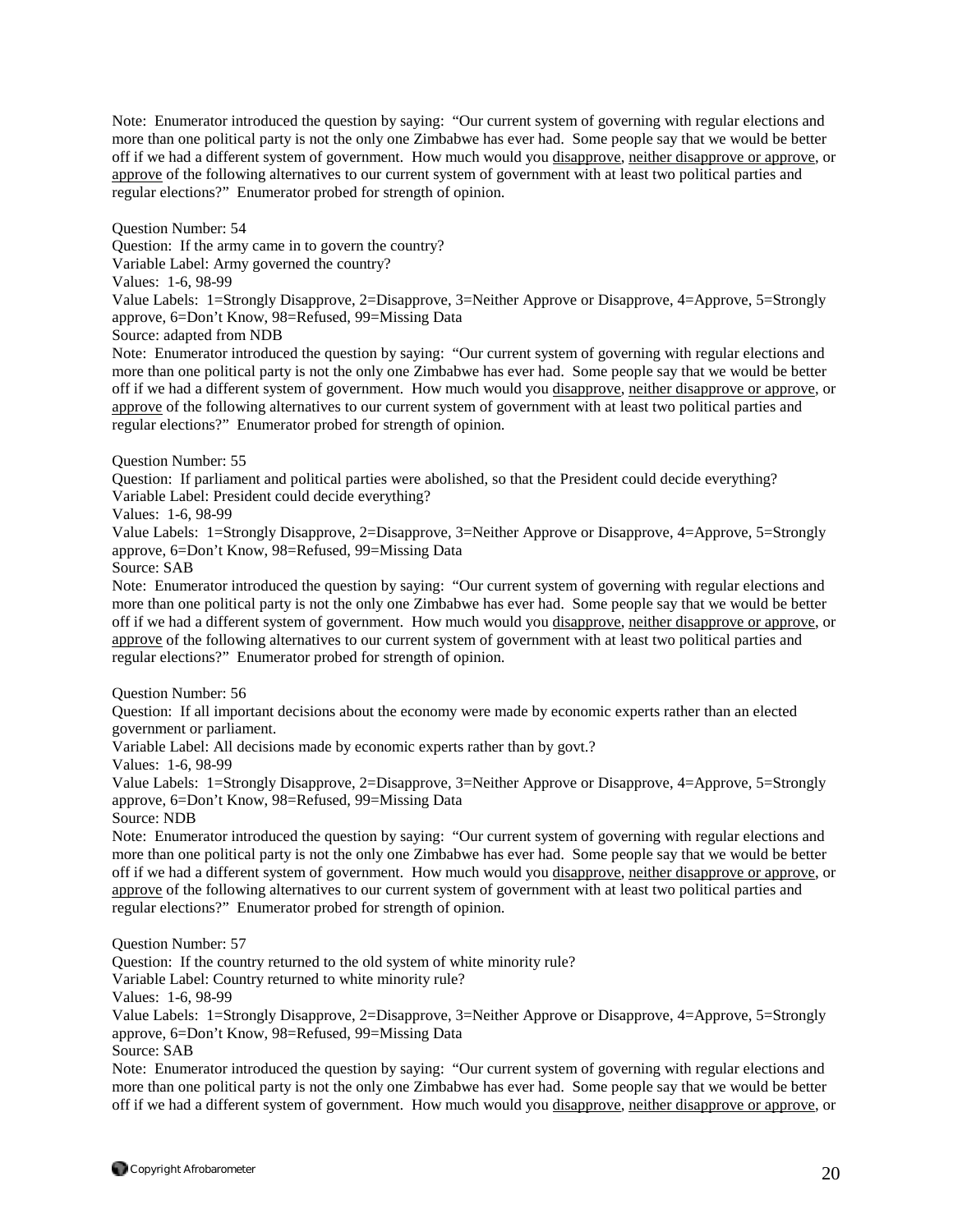approve of the following alternatives to our current system of government with at least two political parties and regular elections?" Enumerator probed for strength of opinion.

Question Number: 58 Question: Our government was elected to power by accepted procedures Variable Label: Govt. elected by accepted procedures? Values: 1-6, 98-99 Value Label: 1=Strongly disagree, 2=Disagree, 3=Neither agree nor disagree, 4=Agree, 5=Strongly agree, 6=Do not know, 98=Refused, 99=Missing Data Source: SAB Note: Enumerator introduced the question by saying: "Here are some things people often say about our current political system. For each of the following statements, please tell me whether you disagree, neither disagree nor agree, or agree." Enumerator probed for strength of opinion.

Question Number: 59

Question: Our government exercises power in an acceptable way.

Variable Label: Govt. exercises power in acceptable way?

Values: 1-6, 98-99

Value Label: 1=Strongly disagree, 2=Disagree, 3=Neither agree nor disagree, 4=Agree, 5=Strongly agree, 6=Do not know, 98=Refused, 99=Missing Data

Source: SAB

Note: Enumerator introduced the question by saying: "Here are some things people often say about our current political system. For each of the following statements, please tell me whether you disagree, neither disagree nor agree, or agree." Enumerator probed for strength of opinion.

Question Number: 60

Question: Our constitution expresses the values and aspirations of the Zimbabwean people.

Variable Label: Constitution expresses values and aspirations of all Zimbabwean people.

Values: 1-6, 98-99

Value Label: 1=Strongly disagree, 2=Disagree, 3=Neither agree nor disagree, 4=Agree, 5=Strongly agree, 6=Do not know, 98=Refused, 99=Missing Data

Source: SAB

Note: Enumerator introduced the question by saying: "Here are some things people often say about our current political system. For each of the following statements, please tell me whether you disagree, neither disagree nor agree, or agree." Enumerator probed for strength of opinion.

Question Number: 61

Question: Our government has the right to make decisions that all people have to abide by whether or not they agree with them.

Variable Label: Govt. should have the ultimate decision?

Values: 1-6, 98-99

Value Label: 1=Strongly disagree, 2=Disagree, 3=Neither agree nor disagree, 4=Agree, 5=Strongly agree, 6=Do not know, 98=Refused, 99=Missing Data

Source: SAB

Note: Enumerator introduced the question by saying: "Here are some things people often say about our current political system. For each of the following statements, please tell me whether you disagree, neither disagree nor agree, or agree." Enumerator probed for strength of opinion.

Question Number: 62A

Question: How well would you say the government is handling the following matters? Would you say very well, fairly well, not very well, not at all well, or haven't you heard enough about this to have an opinion. A. Creating jobs

Variable Label: How well is govt. creating jobs? Values: 1-5, 98-99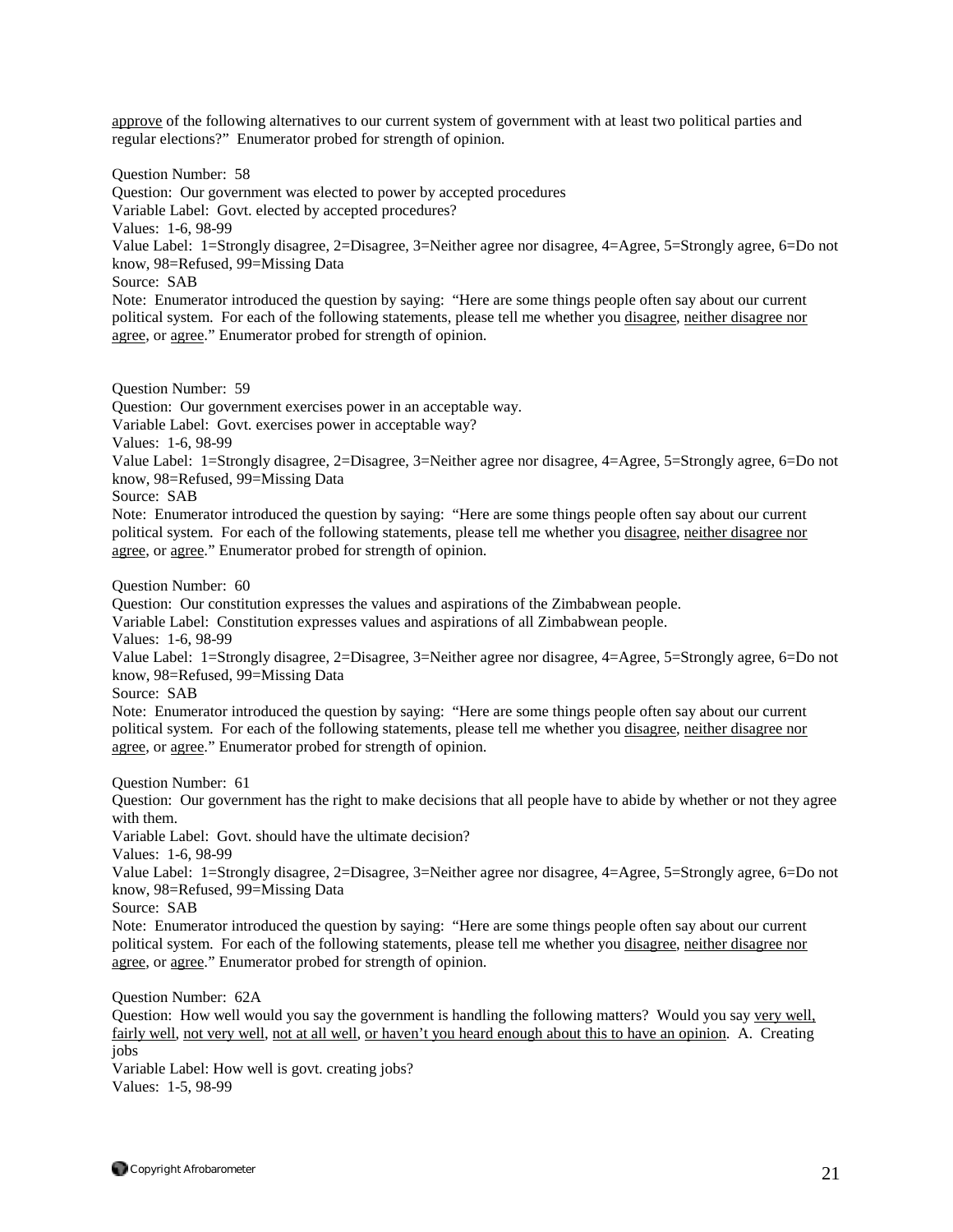Value Labels: 1=Very Well, 2=Fairly Well, 3=Not very well, 4=Not at all Well, 5=Don't Know, 98=Refused, 99=Missing Data Source: NDB Note:

Question Number: 62B Question: How well would you say the government is handling the following matters? Would you say very well, fairly well, not very well, not at all well, or haven't you heard enough about this to have an opinion. B. Building houses Variable Label: How well is govt. building houses? Values: 1-5, 98-99 Value Labels: 1=Very Well, 2=Fairly Well, 3=Not very well, 4=Not at all Well, 5=Don't Know, 98=Refused, 99=Missing Data Source: SAB Note:

Question Number: 62C

Question: How well would you say the government is handling the following matters? Would you say very well, fairly well, not very well, not at all well, or haven't you heard enough about this to have an opinion. C. Ensuring that prices remain stable. Variable Label: How well is govt. ensuring that prices remain stable? Values: 1-5, 98-99 Value Labels: 1=Very Well, 2=Fairly Well, 3=Not very well, 4=Not at all Well, 5=Don't Know, 98=Refused, 99=Missing Data Source: NDB Note:

Question Number: 62D

Question: How well would you say the government is handling the following matters? Would you say very well, fairly well, not very well, not at all well, or haven't you heard enough about this to have an opinion. D. Reducing crime. Variable Label: How well does govt. reduce crime? Values: 1-5, 98-99 Value Labels: 1=Very Well, 2=Fairly Well, 3=Not very well, 4=Not at all Well, 5=Don't Know, 98=Refused, 99=Missing Data Source: NDB Note:

Question Number: 62E

Question: How well would you say the government is handling the following matters? Would you say very well, fairly well, not very well, not at all well, or haven't you heard enough about this to have an opinion. E. Improving health services. Variable Label: How well is govt. improving health services? Values: 1-5, 98-99 Value Labels: 1=Very Well, 2=Fairly Well, 3=Not very well, 4=Not at all Well, 5=Don't Know, 98=Refused, 99=Missing Data Source: NDB Note:

Question Number: 62F

Question: How well would you say the government is handling the following matters? Would you say very well, fairly well, not very well, not at all well, or haven't you heard enough about this to have an opinion. F. Addressing the educational needs of all people of Zimbabwe.

Variable Label: How well does govt. address educational needs of all Zimbabweans? Values: 1-5, 98-99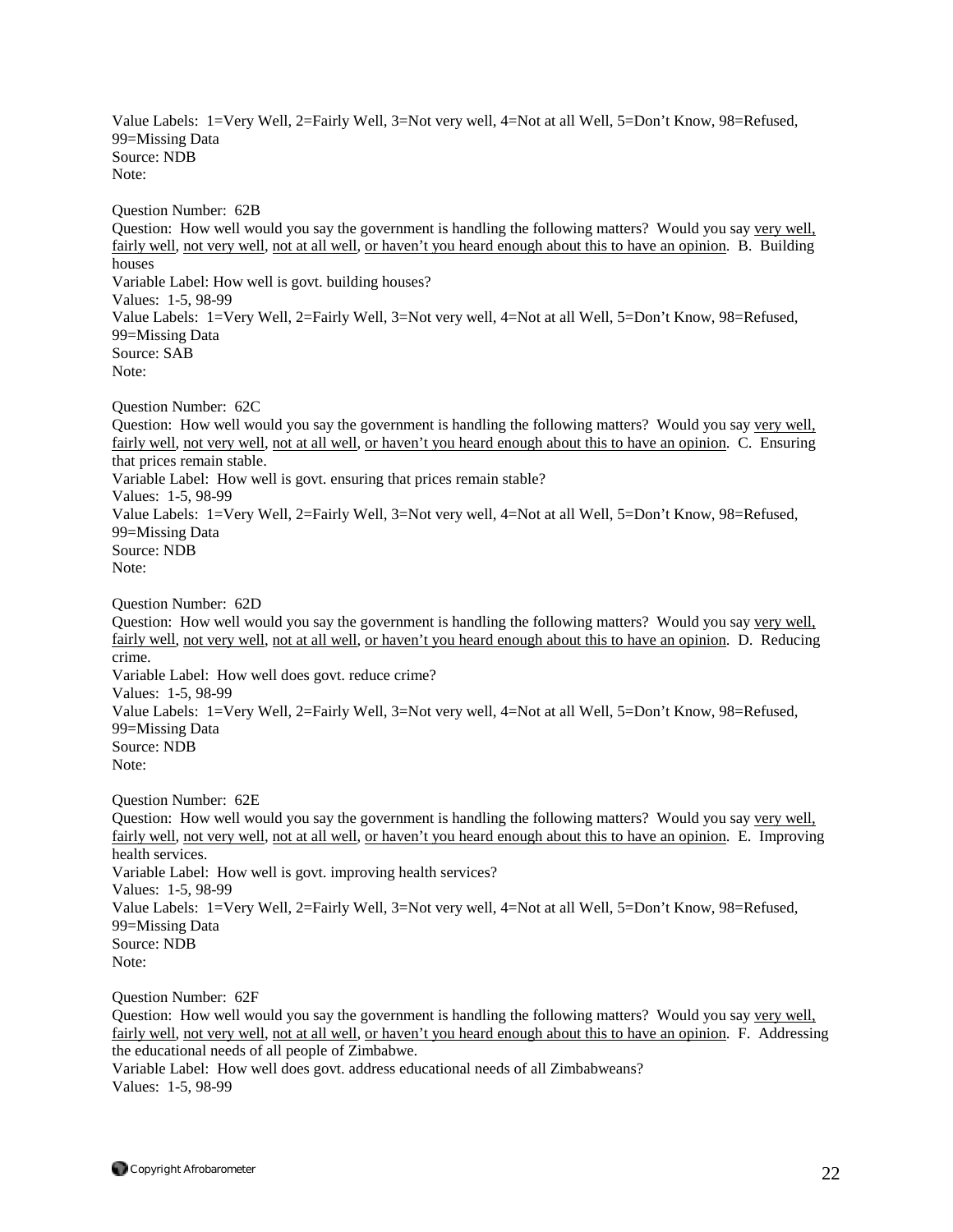Value Labels: 1=Very Well, 2=Fairly Well, 3=Not very well, 4=Not at all Well, 5=Don't Know, 98=Refused, 99=Missing Data Source: NDB Note:

Question Number: 62G

Question: How well would you say the government is handling the following matters? Would you say very well, fairly well, not very well, not at all well, or haven't you heard enough about this to have an opinion. G. Managing the economy. Variable Label: How well does govt. manage the economy? Values: 1-5, 98-99 Value Labels: 1=Very Well, 2=Fairly Well, 3=Not very well, 4=Not at all Well, 5=Don't Know, 98=Refused, 99=Missing Data Source: SAB Note:

Question Number: 62H

Question: How well would you say the government is handling the following matters? Would you say very well, fairly well, not very well, not at all well, or haven't you heard enough about this to have an opinion. H. Delivering basic services like water and electricity. Variable Label: How well does govt. deliver basic services like water and electricity? Values: 1-5, 98-99 Value Labels: 1=Very Well, 2=Fairly Well, 3=Not very well, 4=Not at all Well, 5=Don't Know, 98=Refused, 99=Missing Data Source: SAB Note:

Question Number: 62I

Question: How well would you say the government is handling the following matters? Would you say very well, fairly well, not very well, not at all well, or haven't you heard enough about this to have an opinion. I. Making sure everyone has enough land. Variable Label: How well does govt. ensure that everyone has sufficient land? Values: 1-5, 98-99 Value Labels: 1=Very Well, 2=Fairly Well, 3=Not very well, 4=Not at all Well, 5=Don't Know, 98=Refused, 99=Missing Data Source: SAB Note: Question Number: 63

Question: How interested do you think the President is in what happens to you or hearing what people like you think? Is he: Variable Label: How interested is the President in your well-being? Values: 1-5, 98-99 Value Label: 1=Not at all interested, 2=Not very interested, 3=Interested, 4=Very interested, 5=Haven't you head enough about him to know, 98=Refused, 99=Missing Data Source: SAB Note:

Question Number: 64 Question: How much of the time can you trust the President to do what is right. Is it: Variable Label: How much of the time trust the President? Values: 1-5, 97-99 Value Labels: 1=Never, 2=Only some of the time, 3=Most of the time, 4=Just about always, 5=Haven't you heard enough about him to know, 97=Not Applicable, 98=Refused, 99=Missing Data Source: Zambia 96 Note: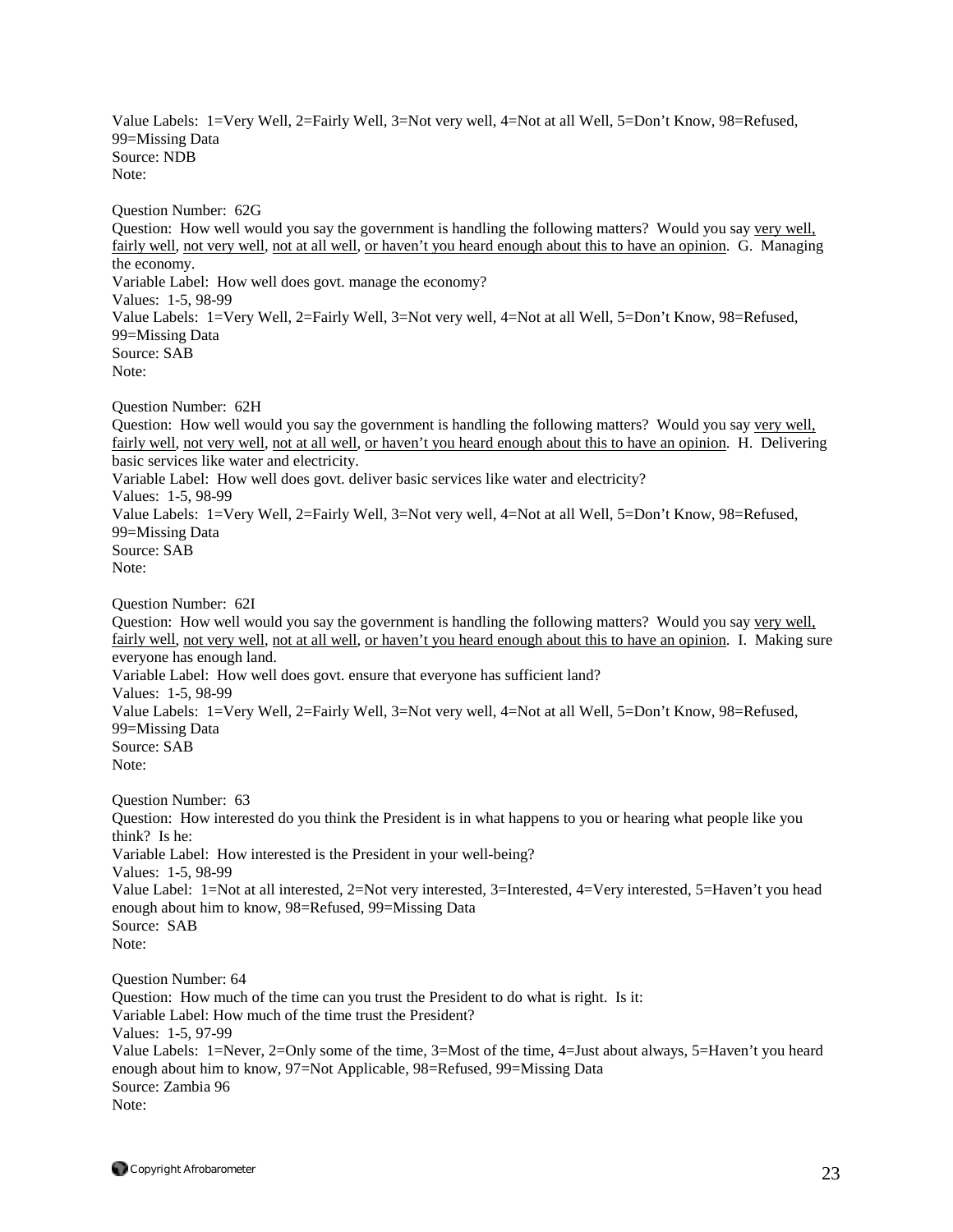Question Number: 65 Question: What about the way the President has performed his job over the past twelve months? Do you: Variable Label: What is your opinion of the president's job performance? Values: 1-5, 98-99 Value Label: 1=Strongly disapprove, 2=Disapprove, 3=Approve, 4=Strongly approve, 5=Haven't you heard enough about him to know, 98=Refused, 99=Missing Data Source: SAB Note: Question Number: 66 Question: What about corruption? (Corruption is where those in government and the civil service take money or gifts from the people and use it for themselves, or expect people to pay them extra money or a gift to do their job). How many officials in the government do you think are involved in corruption? Variable Label: How many govt. officials involved in corruption? Values: 1-5, 98-99 Value Label: 1=All, Almost all, 2=Most, 3=A few, some, 4=Almost none, none, 5=Haven't you had a chance to hear enough about them., 98=Refused, 99=Missing Data Source: SAB Note: Question Number: 67 Question: How interested do you think parliament is in what happens to you or hearing what people like you think? Are they: Variable Label: How interested is parliament in your well-being? Values: 1-5, 98-99 Value Label: 1=Not at all interested, 2=Not very interested, 3=Interested, 4=Very interested, 5=Haven't you had a chance to hear enough about it, 98=Refused, 99=Missing Data Source: SAB Note: Question Number: 68 Question: How much of the time can you trust parliament to do what is right. Is it: Variable Label: How much of the time can you trust parliament? Values: 1-5, 98-99 Value Labels: 1=Never, 2=Only some of the time, 3=Most of the time, 4=Just about always, 5=Haven't you had a chance to hear enough about it, 98=Refused, 99=Missing Data Source: Zambia 96 Note: Question Number: 69 Question: What about the way parliament has performed its job over the past twelve months? Do you: Variable Label: What do you think about parliament's job performance? Values: 1-5, 98-99 Value Label: 1=Strongly disapprove, 2=Disapprove, 3=Approve, 4=Strongly approve, 5=Haven't you had a chance to hear enough about them, 98=Refused, 99=Missing Data Source: SAB Note: Question Number: 70 Question: What about corruption? How many people in parliament do you think are involved in corruption? Variable Label: How many people in parliament involved in corruption? Values: 1-5, 98-99 Value Label: 1=All, Almost all, 2=Most, 3=A few, some, 4=Almost none, none, 5=Haven't you had a chance to hear enough about them, 98=Refused, 99=Missing Data

Source: SAB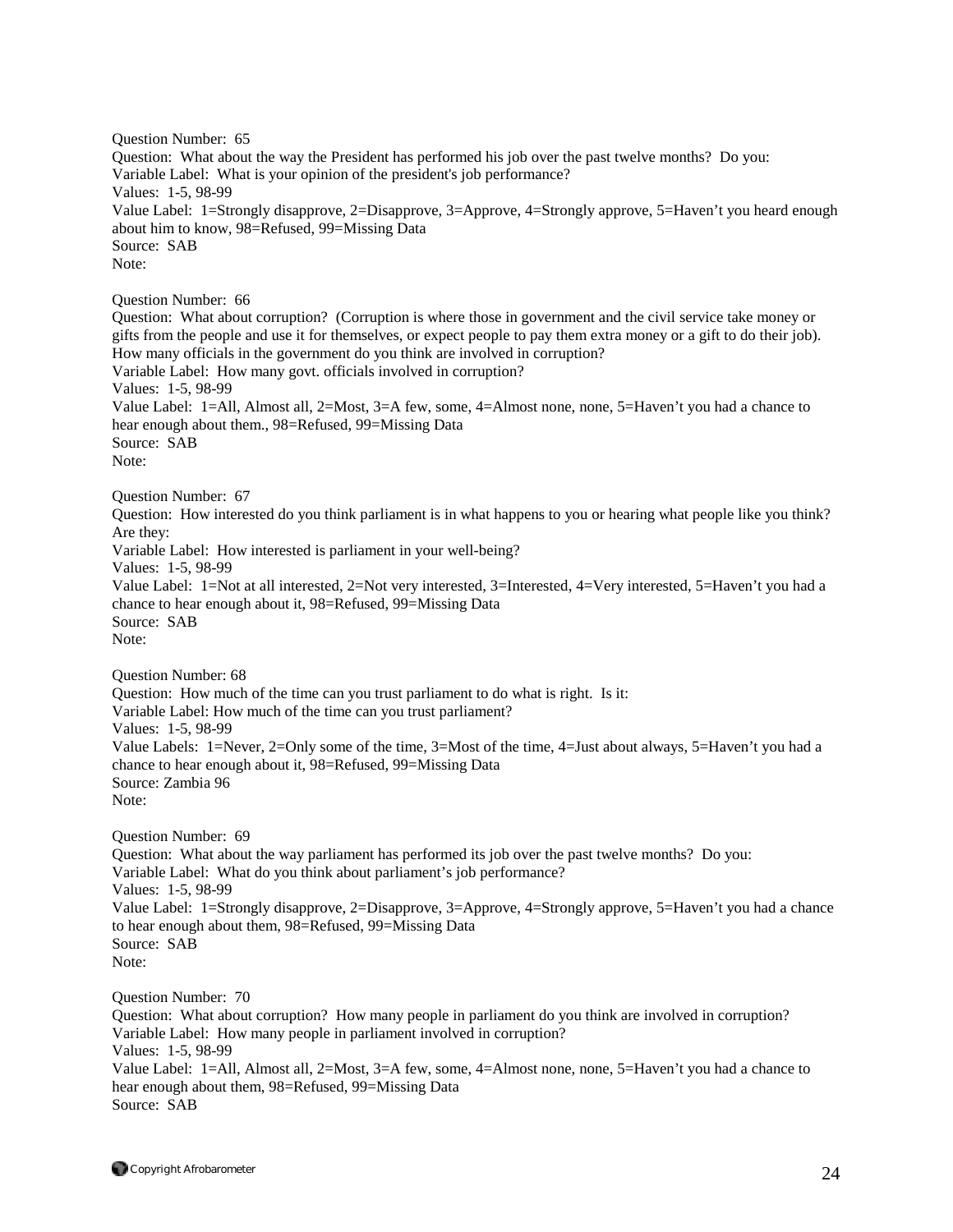Note:

Question Number: 71 Question: How many civil servants, or those who work in government offices and ministries do you think are involved in corruption? Variable Label: How many civil servants involved in corruption? Values: 1-5, 98-99 Value Label: 1=All, Almost all, 2=Most, 3=A few, some, 4=Almost none, none, 5=Haven't you had a chance to hear enough about them, 98=Refused, 99=Missing Data Source: SAB Note: Question Number: 72 Question: How interested do you think your local councilor is in what happens to you or hearing what people like you think? Is he/she: Variable Label: How interested is your local councilor in your well-being? Values: 1-6, 98-99 Value Label: 1=Not at all interested, 2=Not very interested, 3=Interested, 4=Very interested, 5=Or haven't you had a chance to hear enough about it, 6=Not applicable for my area, 98=Refused, 99=Missing Data Source: SAB Note: Question Number: 73 Question: How much of the time can trust your local government to do what is right. Is it: Variable Label: How much of the time trust your local govt.? Values: 1-6, 98-99 Value Labels: 1=Never, 2=Only some of the time, 3=Most of the time, 4=Just about always, 5=Haven't you had a chance to hear enough about it, 6=Not applicable for my area, 98=Refused, 99=Missing Data Source: Zambia 96 Note: Question Number: 74 Question: What about the way your local government has performed its job over the past twelve months? Do you: Variable Label: How has your local govt. performed its job? Values: 1-6, 98-99 Value Label: 1=Strongly disapprove, 2=Disapprove, 3=Approve, 4=Strongly approve, 5=Or haven't you had a chance to hear enough about them, 6=Not applicable for my area, 98=Refused, 99=Missing Data Source: SAB Note: Question Number: 75 Question: What about corruption? How many officials in your local government do you think are involved in corruption? Variable Label: How many officials in local govt. involved in corruption? Values: 1-6, 98-99 Value Label: 1=All, Almost all, 2=Most, 3=A few, some, 4=Almost none, none, 5=Haven't you had a chance to hear enough about them, 6=Not applicable for my area, 98=Refused, 99=Missing Data Source: SAB Note:

Question Number: 76A

Question: You have told us how you feel about the effectiveness of the way government performs its job, its interest in what you think, corruption, and your trust in government. But how does this compare to the government that this country had before under white minority rule? Is government of today more, about the same, or less \_\_\_\_\_\_\_ as under white minority rule? A. Effective in the way it performs its job. Variable Label: Comparison of current and past govt. effectiveness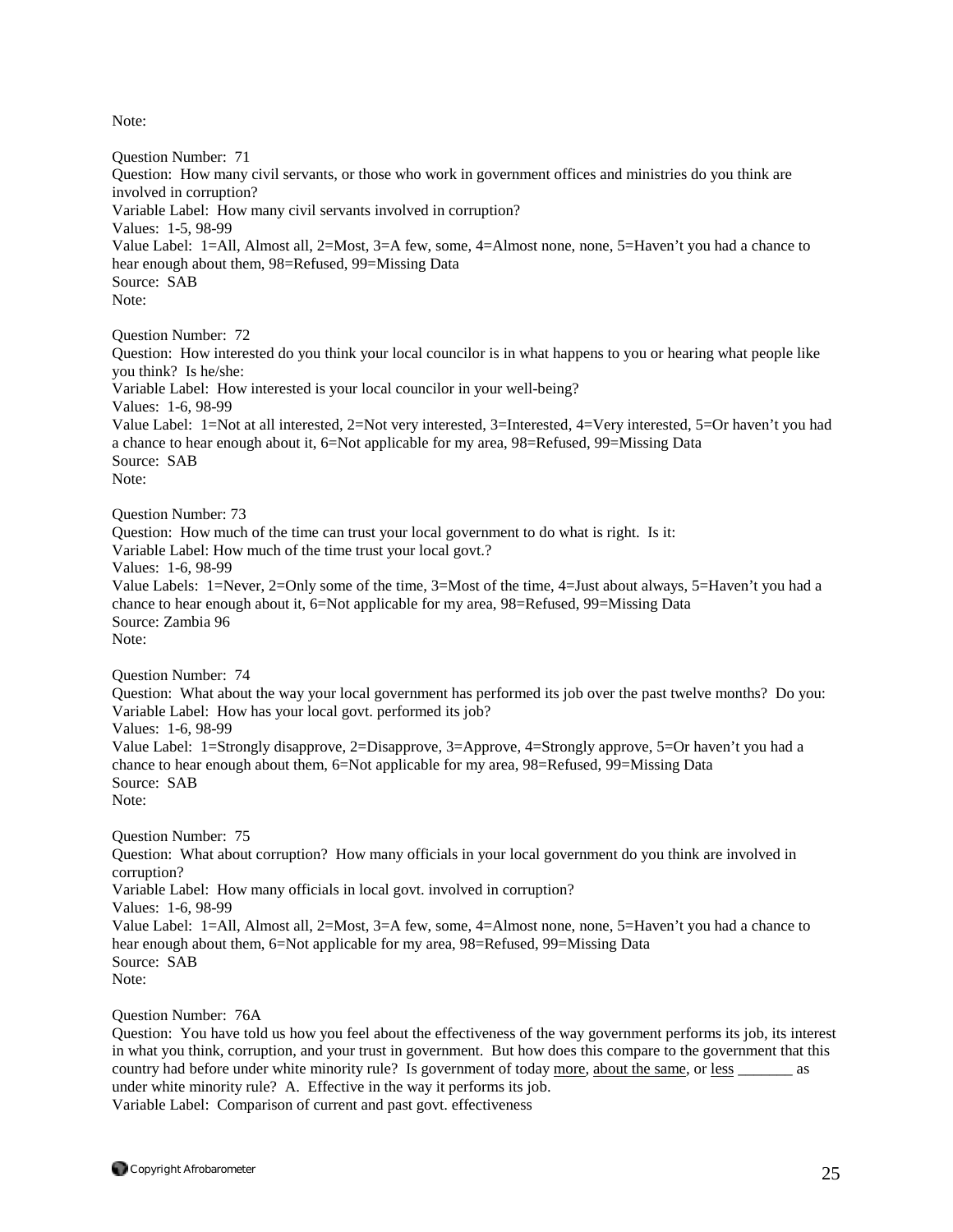Values: 1-6, 98-99 Value Label: 1=Much more, 2=More, 3=Same, 4=Less, 5=Much less, 6=Do not know, 98=Refused, 99=Missing Data Source: SAB Note: Enumerator probed for strength of opinion. Question Number: 76B Question: You have told us how you feel about the effectiveness of the way government performs its job, its interest in what you think, corruption, and your trust in government. But how does this compare to the government that this country had before under white minority rule? Is government of today more, about the same, or less \_\_\_\_\_\_\_ as under white minority rule? B. Interested in hearing what people like you think. Variable Label: Comparison of current and past govt. interest in people. Values: 1-6, 98-99 Value Label: 1=Much more, 2=More, 3=Same, 4=Less, 5=Much less, 6=Do not know, 98=Refused, 99=Missing Data Source: SAB Note: Enumerator probed for strength of opinion. Question Number: 76C Question: You have told us how you feel about the effectiveness of the way government performs its job, its interest in what you think, corruption, and your trust in government. But how does this compare to the government that this country had before under white minority rule? Is government of today more, about the same, or less as under white minority rule? C. Corrupt Variable Label: Comparison of current and past govt. corruption Values: 1-6, 98-99 Value Label: 1=Much more, 2=More, 3=Same, 4=Less, 5=Much less, 6=Do not know, 98=Refused, 99=Missing Data Source: adapted from Zambia96 Note: Enumerator probed for strength of opinion. Question Number: 76D Question: You have told us how you feel about the effectiveness of the way government performs its job, its interest in what you think, corruption, and your trust in government. But how does this compare to the government that this country had before under white minority rule? Is government of today more, about the same, or less \_\_\_\_\_\_\_ as under white minority rule? D. Trustworthy Variable Label: Comparison of current and past govt. trustworthiness Values: 1-6, 98-99 Value Label: 1=Much more, 2=More, 3=Same, 4=Less, 5=Much less, 6=Do not know, 98=Refused, 99=Missing Data Source: SAB Note: Enumerator probed for strength of opinion. Question Number: 77A Question: What about the following institutions? How much of the time can you trust them to do what is right? A. The Army Variable Label: How much of the time can you trust the army? Values: 1-5, 97-99 Value Label: 1=Never, 2=Only some of the time, 3=Most of the time, 4=Just about always, 5=Don't know enough about them, 97=Not Applicable, 98=Refused, 99=Missing Data Source: Ghana99 Note: Question Number: 77B Question: What about the following institutions? How much of the time can you trust them to do what is right? B. The Police

Variable Label: How much of the time can you trust the police?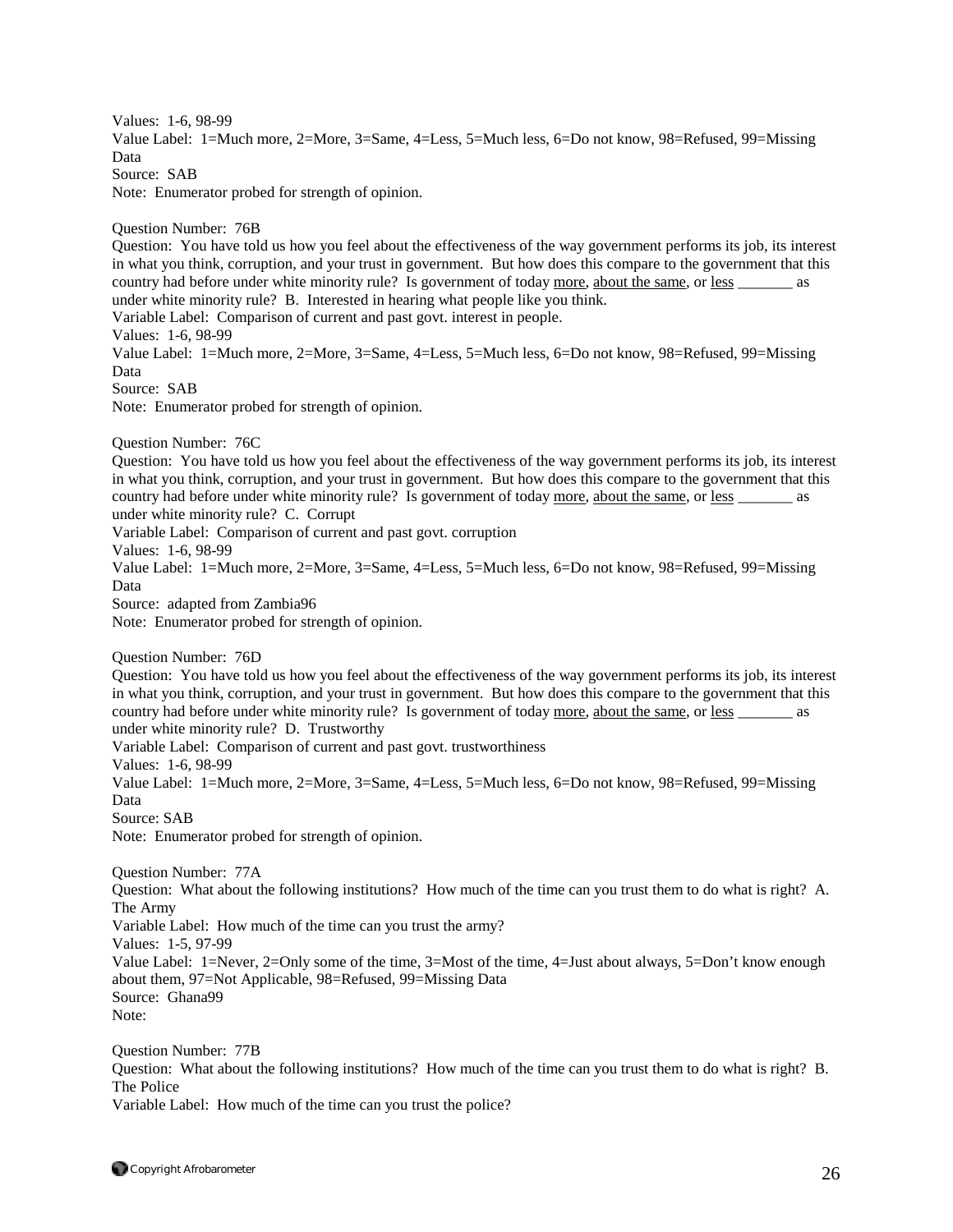Values: 1-5, 99 Value Label: 1=Never, 2=Only some of the time, 3=Most of the time, 4=Just about always, 5=Don't know enough about them, 99=Missing Data Source: Zambia96 Note: Question Number: 77C Question: What about the following institutions? How much of the time can you trust them to do what is right? C. Courts of law

Variable Label: How much of the time can you trust the courts of law? Values: 1-5, 97-99

Value Label: 1=Never, 2=Only some of the time, 3=Most of the time, 4=Just about always, 5=Don't know enough about them, 97=Not Applicable, 98=Refused, 99=Missing Data Source: Zambia96

Note:

Question Number: 77D

Question: What about the following institutions? How much of the time can you trust them to do what is right? D. Supervisory Electoral Commission Variable Label: How much of the time can you trust the electoral commission?

Values: 1-5, 97-99

Value Label: 1=Never, 2=Only some of the time, 3=Most of the time, 4=Just about always, 5=Don't know enough about them, 97=Not Applicable, 98=Refused, 99=Missing Data Source: Adapted from Ghana97

Note:

Question Number: 77E

Question: What about the following institutions? How much of the time can you trust them to do what is right? E. Zimbabwe Broadcasting Corporation.

Variable Label: How much of the time can you trust Zimbabwean broadcasting? Values: 1-5, 97-99

Value Label: 1=Never, 2=Only some of the time, 3=Most of the time, 4=Just about always, 5=Don't know enough about them, 97=Not Applicable, 98=Refused, 99=Missing Data Source: SAB

Note:

Question Number: 77F

Question: What about the following institutions? How much of the time can you trust them to do what is right? F. Government press or newspapers Variable Label: How much of the time can you trust govt. press or newspapers?

Values: 1-5, 97-99

Value Label: 1=Never, 2=Only some of the time, 3=Most of the time, 4=Just about always, 5=Don't know enough about them, 97=Not Applicable, 98=Refused, 99=Missing Data Source: SAB

Note:

Question Number: 77G Question: What about the following institutions? How much of the time can you trust them to do what is right? G. Independent Press/Newspapers Variable Label: How much of the time can you trust independent press or newspapers? Values: 1-5, 97-99 Value Label: 1=Never, 2=Only some of the time, 3=Most of the time, 4=Just about always, 5=Don't know enough about them, 97=Not Applicable, 98=Refused, 99=Missing Data Source: SAB Note: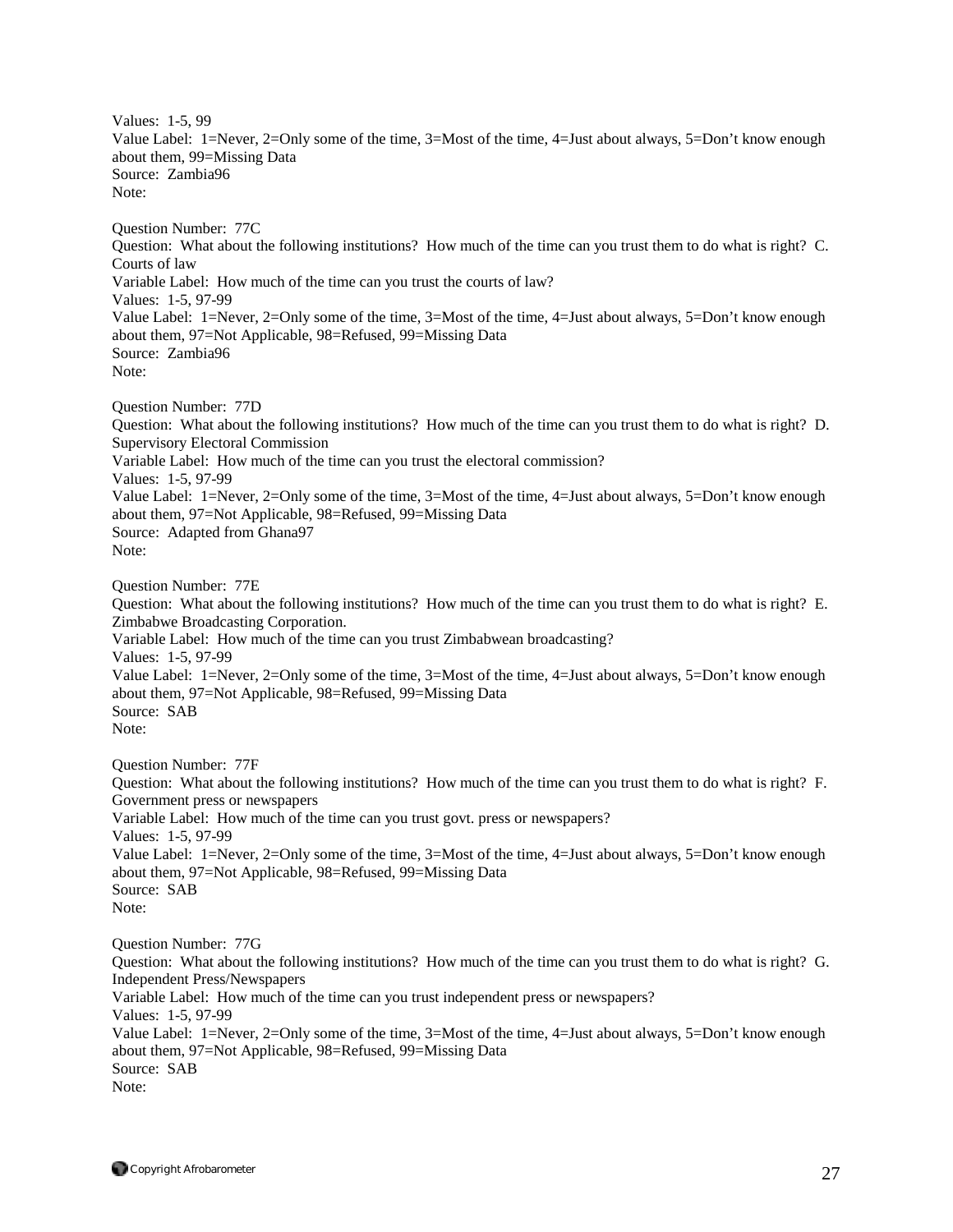Question Number: 78 Question: With which of these statements are you most in agreement? A, B, or C? A. Democracy is preferable to any other form of government. B. In some circumstances, a non-democratic government can be preferable to a democratic government. C. For someone like me, a democratic or non-democratic regime makes no difference. Variable Label: Preference for democratic VS non-democratic govt. Values: 1-4, 98-99 Value Labels: A=1, B=2, C=3, 4=Do not know, 98=Refused, 99=Missing Data Source: Latinobarometer (LB) Note: Question Number: 79 Question: Have you ever heard anything about the government's Economic Structural Adjustment Programme, or haven't you had a chance to hear about this yet? Variable Label: Have you heard about the government's Economic Structural Adjustment Programme? Values: 1-3 Value Labels: 1=Yes, 2=No, 3=Haven't had a chance to hear Source: SAB Note: Question Number: 80 Question: What effect do you think it has had on the way you live your life? Has it made it worse, had no effect, or made it better, or haven't you heard enough about this to say? Variable Label: Economic structural adjustment programme's effect on your life? Values: 1-6, 97 Value Labels: 1=Made it a lot worse, 2=Made it worse, 3=Had no effect, 4=Made it better, 5=Made it a lot better, 6=Haven't had a chance to hear, 97=Not applicable Source: SAB Note: The enumerator probed for strength of opinion. Question Number: 81 Question: Here are two statements. Please tell me whether you agree more with statement A or B? A: The Economic Structural Adjustment Programme (ESAP) has helped most people; only a minority have suffered. B: The Economic Structural Adjustment Programme (ESAP) has hurt most people and only benefited a minority. Variable Label: ESAP has helped most people VS it has hurt most Values: 1-6, 97 Value Labels: 1=Strongly agree, 2=Agree, 3=Agree, 4=Strongly agree, 5=Do not know, 6=Do not agree with either, 97=Not applicable Source: SAB Note: The enumerator introduced the pair of statements by saying, "Here are two statements. Please tell me whether you agree with Statement A or Statement B?." Then, the enumerator probed for strength of opinion. Question Number: 82 Question: We have spoken to many Zimbabweans and they have all described themselves in different ways. Some people describe themselves in terms of their language, religion, race, and others describe themselves in economic terms, such as working class, middle class, or a farmer. Besides being Zimbabwean which specific group to do you feel you belong to first and foremost? Variable Label: Besides being citizen of Zimbabwe, which group do you belong to? Values: 1-109 Value Labels: 1=Afrikaans, 2=Chewa, 4=Chisena, 5=Damara, 6=English, 9=Ndebele, 14= Sesotho, Sotho, South Sotho, 17=Shangaan, Tsonga, Ronga, Tswa, 18=Shona, 21=Venda, 22=Xhosa, 23=Zulu, 26=Black, 27=Coloured, 29=Christian, 31=Catholic, 32=Religious, 33=Middle Class, 34=Working class, 35=Poor/low class, 36=Farmer, 37=Jindwi, 38=Black African, 39=African, 40=Muchikunda, 41=Budya, 42=Zezuru, 43=Ndau, 44=Muungwe, 45=Housewife, 46=Don't differentiate myself, 47=Tumbuka, 48=Karanga, 49=Worker, 50=Korekore,

54=Businessman, 55=Unemployed, 60=Student, 61=Zimbabwean, 62=Manyika, 63=Namibian, 64=Tonga, 99=Missing data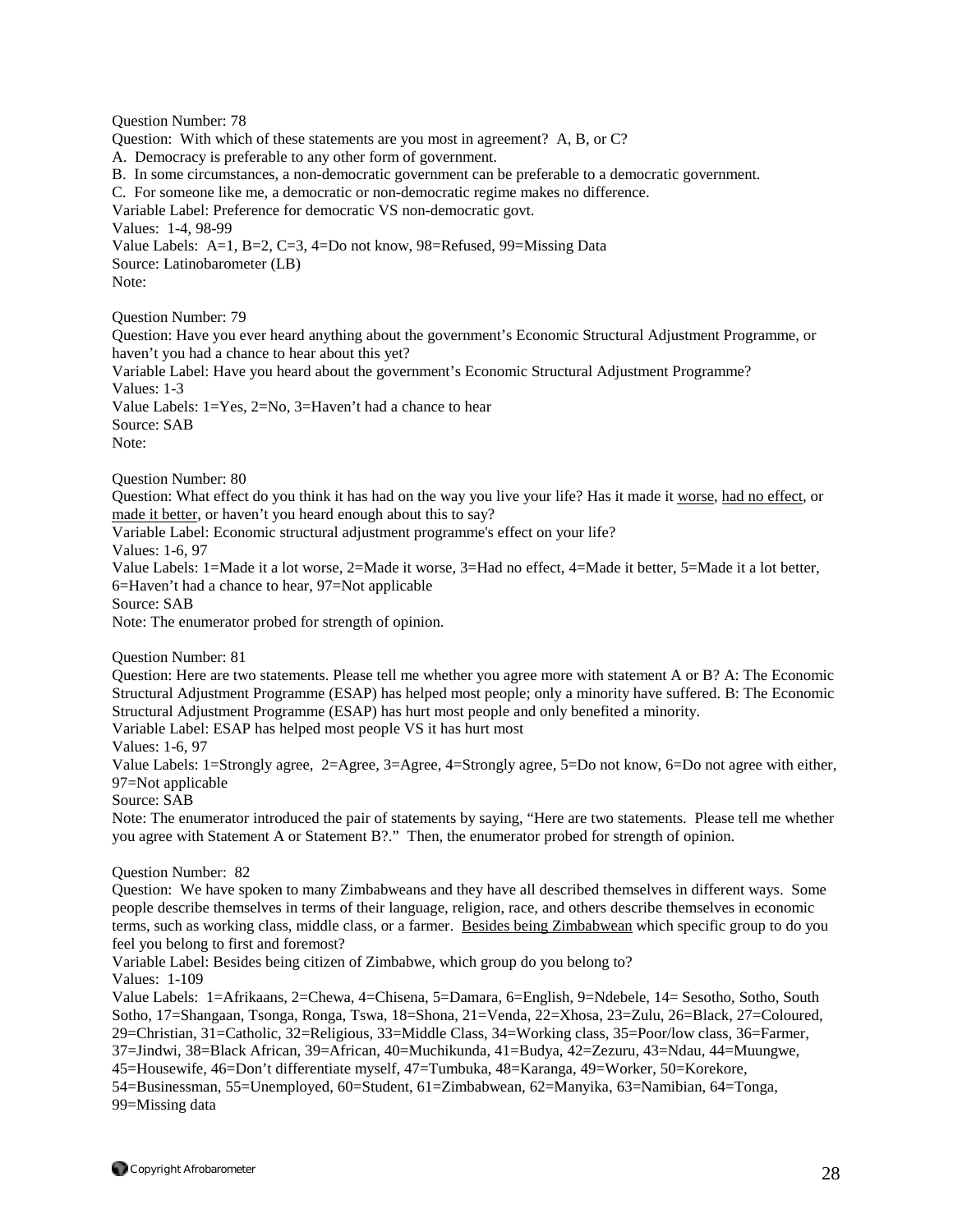Source: SAB Note:

Question Number: 83A

Question: "Here are a series of things people might say about how they see their group in relation to other Zimbabweans. There are no right or wrong answers. We are simply interested in your opinions. Please tell me whether you disagree, neither disagree or agree, or agree with these statements. "A. You feel proud to be Variable Label: Feel proud to be part of this group

Values: 1-6, 98-99

Value Labels: 1=strongly disagree, 2=disagree, 3=neither agree or disagree, 4=agree, 5=strongly agree, 6=don't know, 98=Refused, 99=Missing Data

Source: SAB

Note: Enumerator read respondent's identity group from Q82 in the blank space.

Question Number: 83B

Question: "Here are a series of things people might say about how they see their group in relation to other Zimbabweans. There are no right or wrong answers. We are simply interested in your opinions. Please tell me whether you disagree, neither disagree or agree, or agree with these statements. "B. You would want your children to think of themselves as

Variable Label: Want children to think of themselves as part of group.

Values: 1-6, 98-99

Value Labels: 1=strongly disagree, 2=disagree, 3=neither agree or disagree, 4=agree, 5=strongly agree, 6=don't know, 98=Refused, 99=Missing Data

Source: SAB

Note: Enumerator read respondent's identity group from Q82 in the blank space.

Question Number: 83C

Question: "Here are a series of things people might say about how they see their group in relation to other Zimbabweans. There are no right or wrong answers. We are simply interested in your opinions. Please tell me whether you disagree, neither disagree or agree, or agree with these statements. "C. Of all the groups in this country, \_\_\_\_ people are the best

Variable Label: People belonging to this group are the best

Values: 1-6, 98-99

Value Labels: 1=strongly disagree, 2=disagree, 3=neither agree or disagree, 4=agree, 5=strongly agree, 6=don't know, 98=Refused, 99=Missing Data

Source: SAB

Note: Enumerator read respondent's identity group from Q82 in the blank space.

Question Number: 83D

Question: "Here are a series of things people might say about how they see their group in relation to other Zimbabweans. There are no right or wrong answers. We are simply interested in your opinions. Please tell me whether you disagree, neither disagree or agree, or agree with these statements. "D. You feel much stronger ties to \_\_\_\_\_\_s than to other Zimbabweans.

Variable Label: Stronger ties to group than to other Zimbabweans

Values: 1-6, 98-99

Value Labels: 1=strongly disagree, 2=disagree, 3=neither agree or disagree, 4=agree, 5=strongly agree, 6=don't know, 98=Refused, 99=Missing Data

Source: SAB

Note: Enumerator read respondent's identity group from Q82 in the blank space.

Question Number: 83E

Question: "Here are a series of things people might say about how they see their group in relation to other Zimbabweans. There are no right or wrong answers. We are simply interested in your opinions. Please tell me whether you disagree, neither disagree or agree, or agree with these statements. "E. It makes you proud to be called a Zimbabwean.

Variable Label: It makes you proud to be called a Zimbabwean.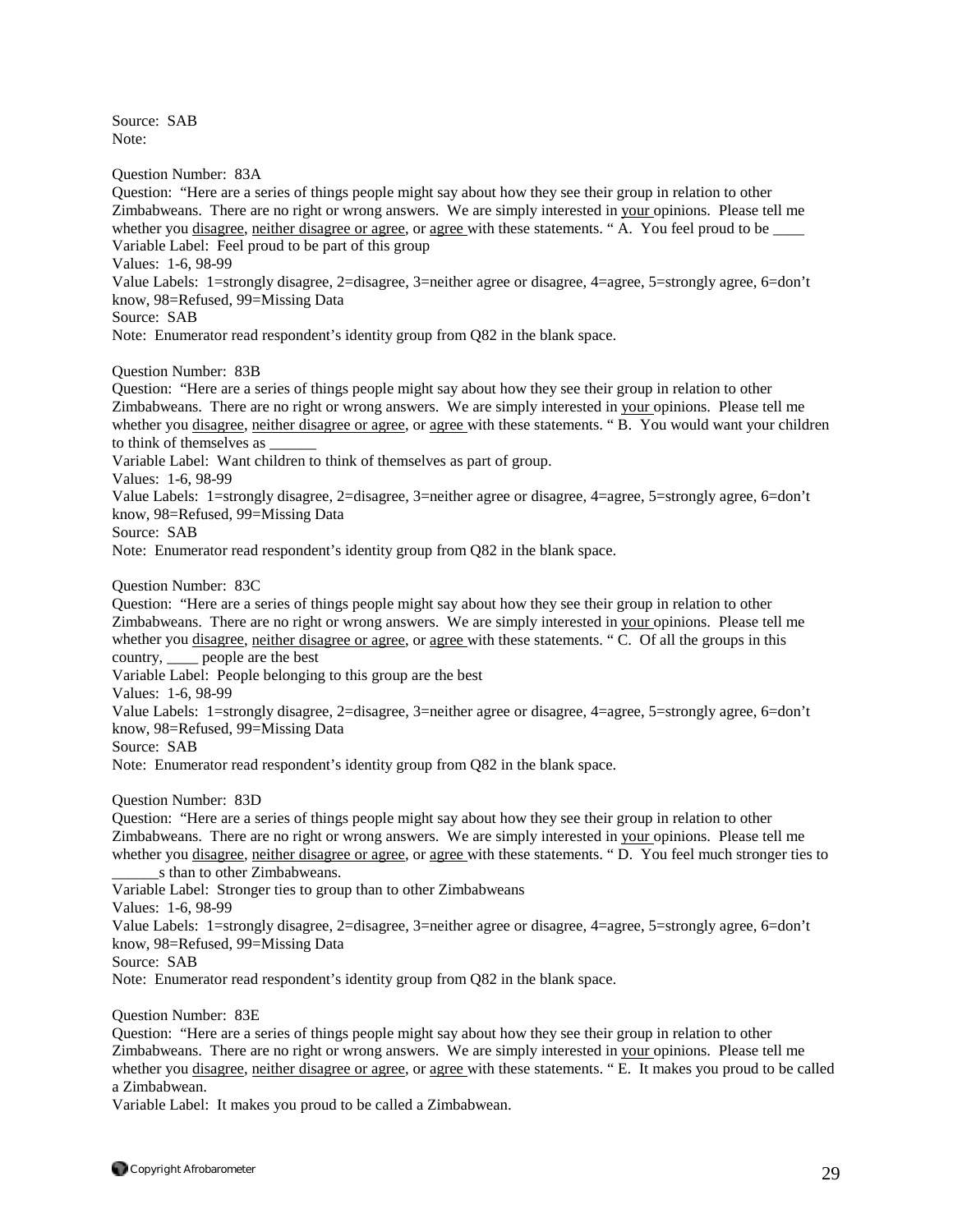Values: 1-6, 98-99 Value Labels: 1=strongly disagree, 2=disagree, 3=neither agree or disagree, 4=agree, 5=strongly agree, 6=don't know, 98=Refused, 99=Missing Data Source: SAB Note: Enumerator read respondent's identity group from Q82 in the blank space. Question Number: 83F Question: "Here are a series of things people might say about how they see their group in relation to other Zimbabweans. There are no right or wrong answers. We are simply interested in your opinions. Please tell me whether you disagree, neither disagree or agree, or agree with these statements. "F. You would want your children to think of themselves as Zimbabwean. Variable Label: Children should think of themselves as Zimbabwean. Values: 1-6, 98-99 Value Labels: 1=strongly disagree, 2=disagree, 3=neither agree or disagree, 4=agree, 5=strongly agree, 6=don't know, 98=Refused, 99=Missing Data Source: SAB Note: Enumerator read respondent's identity group from Q82 in the blank space. Question Number: 83G Question: "Here are a series of things people might say about how they see their group in relation to other Zimbabweans. There are no right or wrong answers. We are simply interested in your opinions. Please tell me whether you disagree, neither disagree or agree, or agree with these statements. "G. All people who were born in this country, regardless of what group they belong to, should be treated as equal citizens of Zimbabwe. Variable Label: All Zimbabweans should be treated equally Values: 1-6, 98-99 Value Labels: 1=strongly disagree, 2=disagree, 3=neither agree or disagree, 4=agree, 5=strongly agree, 6=don't know, 98=Refused, 99=Missing Data Source: SAB Note: Enumerator read respondent's identity group from Q82 in the blank space. Question Number: 83H Question: "Here are a series of things people might say about how they see their group in relation to other Zimbabweans. There are no right or wrong answers. We are simply interested in your opinions. Please tell me whether you disagree, neither disagree or agree, or agree with these statements. "H. It is desirable to create one united nation out of all the different groups who live in Zimbabwe. Variable Label: Desirable to create a united Zimbabwe out of all the groups? Values: 1-6, 98-99 Value Labels: 1=strongly disagree, 2=disagree, 3=neither agree or disagree, 4=agree, 5=strongly agree, 6=don't know, 98=Refused, 99=Missing Data Source: SAB Note: Enumerator read respondent's identity group from Q82 in the blank space. Question Number: 84 Question: Are \_\_\_\_\_'s (Respondent's Identity group from Q82) economic conditions worse, the same as, or better than other groups in this country? Variable Label: How are your group's economic conditions in comparison to others? Values:1-6, 98-99 Value Labels: 1=much worse, 2=worse, 3=about the same, 4=better, 5=much better, 6=don't know, 98=Refused, 99=Missing Data Source: SAB Note: Enumerator probed for strength of opinion. Question Number: 85 Question: To what extent are \_\_\_\_\_\_\_(respondent's identity from Q82) people treated unfairly by the government? Variable Label: Identity treated fairly

Values:1-6, 98-99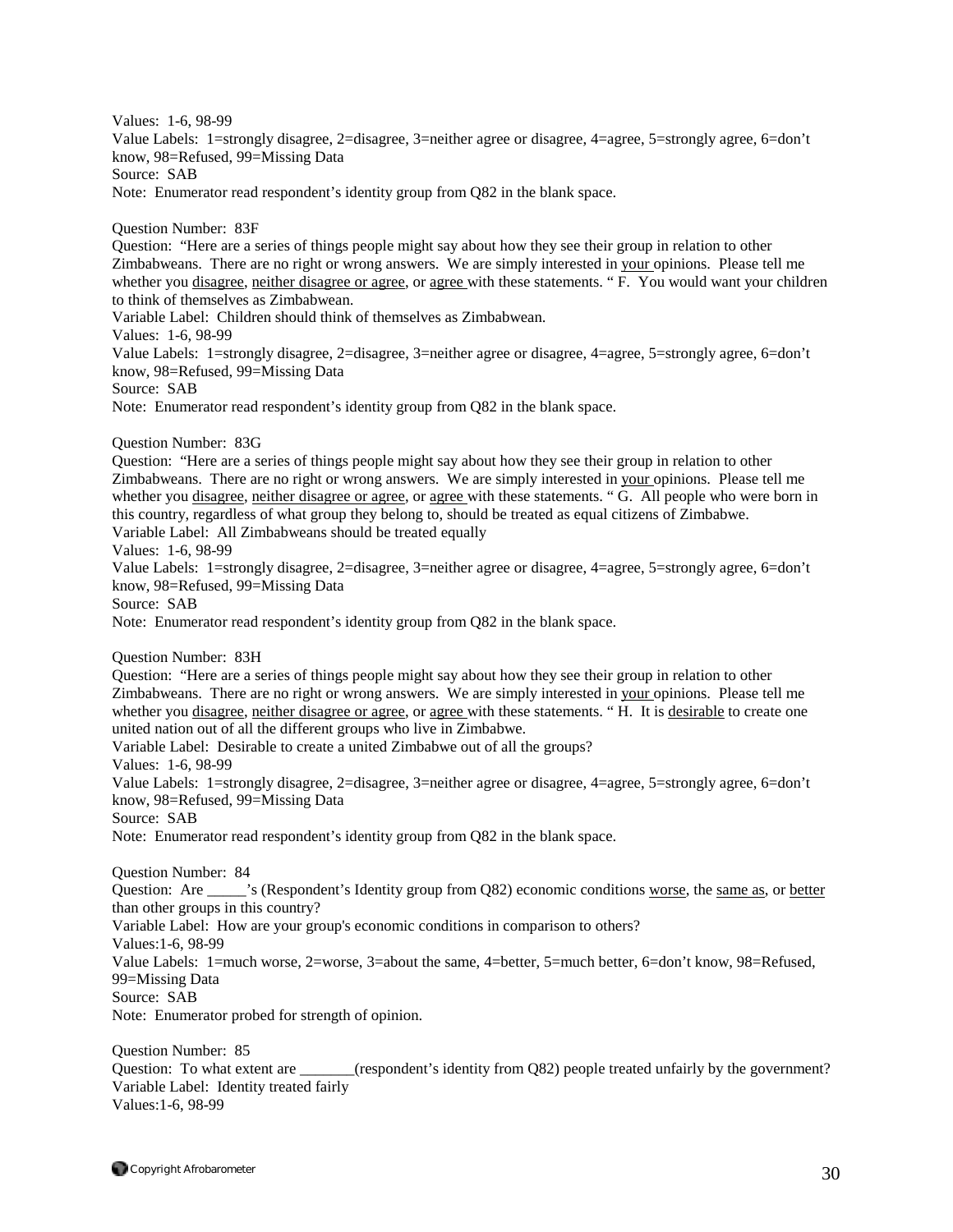Value Labels: 1=Always, 2=To a large extent, 3=To some extent, 4=Hardly at all, 5=Never, 6=Don't know, 98=Refused, 99=Missing Data Source: SAB Note

Question Number: 86 Question: In general, do you feel that people in government are less interested, or more interested in what s (respondent's identity from Q82) think compared to other groups, or is it about the same? Variable Label: Is govt. more or less interested in what your group has to say? Values: 1-6, 97-99 Value Labels: 1=Much less interested, 2=Less interested, 3=About the same, 4=More interested, 5=Much more interested, 6=Don't Know, 97=Not Applicable, 98=Refused, 99=Missing Data Source: SAB Note: Enumerator probed for strength of opinion.

Question Number: 87

Question: Do you think that the government represents the interests of all Zimbabweans, or of one group only? Variable Label: Govt. represents interests of all Zimbabweans or just one group? Values: 1-3, 97-99 Value Labels: 1=All Zimbabweans, 2=One group only, 3=Don't Know, 97=Not Applicable, 98=Refused, 99=Missing Data Source: SAB Note: If respondent answers 1 (All Citizens), skip to question 90.

Question Number: 88

Question: Which group is that? (If one group is answered)

Variable Label: Which group's interest is mostly represented by govt.?

Values: 1-67, 69-77, 85-86, 97, 99

Value Labels: 1=Afrikaan speaking, 2=Chewa speaking, 3=Chinyungwe speaking, 5=Damara speaking, 9=Ndebele speaking, 11=Otjiherero speaking, 17=Shangaan, Tsonga, Ronga, Tswa speaking, 18=Shona speaking, 25=White people, 26=Black people, 33=Middle Class people, 34=Working class people, 35=Poor/low class people, 36=Farmers, 38=Black African people, 42=Zezuru, 45=Women, 46=Men, 48=Karanga, 54=Businessmen, 55=Unemployed people, 61=Workers, 62=Top government officials, 63=Their people, 64=ZANU PF members, 65=Rich people, 66=Zwimba people, 67=Mugabe and other leaders, 69=Elite, 70=Government workers, 71=Bourgeoisie, 72=Ruling class, 97=No answer, 98=Refused to answer, 99=Missing data Source: SAB

Note: Enumerator post coded answer as 97 (not applicable) if respondent did not answer 2 (one group only) to question 88.

Question Number: 89

Question: With regard to the most recent, 1996 national elections, which statement is true for you? Variable Label: Which is true for you with regards to 1996 national election? Values: 1-5, 98-99 Value Labels: 1=I decided not to vote, 2=I was not able to vote, 3=I voted in the elections, 4=Election not held in my area, 5=Cannot remember, 98=Refused, 99=Missing Data Source: adapted from Zambia96 Note:

Question Number: 90A

Question: Here is a list of things that people sometimes do as citizens. For each of these, please tell me whether you have engaged in this activity or not? If Yes-Read out options 1-3, If No-Read out options 4 and 5. A. Participate with others to address an important problem affecting the community or nation (other than an elections). Variable Label: Address problems facing the community with others?

Values: 1-6, 98-99

Value Labels: 1=Often, 2=A few times, 3=Once or twice, 4=No, but would do it if had the chance, 5=No, would never do this, 6=Don't Know, 98=Refused, 99=Missing Data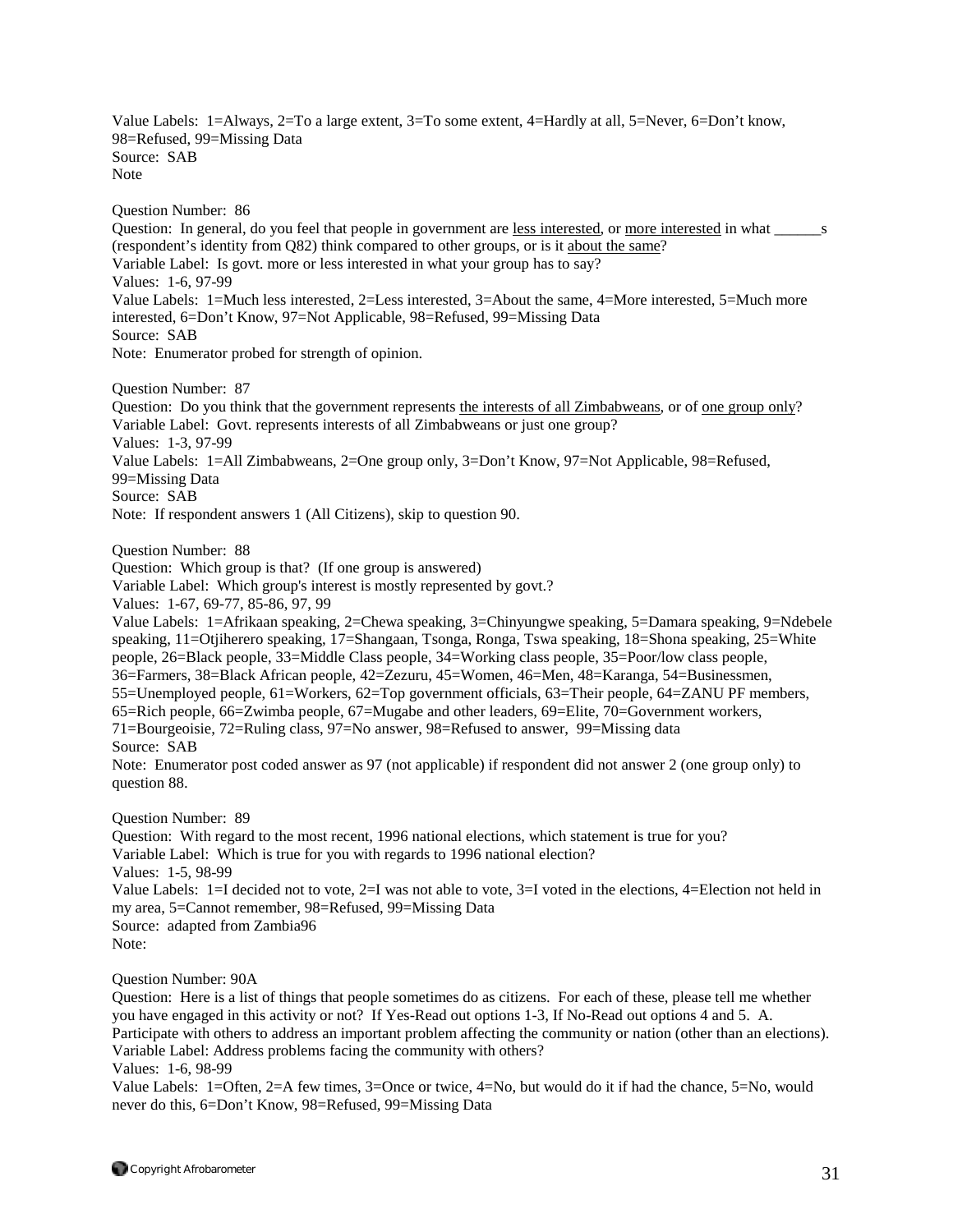Source: adapted from Zambia 96 Note:

Question Number: 90B Question: Here is a list of things that people sometimes do as citizens. For each of these, please tell me whether you have engaged in this activity or not? If Yes-Read out options 1-3, If No-Read out options 4 and 5. B. Attend an election rally. Variable Label: Attend election rally? Values: 1-6, 98-99 Value Labels: 1=Often, 2=A few times, 3=Once or twice, 4=No, but would do it if had the chance, 5=No, would never do this, 6=Don't Know, 98=Refused, 99=Missing Data Source: Zambia 96 Note: Question Number: 90C

Question: Here is a list of things that people sometimes do as citizens. For each of these, please tell me whether you have engaged in this activity or not? If Yes-Read out options 1-3, If No-Read out options 4 and 5. C. Work for a political candidate or party Variable Label: Work for political candidate or party? Values: 1-6, 98-99 Value Labels: 1=Often, 2=A few times, 3=Once or twice, 4=No, but would do it if had the chance, 5=No, would never do this, 6=Don't Know, 98=Refused, 99=Missing Data Source: Zambia 96 Note:

Question Number: 90D

Question: Here is a list of things that people sometimes do as citizens. For each of these, please tell me whether you have engaged in this activity or not? If Yes-Read out options 1-3, If No-Read out options 4 and 5. D. Write a letter to a newspaper Variable Label: Write a letter to newspaper? Values: 1-6, 98-99 Value Labels: 1=Often, 2=A few times, 3=Once or twice, 4=No, but would do it if had the chance, 5=No, would never do this, 6=Don't Know, 98=Refused, 99=Missing Data Source: Zambia 96 Note:

Question Number: 91A

Question: We would like to remind you that your responses to this interview are confidential. Here is a list of actions ordinary people are taking in a political system. For each of these, please tell me whether you have engaged in this activity or not? If yes-read out options 1-3. If no-read out options 4-5. A. Claim government benefits to which you are not entitled (like a pension, maintenance, or unemployment payment). Variable Label: Claimed govt. benefits to which you are not entitled? Values: 1-7, 98-99 Value Labels: 1=Yes, often, 2=Yes, a few times, 3=Yes, once or twice, 4=No, but would do it if had the chance, 5=No, would never do this, 6=Don't Know, 7=Not Applicable, 98=Refused, 99=Missing Data Source: SAB Note:

Question Number: 91B

Question: We would like to remind you that your responses to this interview are confidential. Here is a list of actions ordinary people are taking in a political system. For each of these, please tell me whether you have engaged in this activity or not? If yes-read out options 1-3. If no-read out options 4-5. B. Avoid paying Development Levy or Property Taxes.

Variable Label: Avoid paying development levy or property taxes? Values: 1-7, 98-99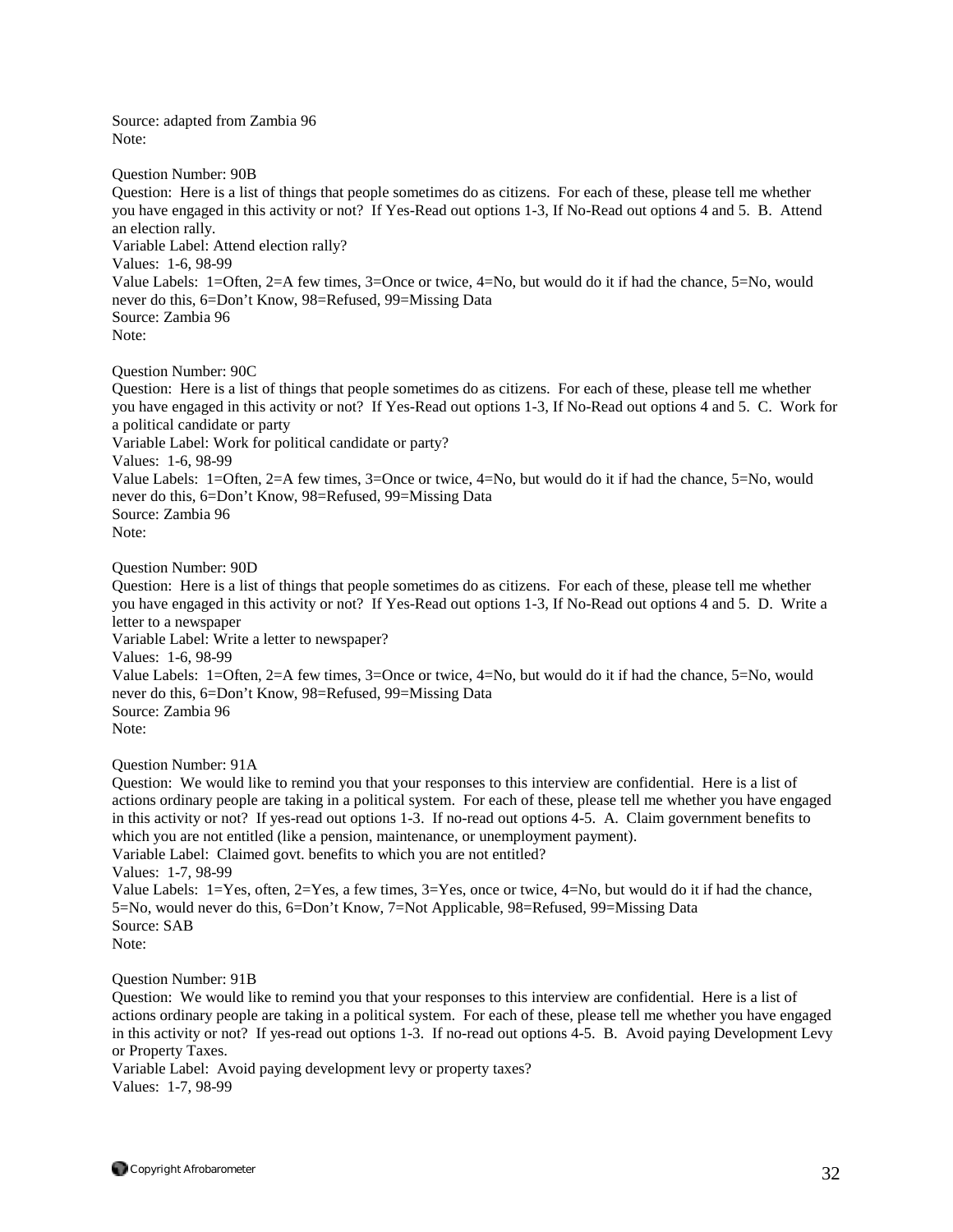Value Labels: 1=Yes, often, 2=Yes, a few times, 3=Yes, once or twice, 4=No, but would do it if had the chance, 5=No, would never do this, 6=Don't Know, 7=Not Applicable, 98=Refused, 99=Missing Data Source: SAB Note:

Question Number: 91C

Question: We would like to remind you that your responses to this interview are confidential. Here is a list of actions ordinary people are taking in a political system. For each of these, please tell me whether you have engaged in this activity or not? If yes-read out options 1-3. If no-read out options 4-5. C. Avoid paying income taxes. Variable Label: Avoid paying income taxes? Values: 1-7, 98-99 Value Labels: 1=Yes, often, 2=Yes, a few times, 3=Yes, once or twice, 4=No, but would do it if had the chance, 5=No, would never do this, 6=Don't Know, 7=Not Applicable, 98=Refused, 99=Missing Data Source: NDB

Note:

Question Number: 91D

Question: We would like to remind you that your responses to this interview are confidential. Here is a list of actions ordinary people are taking in a political system. For each of these, please tell me whether you have engaged in this activity or not? If yes-read out options 1-3. If no-read out options 4-5. D. Get services like electricity or water without paying for them.

Variable Label: Get services without paying?

Values: 1-7, 98-99

Value Labels: 1=Yes, often, 2=Yes, a few times, 3=Yes, once or twice, 4=No, but would do it if had the chance, 5=No, would never do this, 6=Don't Know, 7=Not Applicable, 98=Refused, 99=Missing Data Source: SAB

Note:

Question Number: 92A

Question: Here are a number of different actions people might take if government were to do something they thought was wrong or harmful. For each of these, please tell me whether you have engaged in this activity or not. If Yes-read out options 1-3, If no-read out options 4-6. A. Attend a demonstration or protest march. Variable Label: Attend a demonstration or protest march Values: 1-6, 98-99 Value Labels: 1=Yes, often, 2=Yes, a few times, 3=Yes, once or twice, 4=No, but would do it if had the chance, 5=No, would never do this, 6=Don't know, 98=Refused, 99=Missing Data Source: Zambia96

Note:

Question Number: 92B

Question: Here are a number of different actions people might take if government were to do something they thought was wrong or harmful. For each of these, please tell me whether you have engaged in this activity or not. If Yes-read out options 1-3, If no-read out options 4-6. B. Participate in a boycott of rates, services, or taxes. Variable Label: Boycott rates, services and taxes?

Values: 1-6, 98-99

Value Labels: 1=Yes, often, 2=Yes, a few times, 3=Yes, once or twice, 4=No, but would do it if had the chance, 5=No, would never do this, 6=Don't know, 98=Refused, 99=Missing Data Source: SAB

Note:

Question Number: 92C

Question: Here are a number of different actions people might take if government were to do something they thought was wrong or harmful. For each of these, please tell me whether you have engaged in this activity or not. If Yes-read out options 1-3, If no-read out options 4-6. C. Take part in a sit-in, disruption of government meeting or offices.

Variable Label: Partake in sit-ins, disruption of govt. meetings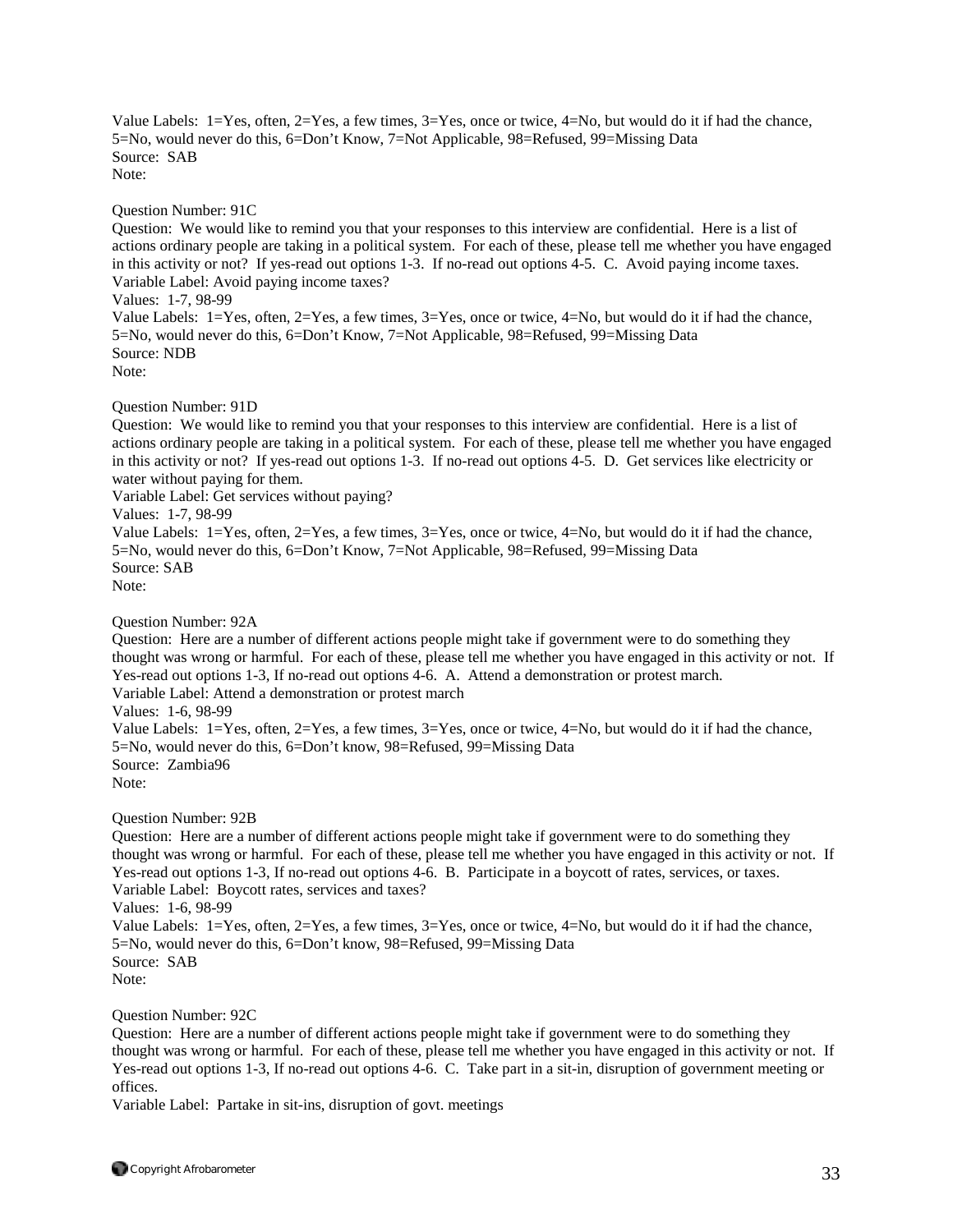Values: 1-6, 98-99 Value Labels: 1=Yes, often, 2=Yes, a few times, 3=Yes, once or twice, 4=No, but would do it if had the chance, 5=No, would never do this, 6=Don't know, 98=Refused, 99=Missing Data Source: SAB Note: Question Number: 92D Question: Here are a number of different actions people might take if government were to do something they thought was wrong or harmful. For each of these, please tell me whether you have engaged in this activity or not. If Yes-read out options 1-3, If no-read out options 4-6. D. Use force or violent methods (such as damaging public property). Variable Label: Use force or violent methods? Values: 1-6, 98-99 Value Labels: 1=Yes, often, 2=Yes, a few times, 3=Yes, once or twice, 4=No, but would do it if had the chance, 5=No, would never do this, 6=Don't know, 98=Refused, 99=Missing Data Source: SAB Note: Question Number: 93 Question: Support shutting down newspapers, or radio, or television stations that were critical of it. Variable Label: Support shutting down of newspapers, radio or tv stations? Values: 1-6, 98-99 Value Labels: 1=Strongly support, 2=Support, 3=Neither support nor oppose, 4=Oppose, 5=Strongly oppose, 6=Don't know, 98=Refused, 99=Missing Data Source: NDB Note: Enumerator introduced by the question by saying: "If the government were to take the following actions, would you support it, neither support nor oppose it, or oppose it. Then, the enumerator probed for strength of opinion. Question Number: 94A-D Question: Response to closing media? Variable Label: Response to closing media? Values: 1-7, 96, 98-99 Value Labels: 1=Do nothing, 2=Speak to others about it, 3=Write newspaper, 4=Phone radio or TV programme, 5=Contact government official or representative, 6=Join march or demonstration, 7=Don't Know, 96=No further answer, 98=Refused, 99=Missing Source: NDB Note: . Question Number: 95 Question: Support for dismissed judges who ruled against the government? Variable Label: Support for dismissing judges? Values: 1-6, 98-99 Value Labels: 1=Strongly support, 2=Support, 3=Neither support nor oppose, 4=Oppose, 5=Strongly oppose, 6=Don't know, 98=Refused, 99=Missing Data Source: NDB Note: Enumerator introduced by the question by saying: "If the government were to take the following actions, would you support it, neither support nor oppose it, or oppose it. Then, the enumerator probed for strength of opinion.

Question Number: 96A-D Question: What if anything would you do about it? Variable Label: Response to dismissing judges? Values: 1-7, 96, 98-99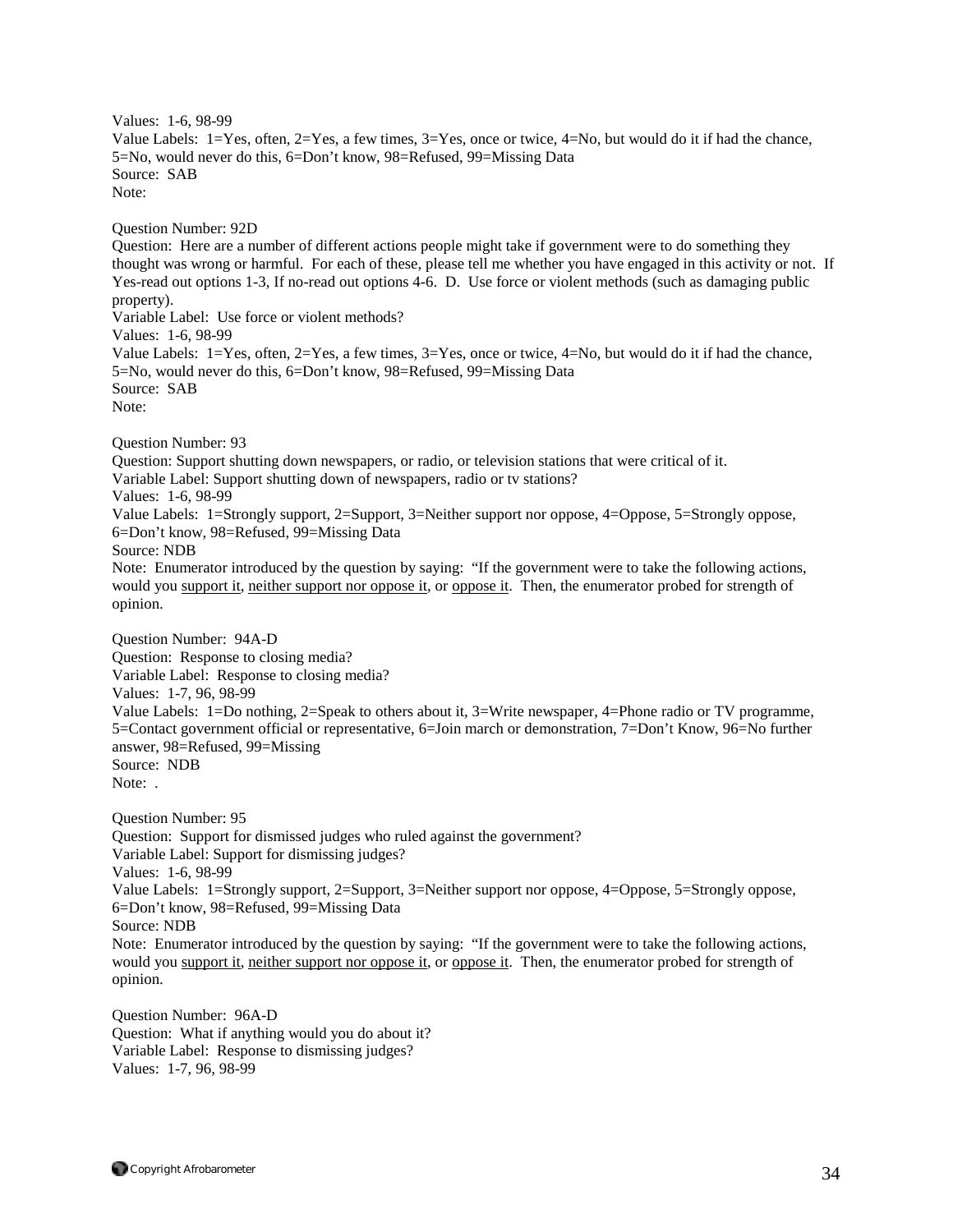Value Labels: 1=Do nothing, 2=Speak to others about it, 3=Write newspaper, 4=Phone radio or TV programme, 5=Contact government official or representative, 6=Join march or demonstration, 7=Don't Know, 96=No further answer, 98=Refused, 99=Missing Source: NDB Note:

Question Number: 97 Question: Banned political parties. Variable Label: Support for banning political parties? Values: 1-6, 98-99 Value Labels: 1=Strongly support, 2=Support, 3=Neither support nor oppose, 4=Oppose, 5=Strongly oppose, 6=Don't know, 98=Refused, 99=Missing Data Source: SAB Note: Enumerator introduced by the question by saying: "If the government were to take the following actions, would you support it, neither support nor oppose it, or oppose it. Then, the enumerator probed for strength of opinion.

Question Number: 98A-D Question: What if anything would you do about it? Variable Label: Response to banning political parties? Values: 1-7, 96, 98-99 Value Labels: 1=Do nothing, 2=Speak to others about it, 3=Write newspaper, 4=Phone radio or TV programme, 5=Contact government official or representative, 6=Join march or demonstration, 7=Don't Know, 96=No further answer, 98=Refused, 99=Missing Source: SAB Note:

Question Number: 99

Question: Suspended the parliament and cancelled the next elections?

Variable Label: Support for suspension of parliament and cancellation of elections?

Values: 1-6, 98-99

Value Labels: 1=Strongly support, 2=Support, 3=Neither support nor oppose, 4=Oppose, 5=Strongly oppose, 6=Don't know, 98=Refused, 99=Missing

Source: NDB

Note: Enumerator introduced by the question by saying: "If the government were to take the following actions, would you support it, neither support nor oppose it, or oppose it. Then, the enumerator probed for strength of opinion.

Question Number: 100A-D Question: What if anything would you do about it? Variable Label: Response to suspension of parliament and cancellation of elections? Values: 1-7, 96, 98-99 Value Labels: 1=Do nothing, 2=Speak to others about it, 3=Write newspaper, 4=Phone radio or TV programme, 5=Contact government official or representative, 6=Join march or demonstration, 7=Don't Know, 96=No further answer, 98=Refused, 99=Missing Source: NDB Note:

Question Number: 101

Question: A. It will take years for our system of government to deal with the problems inherited from white minority rule. B. Our system of government ought to be able to deal with problems right now regardless of who caused them. Variable Label: Patience to deal with problems VS solve new Values: 1-6, 98-99 Value Labels: 1=A, Strongly; 2=A, Agree; 3=B, Agree; 4=B, Strongly, 5=Don't Know, 6=Do not agree with either,

98=Refused, 99=Missing Data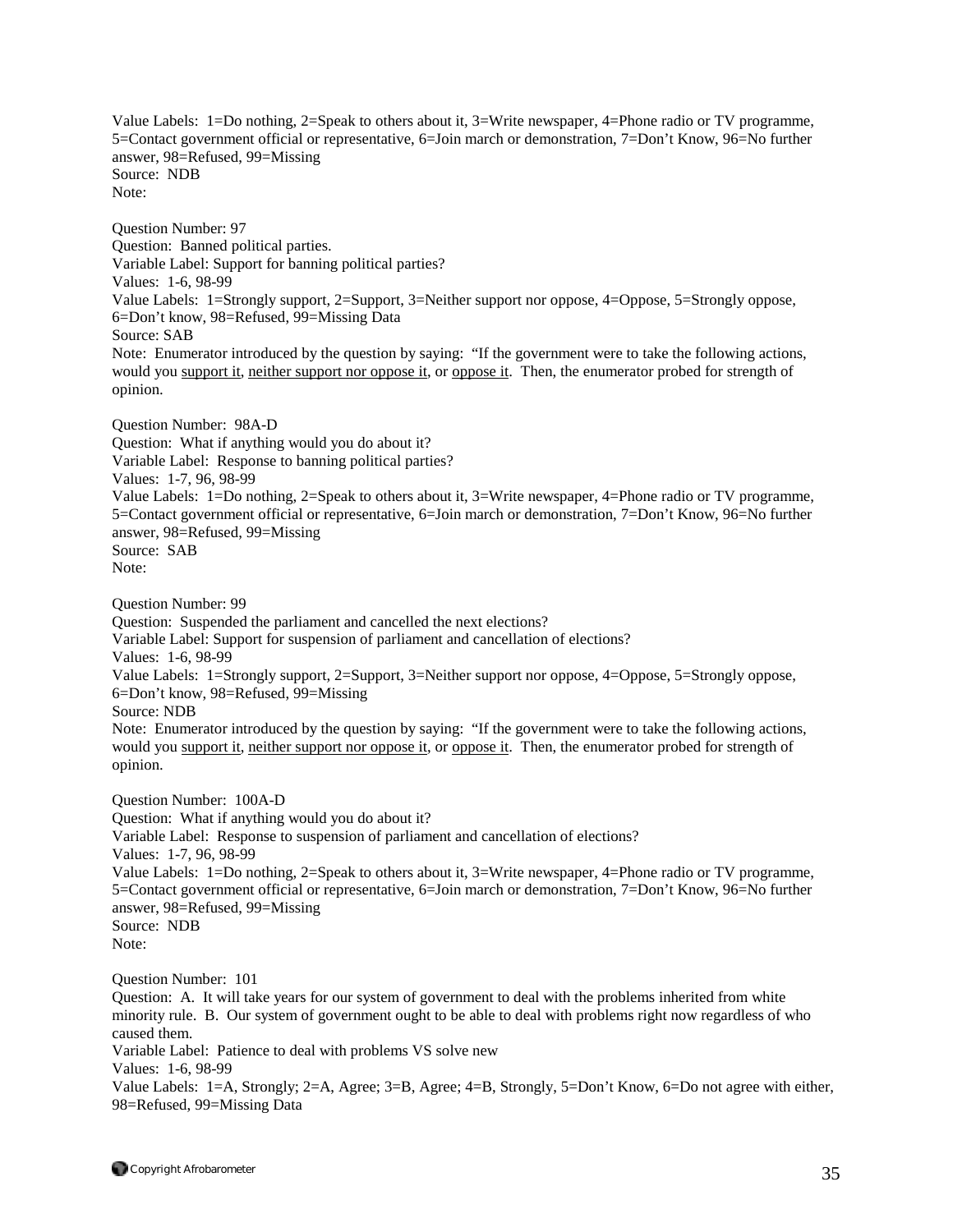Source: adapted from NDB

Note: Enumerator introduced the question by saying, "Please tell me whether you agree more with Statement A or B?" Enumerator then probed for strength of opinion.

Question Number: 102A Question: People associate democracy with many diverse meanings such as the ones that I will mention now. In order for a society to be called democratic, is each of these: A. Majority rule. Variable Label: Democratic society and majority rule? Values: 1-5, 98-99 Value Labels: 1=Absolutely essential, 2=Important, 3=Not very important, 4=Not important at all, 5=Do not know, 98=Refused, 99=Missing Data Source: SAB Note: Question Number: 102B Question: People associate democracy with many diverse meanings such as the ones that I will mention now. In

order for a society to be called democratic, is each of these. B. Complete freedom for anyone to criticize the government. Variable Label: Democratic society and freedom to criticize the govt.? Values: 1-5, 98-99 Value Labels: 1=Absolutely essential, 2=Important, 3=Not very important, 4=Not important at all, 5=Do not know, 98=Refused, 99=Missing Data Source: SAB Note:

Question Number: 102C

Question: People associate democracy with many diverse meanings such as the ones that I will mention now. In order for a society to be called democratic, is each of these. C. Regular elections.

Variable Label: Democratic society and regular elections?

Values: 1-5, 98-99

Value Labels: 1=Absolutely essential, 2=Important, 3=Not very important, 4=Not important at all, 5=Do not know, 98=Refused, 99=Missing Data

Source: SAB Note:

Question Number: 102D

Question: People associate democracy with many diverse meanings such as the ones that I will mention now. In order for a society to be called democratic, is each of these. D. At least two political parties competing with each other.

Variable Label: Democratic society and at least 2 parties competing? Values: 1-5, 98-99 Value Labels: 1=Absolutely essential, 2=Important, 3=Not very important, 4=Not important at all, 5=Do not know, 98=Refused, 99=Missing Data Source: SAB

Note:

Question Number: 102E

Question: People associate democracy with many diverse meanings such as the ones that I will mention now. In order for a society to be called democratic, is each of these. E. Basic necessities like shelter, food, and water for everyone.

Variable Label: Democratic society and basic necessities? Values: 1-5, 98-99 Value Labels: 1=Absolutely essential, 2=Important, 3=Not very important, 4=Not important at all, 5=Do not know, 98=Refused, 99=Missing Data Source: SAB Note: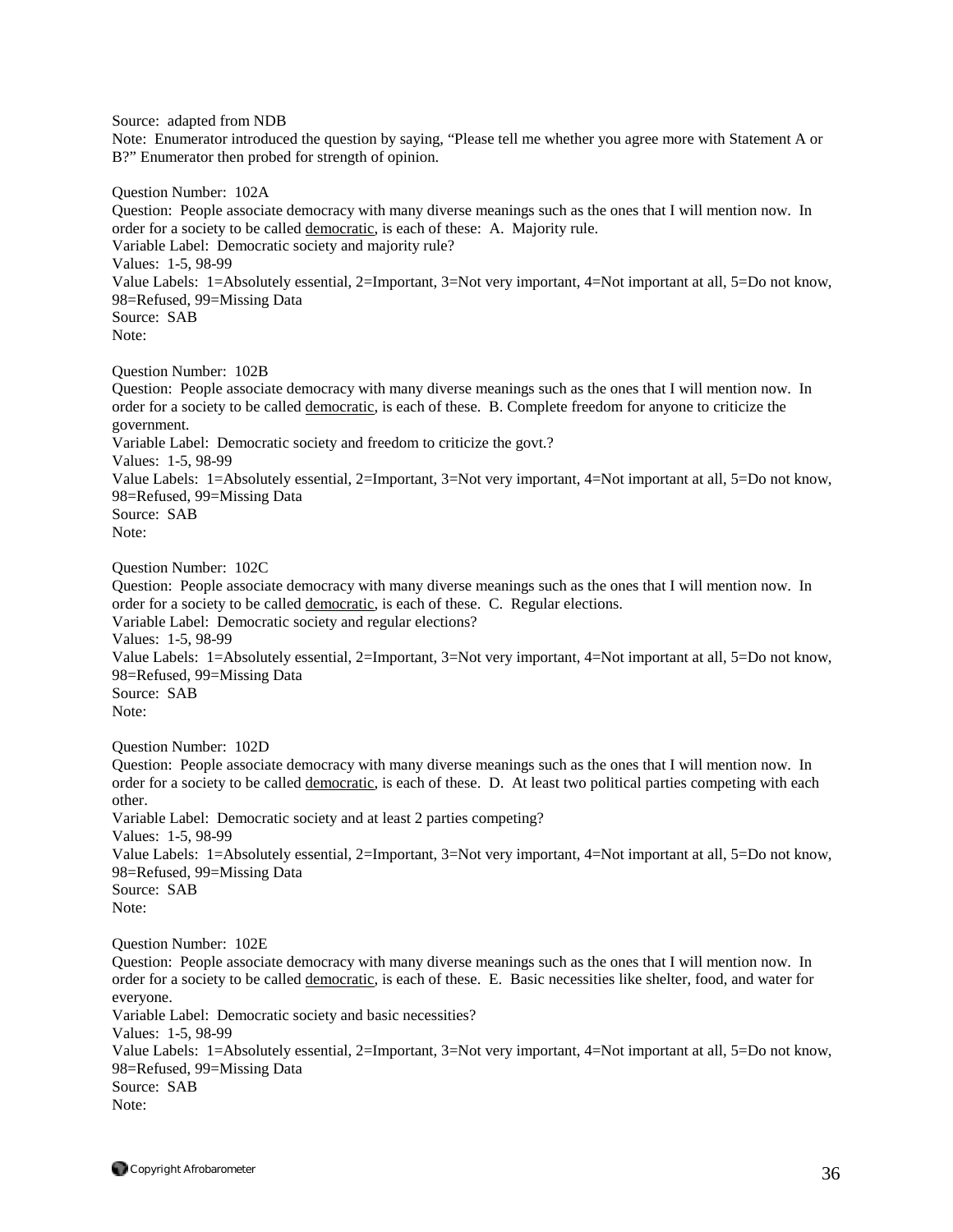Question Number: 102F Question: People associate democracy with many diverse meanings such as the ones that I will mention now. In order for a society to be called democratic, is each of these. F. Jobs for everyone Variable Label: Democratic society and jobs for everyone? Values: 1-5, 98-99 Value Labels: 1=Absolutely essential, 2=Important, 3=Not very important, 4=Not important at all, 5=Do not know, 98=Refused, 99=Missing Data Source: SAB Note: Question Number: 102G Question: People associate democracy with many diverse meanings such as the ones that I will mention now. In order for a society to be called democratic, is each of these. G. Equality in Education Variable Label: Democratic society and equal education? Values: 1-5, 98-99 Value Labels: 1=Absolutely essential, 2=Important, 3=Not very important, 4=Not important at all, 5=Do not know, 98=Refused, 99=Missing Data Source: SAB Note: Question Number: 102H Question: People associate democracy with many diverse meanings such as the ones that I will mention now. In order for a society to be called democratic, is each of these. H. A small income gap between rich and poor Variable Label: Democratic society and small income gap between rich and poor? Values: 1-5, 98-99 Value Labels: 1=Absolutely essential, 2=Important, 3=Not very important, 4=Not important at all, 5=Do not know, 98=Refused, 99=Missing Data Source: SAB Note: Question Number: 103 Question: "Sometimes democracy does not work. When this happens, some people say that we need a strong leader who does not have to bother with elections. Others say that even when things don't work, democracy is always best. What do you think." A. Need Strong leader. B. Democracy always best. Variable Label: Need a strong leader VS democracy is always best? Values: 1-6, 98-99 Value Labels: 1=A, strongly agree; 2=A, somewhat agree; 3=B, somewhat agree; 4=B, strongly agree, 5=Don't Know, 6=Do not agree with either, 98=Refused, 99=Missing Data Source: SAB Note: Enumerator probed for strength of opinion. Question Number: 104 Question: On the whole, is the way Zimbabwe is governed: Variable Label: Is Zimbabwe a democracy? Values: 1-6, 98-99 Value Labels: 1=Completely democratic, 2=Democratic, but with some minor exceptions, 3=Democratic, with some major exceptions, 4=Not a democracy, 5=Do not understand question, 6=Don't know, 98=Refused, 99=Missing Data Source: Ghana 97 Note: Question Number: 105 Question: Overall, how satisfied are you with the way democracy works in Zimbabwe?

Variable Label: How satisfied are you with democracy in Zimbabwe? Values: 1-6, 98-99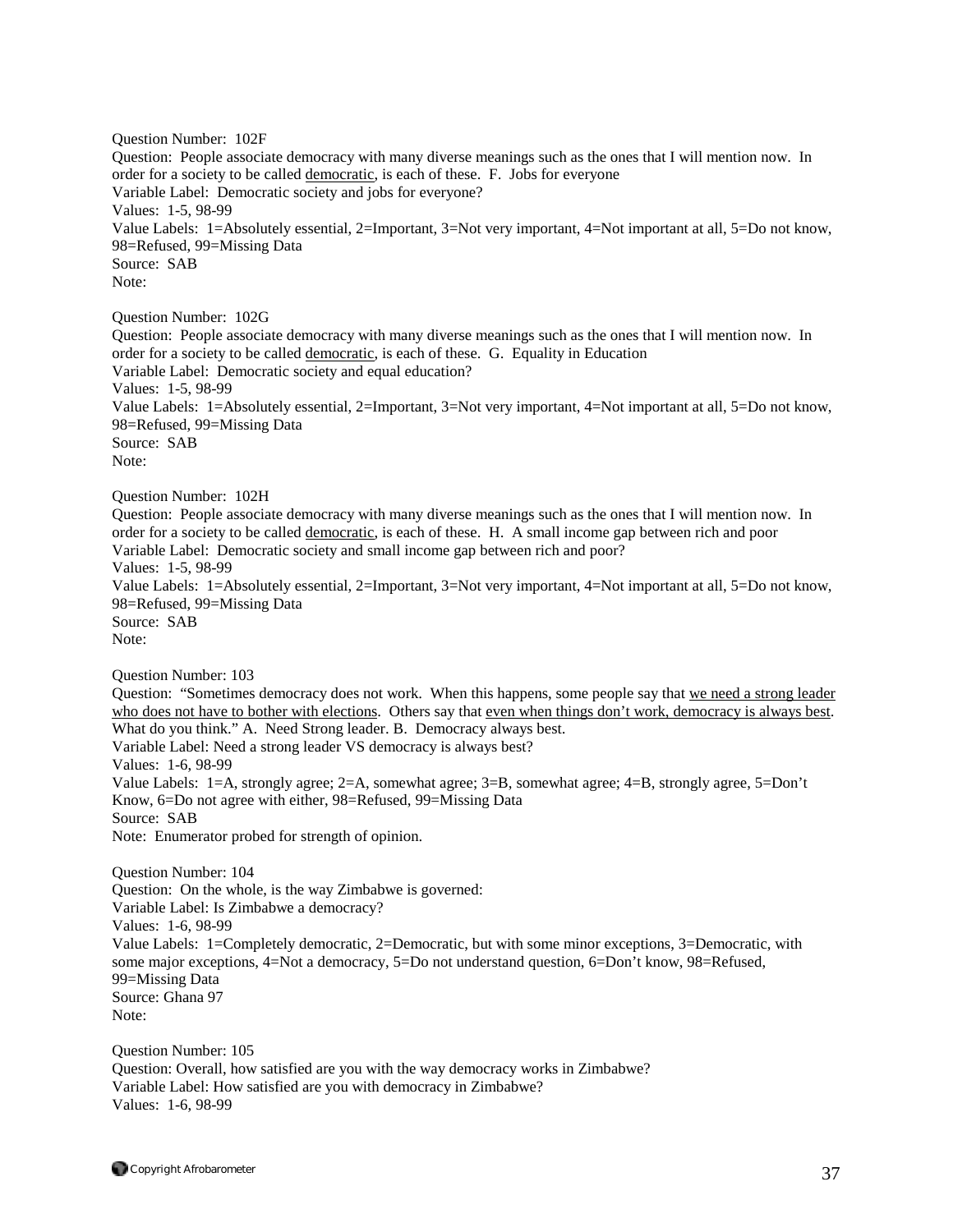Value Labels: 1=very satisfied; 2=Fairly satisfied; 3=Not very satisfied, 4=Not at all satisfied, 5=Zimbabwe is not a democracy, 6=Do not know, 98=Refused, 99=Missing Data Source: Eurobarometer Note:

Question Number: 106

Question: What are the most important things that need to be changed about the way we govern our country? Variable Label: Most important changes about way country is governed? Values: 1-119

Value Labels: 1=Don't know, 2=Nothing, 3=Ruling of country by constitutional law, 4=Criminal procedures/laws, 5=Violence, 6=Employment/Unemployment, 7=Democracy must work, 8=Democracy, 9=Availability of basic needs (water/electricity), 10=Salaries, 11=Schools, 12=Prices of goods, 13=Living standards, 14=Government officials must visit all parts of country, 15=Housing, 16=The Parliament, 17=Election policy, 18=They must work for people's benefits, 19=Clinic fees must not be increased, 20=Fairness/Equality to all, 21=Equality in government jobs, 22=President's ruling term to be limited, 23=Terminate ex-army pensions, 24=Increase export capacity, 25=Invite investors into the country, 26=Social security, 27=Give people land, 28=Drought relief, 29=Equality to all people, 30=Better health services/facilities, 31=Freedom, 32=Peace, 33=Ministers must change, 34=Bring back death penalty, 35=Increase pension, 36=Apartheid, 37=Laws against squatter camps, 38=Stop corruption, 39=More rights to police officers, 40=Police must patrol areas, 41=Ex-plan fighters must get jobs and privileges, 42=More control over personal rights by government, 43=Less control over personal rights by government, 44=Vice-president must go, 45=Need new constitution, 46=President should retire, 47=Government needs to create employment, 48=People suffering, 49=Old people should be assisted, 50=People should live by traditional customs, 51=Prostitution too high, 52=Government should listen to people's problems, 53=Reduce number of ministers, 54=Rule by chiefs, 55=Appointment of ministers, 56=Government should rule properly, 57=Should be elections for ministers, 58=The economy, 59=Reduce president's powers, 60=Do away with governors, 61=Give headman more power, 62=People should be free to join any political party, 63=Freedom in all respects, 64=Parliament must change, 65=Education, 66=Crime, 67=Taxes, 68=Poverty, 69=Stop rigging elections, 70=Build schools, 71=Government budget/expenditures, 72=Assist businessmen with investments, 73=Fire ministers, 74=Currency, 76=Transport problems, 77=The old to retire for the young, 78=Deport whites, 98=Refused to answer, 99=Missing data Source: SAB Note:

Question Number: 107

Question: Do you usually think of yourself as close to any particular political party? Variable Label: Are you close to any political party? Values: 1-3, 98-99 Value Labels: 1=Yes, 2=No, 3=Don't know, 98=Refused, 99=Missing Data Source: Zambia 96 Note: If no, then the enumerator goes to Question 110 after entering "2" for Question 107.

Question Number: 108 Question: Which party is that? Variable Label: Which party are you close to? Values: 10-12, 29-39, 97, 99 Value Labels: 10=Refused, 11=Don't know, 12=Other, 13=Labour Party, 14=Movement for Democratic Change, 15=Democratic Party, 16=Conservative Alliance of Zimbabwe, 17=Liberty Party, 18=Front for Popular Democracy, 19=National Democratic Alliance of Zimbabwe, 20=Transparency Front, 21=United Parties, 22=Zimbabwe African People's Union, 23=Zimbabwe Party, 24=Zimbabwe People's Democratic Party, 25=Zimbabwe Union of Democrats, 26=Zimbabwe Integrated Party, 27=ZANU-PF, 28=ZANU-Ndonga, 97-No party, 99=Missing Data Source: Zambia 96

Note: Only asked if respondent answered "yes" to question 107. Otherwise, enumerator post coded response as 97 (No party).

Question Number: 109 Question: Do you feel very close to this party, somewhat close, or not very close?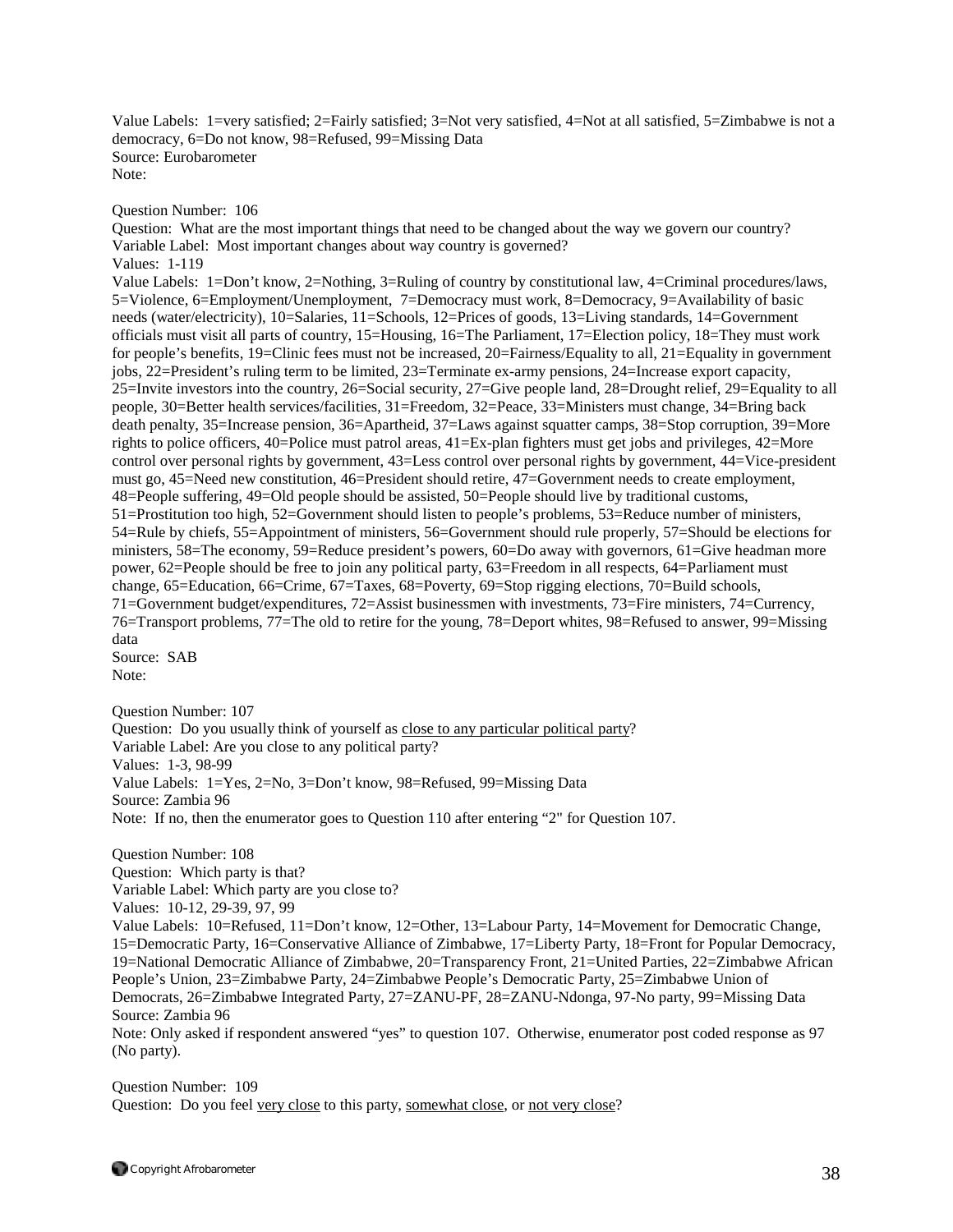Variable Label: How close do you feel to this party? Values: 1-4, 98-99 Value Labels: 1=Very Close, 2=Somewhat close, 3=Not very close, 4=Don't Know, 98=Refused, 99=Missing Data Source: SAB Note:

Question Number: 110 Question: How old were you at your last birthday? If Respondent can't answer: In which year were you born? Variable Label: How old were you on your last birthday? Values: 18+, 999 Value Labels: 999=Missing Data Source: Note:

Question Number: 111

Question: Let's think for a moment about the languages that you use. What language do you speak most at home? Variable Label: What is your home language? Values: 1-25, 99 Value Labels: 1=Afrikaans, 2=Chewa, 3=Chinyungwe, 4=Chisena, 5=Damara, 6=English, 7=German, 8=Nama, 9=Ndebele, 10=Oshiwambo, 11=Otjiherero, 12=Portueguese, 13=Rukwangali, 14=Sesotho, Sotho, S. Sotho, 15=Setswana/Tswana, 16=Silozi, 17=Shangaan, Tsonga, Ronga, Tswa, 18=Shona, 19=Swahili, 20=Swazi, 21=Venda, 22=Xhosa, 23=Zulu, 24=Sepedi/North Sotho, 25=Other, 99=Missing Data Source: Note:

Question Number: 112

Question: What was the highest grade, standard or form you completed? Variable Label: What is the highest grade, std, form completed?

Values: 1-10, 98-99

Value Labels:  $1 = No$  formal schooling,  $2 = Some$  primary schooling,  $3 = Primary$  school completed,  $4 = Some$  high school,  $5 =$  High school completed,  $6 =$  Some university, college,  $7 =$  University, college completed,  $8 =$  Postgraduate, 9=Other post matric qualifications other than university,  $10 = Don't know$ ,  $98 = Refused$ ,  $99 = Missing Data$ Source: Zambia 96 Note:

Question Number: 113

Question: Do you have a job that pays a weekly or monthly cash income? Is it full-time or part-time? And are you looking for a cash job (or looking for another one if you are presently working)? Variable Label: Is your job part-time or full-time or are you looking for work? Values: 1-7, 98-99 Value Labels: 1=No (not looking), 2=No (looking), 3=Yes, part-time (not looking), 4=Yes, part-time (looking), 5=Yes, full-time (not looking), 6=Yes, full-time (looking), 7=Don't know, 98=Refused, 99=Missing Data Source: SAB Note:

Question Number: 114 Question: In the past twelve months, have you been unemployed (that is, without a cash job) at any time for a period of at least one month or more? Variable Label: In the last year, been without job more than 1 month? Values: 1-3, 97, 99 Value Labels: 1=Yes, 2=No, 3=Don't remember, 97=Not Applicable, 99=Missing Data Source: SAB Note: If respondent answers 2 (no), skip to Q116.

Question Number: 115 Question: How many months did this amount to?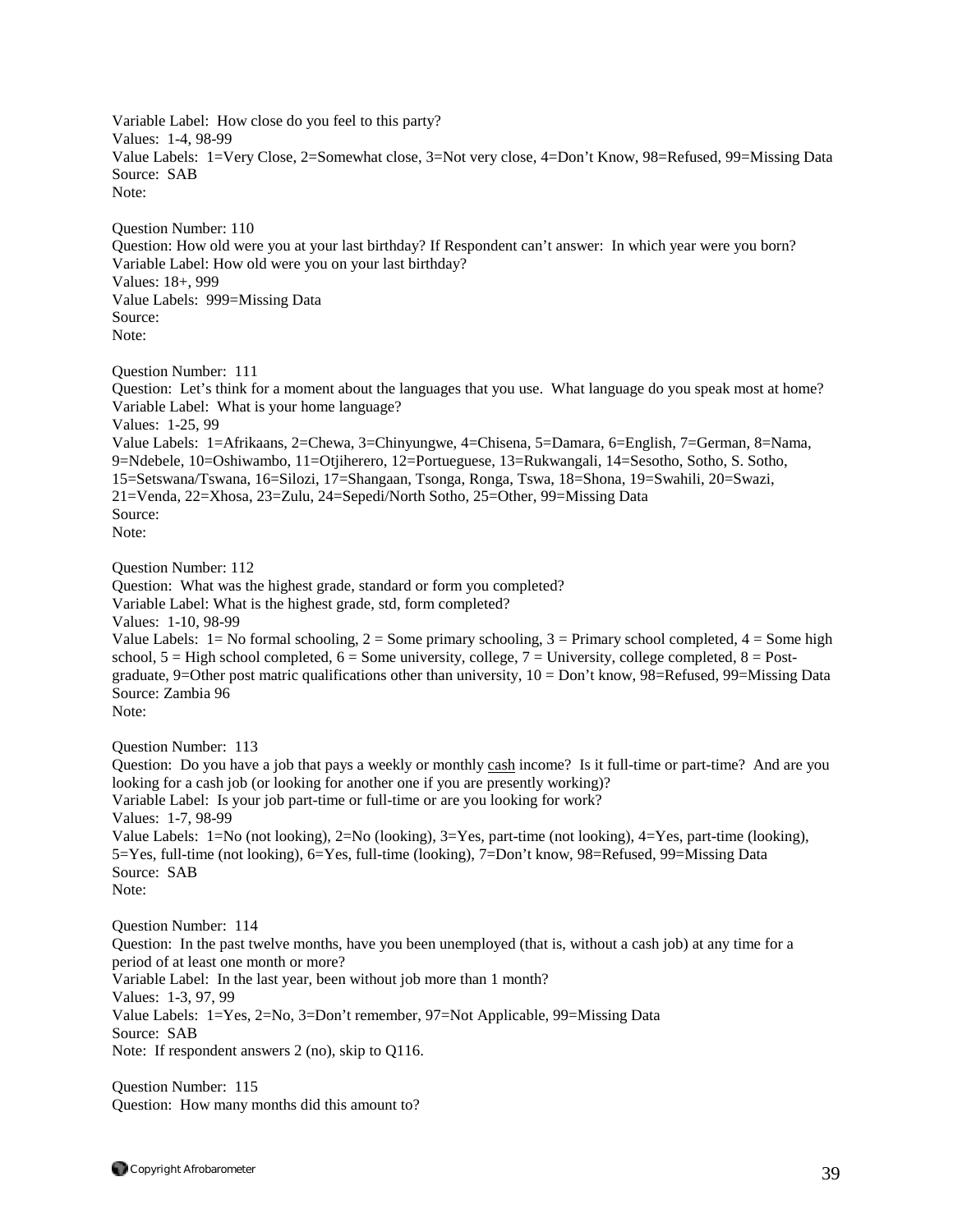Variable Label: For how many months were you unemployed? Values: 1-13, 97-99 Value Labels: 13=Don't Know, 97=Not Applicable, 98=Refused, 99=Missing Data Source: SAB Note: If respondent answered 2 (no) to Q114, enumerator post coded answer as 97 (Not applicable). Question Number: 116 Question: Do you do any regular work without getting paid cash? If Yes, What type of job? Is this a part-time or full-time job? Variable Label: Do you do regular work without cash pay? Values: 1-12, 98-99 Value Labels: 1=No, 2=Watching, caring for, raising children (part time), 3=Watching, caring for, raising children, (full time), 4=Cleaning (part time), 5=Cleaning (full time), 6=Looking after animals (part time), 7=Looking after animals (full time), 8=Growing food (part time), 9=Growing food (full time), 10=Volunteer work (part time), 11=Volunteer work (full time), 12=Other (specify), 98=Refused, 99=Missing Data Source: SAB Note: Question Number: 117 Question: What is your present occupation or last occupation if unemployed? Variable Label: What is your present or last occupation? Values: 1-105 Value Labels: String variable for type of occupation Source: Zambia96 Note: Question Number: 118 Question: Would that be: Variable Label: Type of occupation? Values: 1-21, 98-99 Value Labels: 1=Employer, Manage Establishment with ten or more employees, 2=Employer, Manage establishment with ten or less employees, 3=Professional worker/Lawyer/Accountant/Teacher, etc., 4=Supervisor office worker/Supervises others, 5=Non-manual office worker (Non-supervisor), 6=Foreman/Supervisor, 7=Skilled Manual Worker (formal sector), 8=Skilled Manual Worker (Informal sector/Informal producer), 9=Unskilled Manual Worker (formal sector), 10=Unskilled Manual Worker (Informal sector: Trader, Hawker, Vendor), 11=Miner, 12=Farmer (Has own commercial farm), 13=Farmer (has own subsistence farm), 14=Farm worker, 15=Domestic/Maid/Char, 16=Armed Services/Police/Security Personnel, 17=Student, 18=Housewife/works in the household, 19=Disabled, 20=Never Had a job, 21=Don't know, 97=Not applicable, 98=Refused, 99=Missing Data Source: SAB Note: Question Number: 119 Question: Do you know a close friend or relative who has died of AIDS?

Variable Label: Do you know of a close friend or relative who died of AIDS? Values: 1-4, 99 Value Labels: 1=Yes, 2=No, 3=Will not say, 4=Don't know, 99=Missing Data Source: SAB Note:

#### **The Following Questions were completed by the enumerator after the interview had ended.**

Question Number: 120 Question: Suburb? Variable Label: Suburb? Values: 1-85, 86-96 Value Labels: String variable for suburb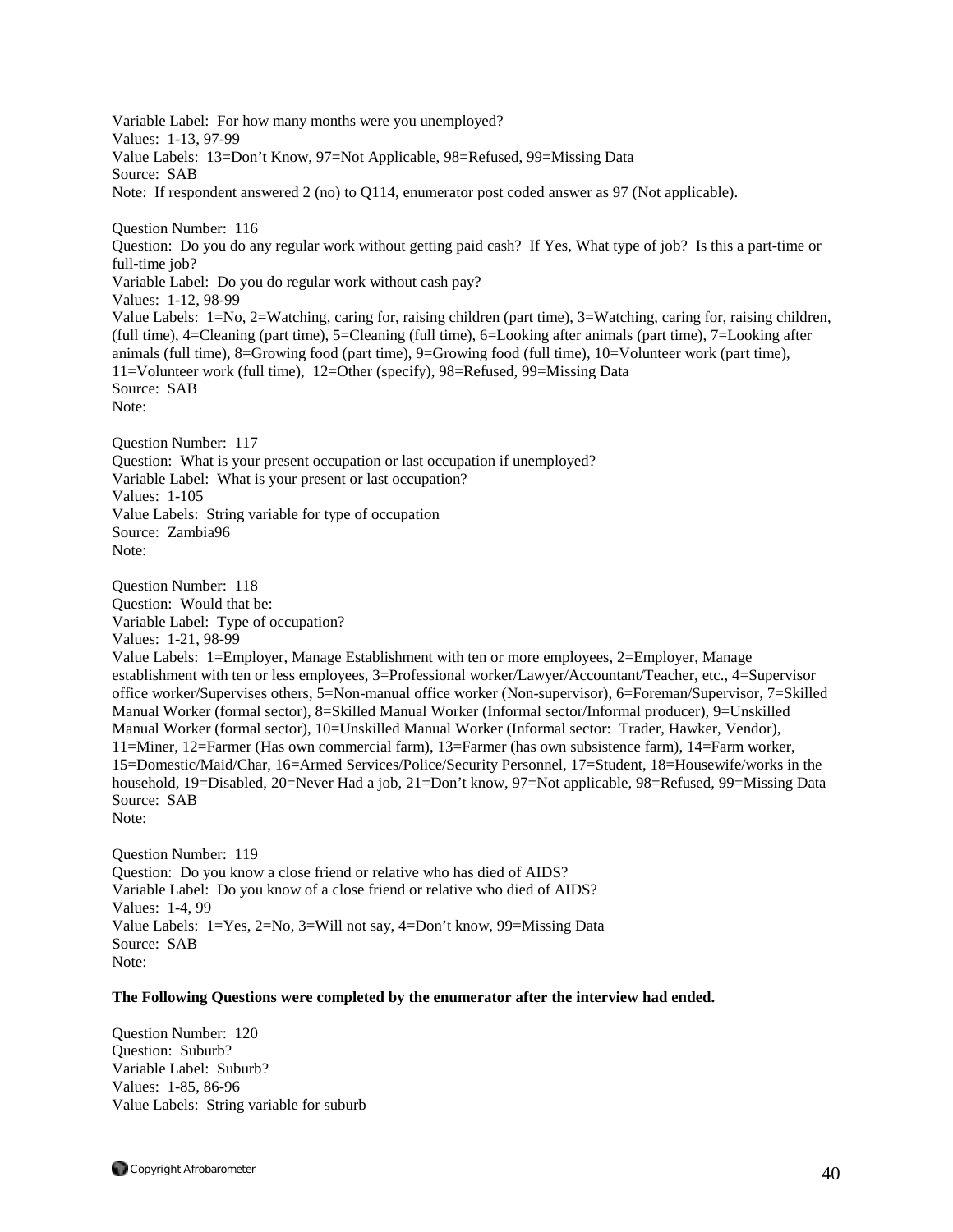Note: SAB Source:

Question Number: 121 Question: Town/City? Variable Label: Town/City? Values: 1-12 Value Labels: String variable for town/city Note: SAB Source:

Question Number: 122 Question: District/Province Variable Label: District/ province? Values: 1-44, 99 Value Labels: 1=Bulawayo, 2=Manicaland, 3=Midlands, 4=Mashonland West, 5=Mashonaland Central, 6=Mashonaland East, 7=Mashonaland South, 8=Mashonaland North, 9=Masvingo, 10=Harare, 99=Missing Data Source: SAB Note: Question was completed by the enumerator.

Question Number: 123 Question: Country Variable Label: Country: Values: 1-5 Value Labels: 5=Zimbabwe Source: SAB Note: Question was completed by the enumerator.

Question Number: 124 Question: Which language/s was the interview conducted in? Variable Label: Language interview was conducted in? Values: 1-25, 99 Value Labels: 1=Afrikaans, 2=Chewa, 3=Chinyungwe, 4=Chisena, 5=Damara, 6=English, 7=German, 8=Nama, 9=Ndebele, 10=Oshiwambo, 11=Oshiherero, 12=Portueguese, 13=Rukwangali, 14=Sesotho, Sotho, South Sotho, 15=Setswana, Tswana, 16=Silozi, 17=Shangaan, Tsonga, Ronga, Tswa, 18=Shona, 19=Swahili, 20=Swazi, 21=Venda, 22=Xhosa, 23=Zulu, 24=Sepedi/North Sotho, 25=Other, 99=Missing Data Source: SAB Note: Question was completed by the enumerator.

Question Number: 125 Question: Interviewer: Respondent's gender Variable Label: Respondent's gender? Values: 1-2, 99 Value Labels: 1=Female, 2=Male, 99=Missing Data Source: SAB Note: Question was answered by enumerator.

Question Number: 126 Question: Respondent's race Variable Label: Respondent's race? Values: 1-6, 99 Value Labels: 1=Black/African, 2=White/European, 3=Coloured, 4=Indian, 5=Chinese/Japanese/Asian, 6=Could not tell, 99=Missing Data Source: SAB Note: Question was answered by enumerator.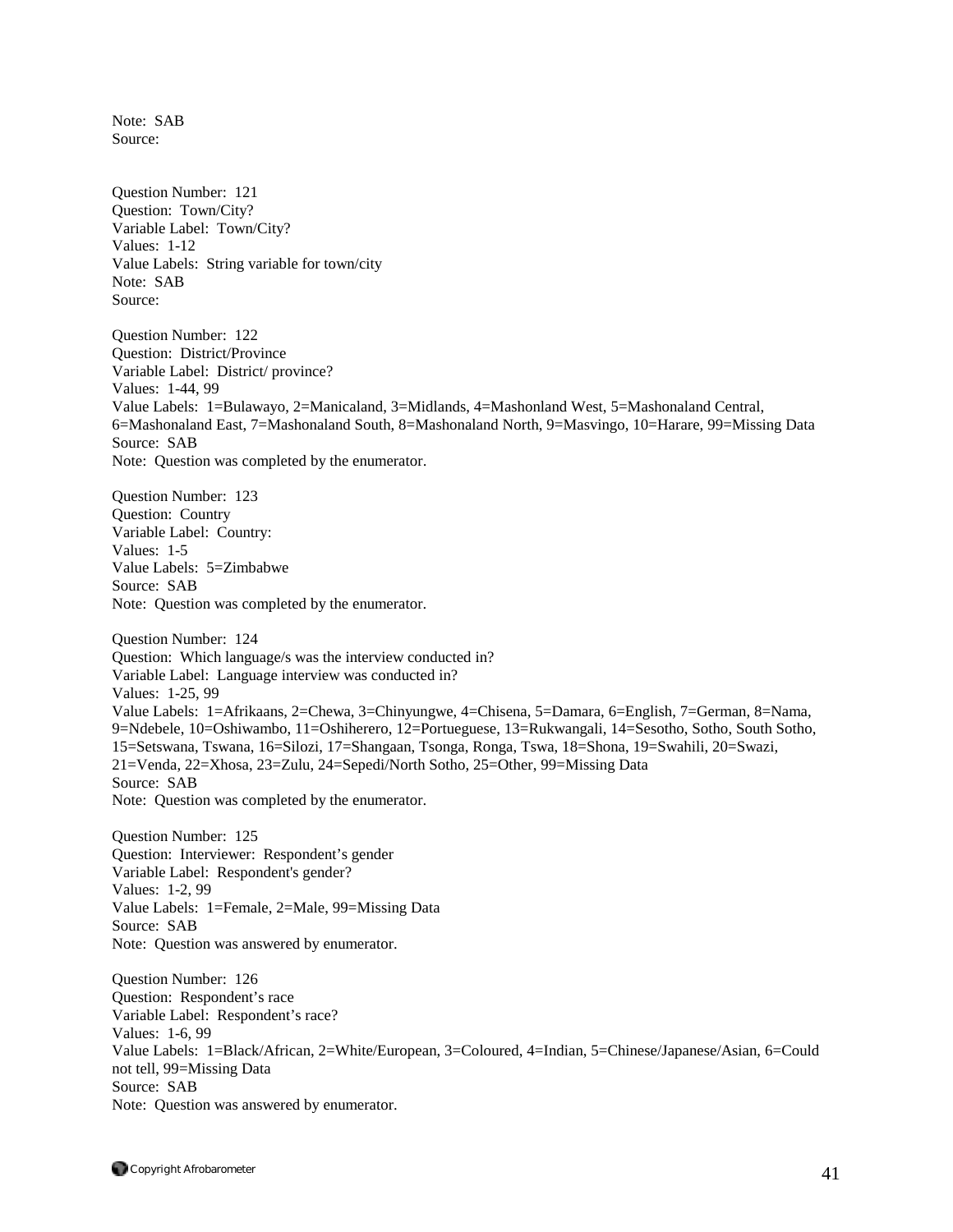Question Number: 127 Question: Did the respondent have any physical disabilities: Missing limbs? Variable Label: Did respondent have missing limbs? Values: 1-3, 99 Value Labels: 1=Yes, 2=No, 3=Could not tell/Could not see, 99=Missing Data Source: SAB Note: Question was answered by enumerator.

Question Number: 128 Question: Did the respondent have any physical disabilities: Blind, or nearly blind? Variable Label: Was respondent blind, or nearly blind? Values: 1-3, 99 Value Labels: 1=Yes, 2=No, 3=Could not tell/Could not see, 99=Missing Data Source: SAB Note: Question was answered by enumerator.

Question Number: 129 Question: Did the respondent have any physical disabilities: Did the respondent cough repeatedly during the interview. Variable Label: Did respondent cough repeatedly during the interview? Values: 1-3, 99 Value Labels: 1=Yes, 2=No, 3=Could not tell/Could not see, 99=Missing Data Source: SAB Note: Question was answered by enumerator.

Question Number: 130 Question: In what type of shelter does the respondent live? Variable Label: What type of shelter does respondent live in? Values: 1-10, 99 Value Labels: 1=Non-traditional (formal house), 2=Traditional hut (rondavel), 3=Temporary structure (shack) on separate plot, 4=Temporary structure (shack) in backyard, 5=Temporary structure (shed/Wendy house) on separate plot, 6=Temporary structure (shed/Wendy house) in backyard, 7=Flat in bloc of flats, 8=Room in backyard, 9=Room in hotel, residential hotel, or hostel, 10=Other (specify), 99=Missing Data Source: SAB

Note: Question was answered by enumerator.

Question Number: 131 Question: Did the household have windows? Variable Label: Did the household have windows? Values: 1-3, 99 Value Labels: 1=Yes, 2=No, 3=Could not tell/Could not see, 99=Missing Data Source: SAB Note: Question was answered by enumerator.

Question Number: 132 Question: Did the household have glass in windows? Variable Label: Did household have glass in windows? Values: 1-3 Value Labels: 1=Yes, 2=No, 3=Could not tell/Could not see, 99=Missing Data Source: SAB Note: Question was answered by enumerator.

Question Number: 133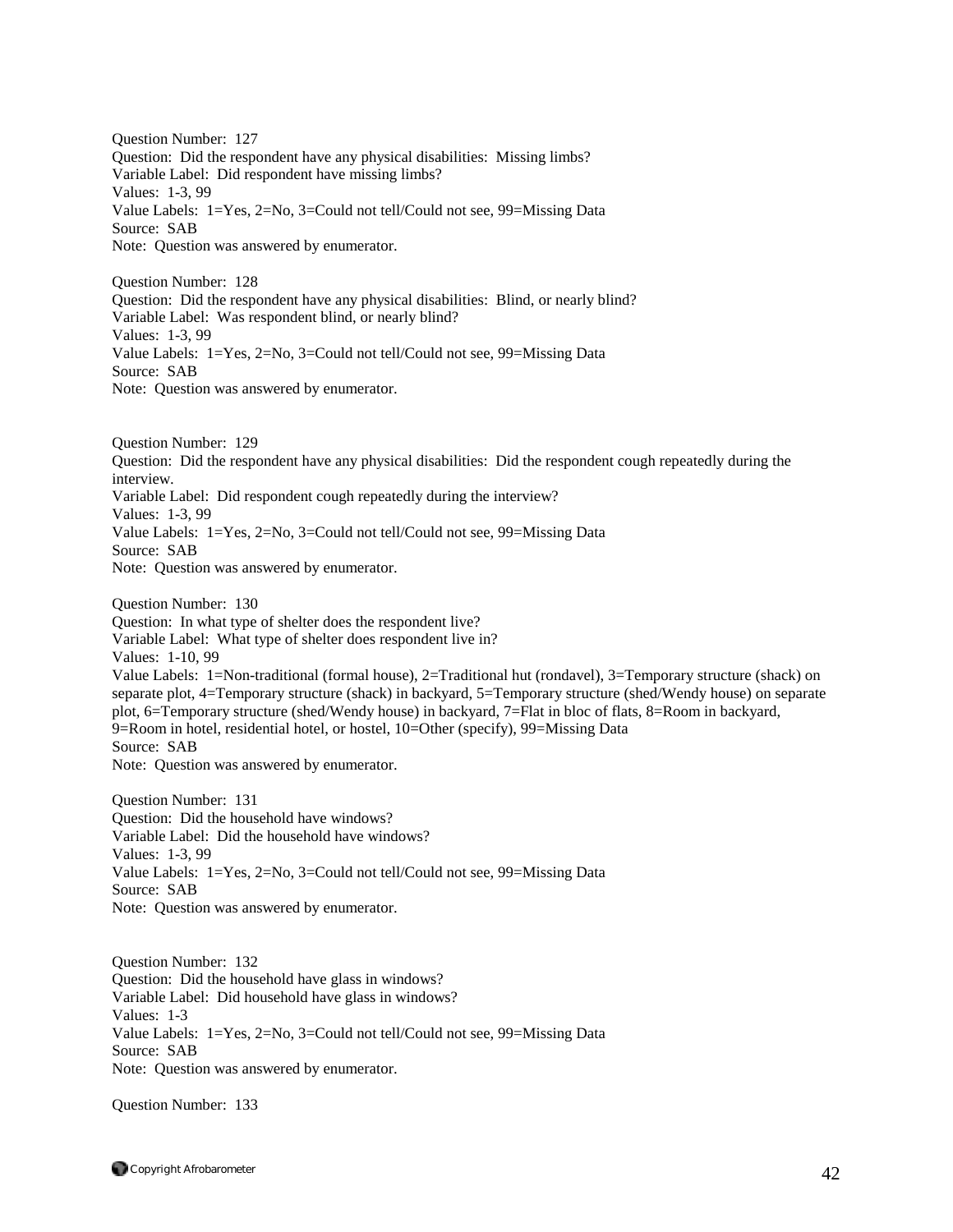Question: What was the roof made of: Variable Label: What was roof made of? Values: 1-8, 99 Value Labels: 1=Metal, tin, zinc, 2=Tiles, 3=Shingles, 4=Thatch, 5=Plastic sheets, 6=Asbestos, 7=Multiple materials, 8=Could not see/Could not tell, 99=Missing Data Source: SAB Note: Question was answered by enumerator. Question Number: 134 Question: Were there any other adults immediately present who might be listening during the interview? Variable Label: Other adults present listening during the interview? Values: 1-5, 99 Value Labels: 1=No one, 2=Spouse, 3=Children, 4=A few others, 5=Small crowd, 99=Missing Data Source: SAB Note: Question was answered by enumerator. Question Number: 135 Question: Did the respondent check with others for information to answer any question? Variable Label: Did respondent consult others to answer questions? Values: 1-2, 99 Value Labels: 1=Yes, 2=No, 99=Missing Data Source: SAB Note: Question was answered by enumerator. Question Number: 136 Question: Do you think anyone influenced the respondent's answers during the interview. Variable Label: Did anyone influence respondent's answers? Values: 1-2, 99 Value Labels: 1=Yes, 2=No, 99=Missing Data Source: SAB Note: Question was answered by enumerator. Question Number: 137 Question: What proportion of the questions do you feel the respondent had difficulty answering? Variable Label: What proportion of questions did respondent struggle to answer? Values: 1-5, 99 Value Labels: 1=All, 2=Most, 3=Some, 4=Few, 5=None, 99=Missing Data Source: SAB Note: Question was answered by enumerator. Question Number: 138 Question: Was the interview conducted: Variable Label: Where was interview conducted? Values: 1-3, 99 Value Labels: 1=Inside, 2=Outside, 3=Both, 99=Missing Data Source: SAB Note: Question was answered by enumerator. Question Number: 139 Question: What was the respondent's attitude toward you during the interview? Friendly or Hostile? Variable Label: What was respondent's attitude? Values: 1-3, 99 Value Labels: 1=Friendly, 2=In between, 3=Hostile, 99=Missing Data Source: SAB Note: Question was answered by enumerator.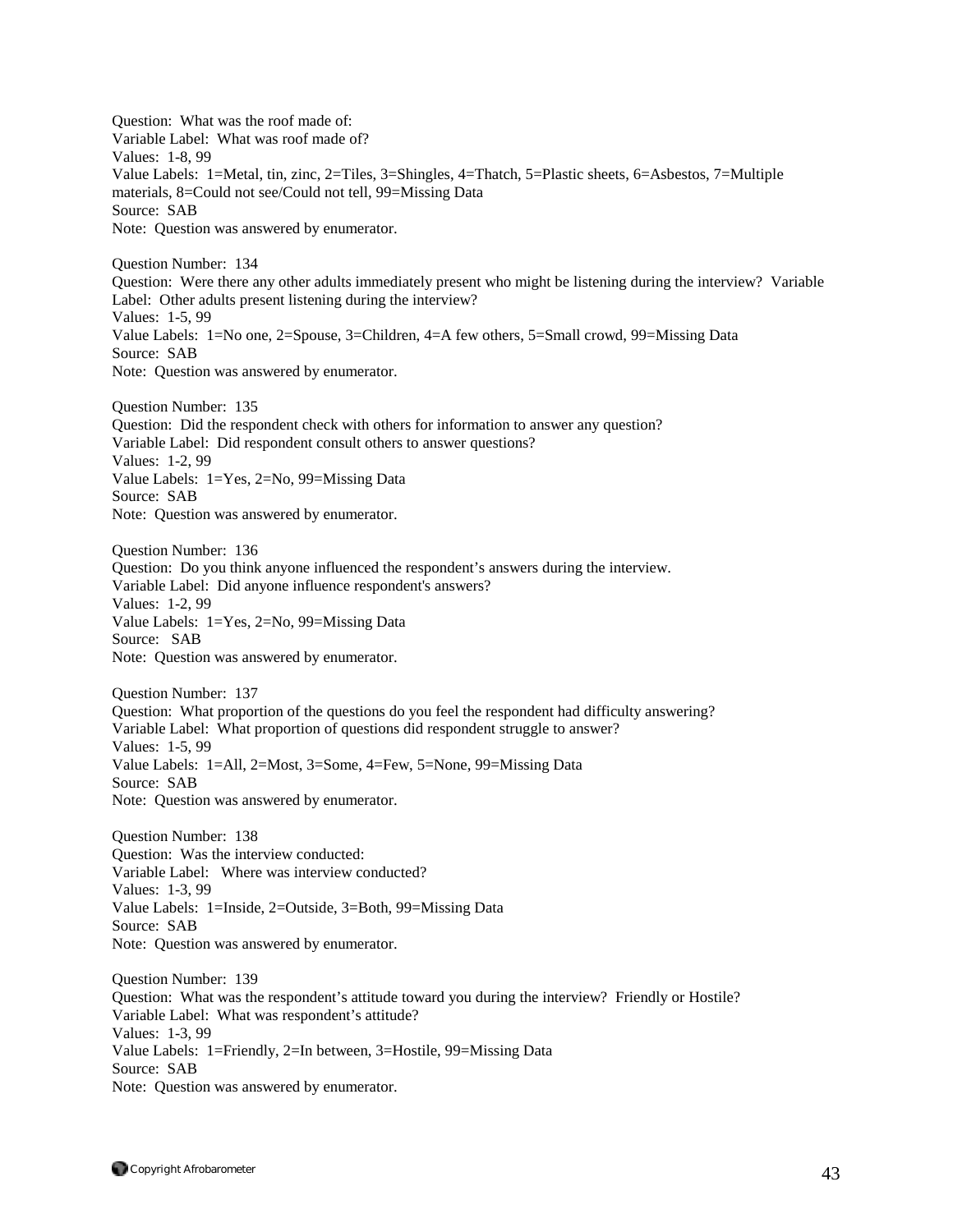Question Number: 140 Question: What was the respondent's attitude toward you during the interview? Interested or Bored? Variable Label: What was respondent's attitude? Values: 1-3, 99 Value Labels: 1=Interested, 2=In between, 3=Bored, 99=Missing Data Source: SAB Note: Question was answered by enumerator. Question Number: 141 Question: What was the respondent's attitude toward you during the interview? Cooperative or Uncooperative? Variable Label: What was respondent's attitude? Values: 1-3, 99 Value Labels: 1=Cooperative, 2=In between, 3=Uncooperative, 99=Missing Data Source: SAB Note: Question was answered by enumerator. Question Number: 142 Question: What was the respondent's attitude toward you during the interview? Patient or Impatient? Variable Label: What was respondent's attitude? Values: 1-3, 99 Value Labels: 1=Patient, 2=In between, 3=Impatient, 99=Missing Data Source: SAB Note: Question was answered by enumerator. Question Number: 143 Question: What was the respondent's attitude toward you during the interview? At ease or suspicious? Variable Label: What was respondent's attitude? Values: 1-3,99 Value Labels: 1=At ease, 2=In between, 3=Suspicious, 99=Missing Data Source: SAB Note: Question was answered by enumerator. Question Number: 144 Question: What was the respondent's attitude toward you during the interview? Honest or Misleading? Variable Label: What was respondent's attitude? Values: 1-3, 99 Value Labels: 1=Honest, 2=In between, 3=Misleading, 99=Missing Data Source: SAB Note: Question was answered by enumerator. Question Number: 145 Question: Did your presence in the area arouse interest from the neighbors? Variable Label: Did your presence arouse interest from neighbors? Values: 1-2, 99 Value Labels: 1=Yes, 2=No, 99=Missing Data Source: SAB Note: Question was answered by enumerator. Question Number: 146 Question: Did your presence in the area arouse suspicion from neighbors? Variable Label: Did your presence arouse suspicion from neighbors? Values: 1-2, 99 Value Labels: 1=Yes, 2=No, 99=Missing Data Source: SAB

Note: Question was answered by enumerator.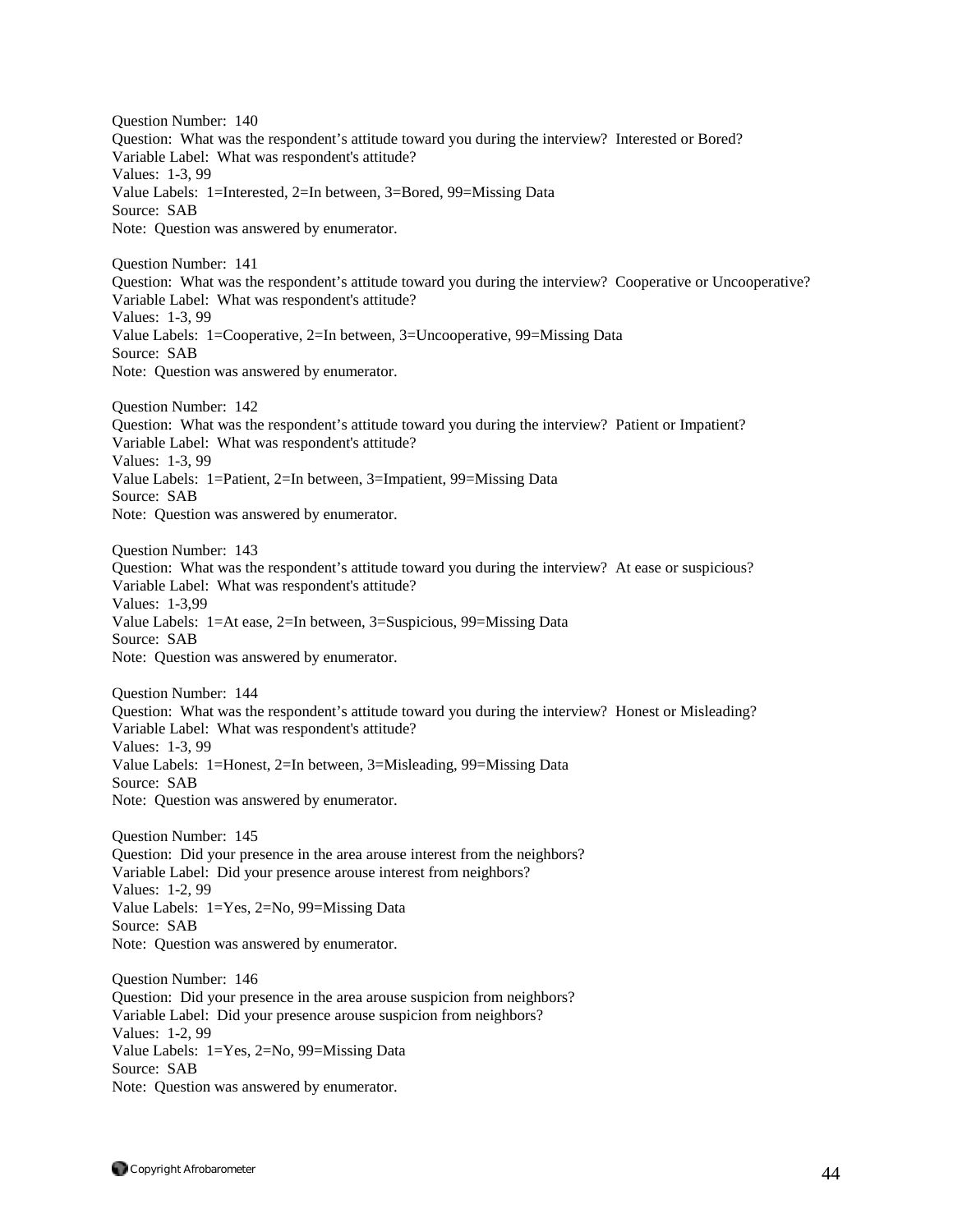Question Number: 147 Question: Did your presence in the area arouse fear from neighbors? Variable Label: Did your presence arouse fear from neighbors? Values: 1-2, 99 Value Labels: 1=Yes, 2=No, 99=Missing Data Source: SAB Note: Question was answered by enumerator.

Question Number: 148 Question: Were you approached by community/party representatives? Values: 1-2, 99 Value Labels: 1=Yes, 2=No, 99=Missing Data Source: SAB Note: Question was answered by enumerator.

Question Number: 149 Question: Did you feel threatened during the interview? Variable Label: Did you feel threatened during interview? Values: 1-2, 99 Value Labels: 1=Yes, 2=No, 99=Missing Data Source: SAB Note: Question was answered by enumerator.

Question Number: 150 Question: Were you physically threatened during the interview? Variable Label: Were you physically threatened during interview? Values: 1-2, 99 Value Labels: 1=Yes, 2=No, 99=Missing Data Source: SAB Note: Question was answered by enumerator.

Question Number: 151 Question: Did anything else significant happen during the interview? Variable Label: Anything else significant happen during interview? Values: 1-14, 99 Value Labels: 1=Facial expressions revealed hesitance, 2=Wanted to be paid for time wasted, 3=Respondent uncooperative, 4=Suspected us of being part of ruling party, 5=Suspected of us of being part of government, 7=Interview was interrupted, 8=Interviewer felt threatened, 9=Interviewer was threatened, 10=Respondent thought interviewer was satanist, 99=Missing data Source: SAB Note:

## **Enumerator Details**

Question Number: 152 Question: Interview Number Variable Label: Interviewer number? Values: 1-24 Value Labels: 1=Bhebhe, 2=Dewa, 3=Dhibhi, 4=Hove, 5=Kwezera, 6=Madhumbu, 7=Mahati, 8=Makwembere, 9=Mashiri, 10=Matanga, 11=Matshanga, 12=Mukorovera, 13=Mutisi, 14=Mwareya, 15=Nhengu, 16=Nyamurera, 17=Nyamwera, 18=Nyongo, 19=Sigauke, 20=Siziba, 99=Missing Data Source: SAB Note:

Question Number: 153 Question: Age

Copyright Afrobarometer  $45$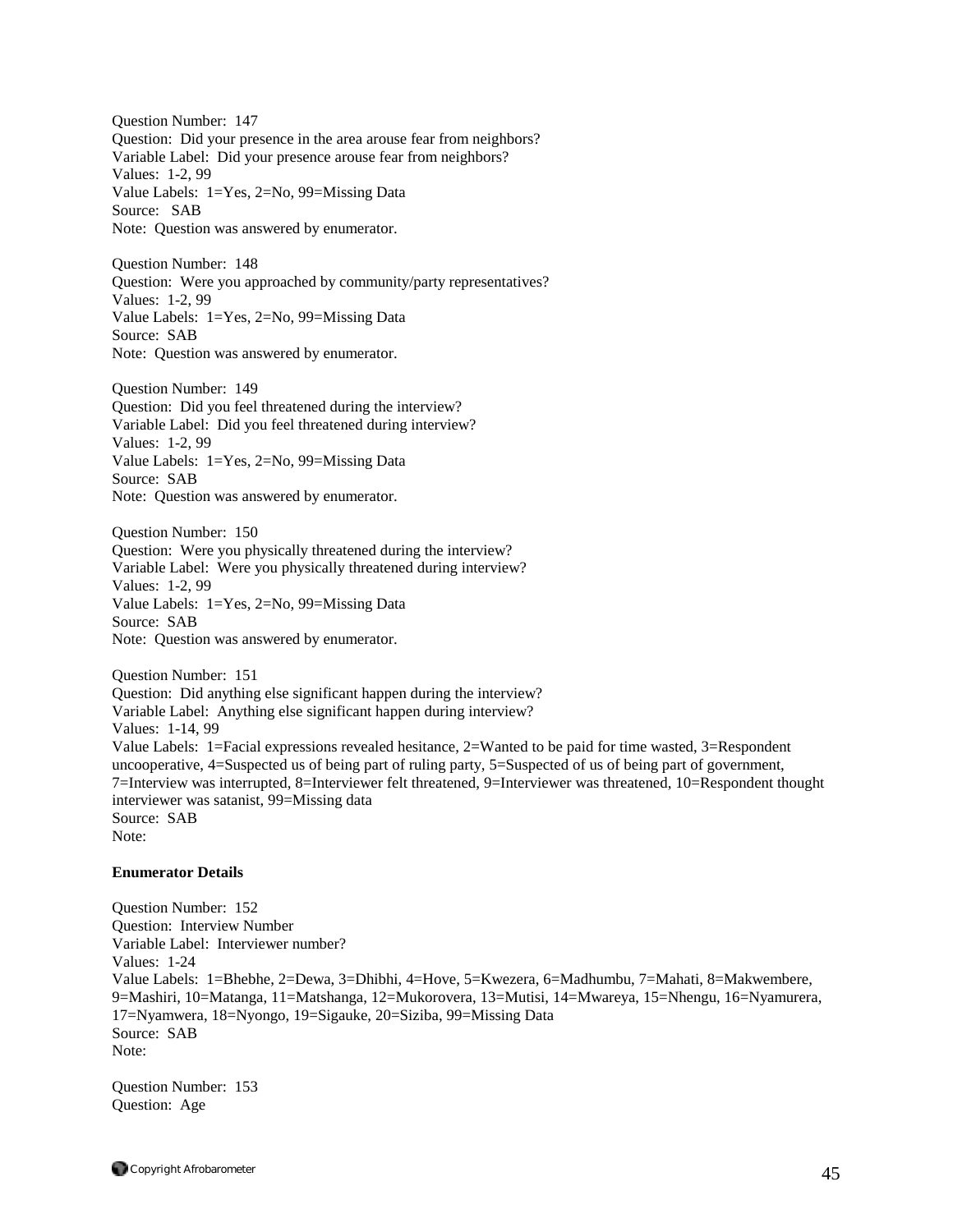Variable Label: Interviewer age? Values: 18+, 99 Value Labels: 99=Missing Data Source: SAB Note: Question Number: 154 Question: Interviewer: Do you come from a rural or urban area? Variable Label: Do you come from rural or urban area? Values: 1-2 Value Labels: 1=Rural 2=Urban Source: SAB Note: Question was answered by enumerator. Question Number: 155 Question: Interviewer's home language? Variable Label: Interviewer's home language? Values: 1-25, 99 Value Labels: 1=Afrikaans, 2=Chewa, 3=Chinyungwe, 4=Chisena, 5=Damara, 6=English, 7=German, 8=Nama, 9=Ndebele, 10=Oshiwambo, 11=Otjiherero, 12=Portuguese, 13=Rukwangali, 14=Sesotho, Sotho, S. Sotho 15=Setswana, Tswana, 16=Silozi, 17=Shangaan, Tsonga, Ronga, Tswa, 18=Shona, 19=Swahili, 20=Swazi, 21=Venda, 22=Xhosa, 23=Zulu, 24=Sepedi/North Sotho, 25=Other, 99=Missing Data Source: SAB Note: Question Number: 156 Question: Interviewer: Interviewer's gender Variable Label: Interviewer's gender? Values: 1-2 Value Labels: 1=Female, 2=Male Source: SAB Note: Question was answered by enumerator. Question Number: 157 Question: Interviewer's race Variable Label: Interviewer's race? Values: 1-6 Value Labels: 1=Black/African, 2=White/European, 3=Coloured, 4=Indian, 5=Chinese/Japanese/Asian, 6=Could not tell Source: SAB Note: Question was answered by enumerator. Question Number: 158 Question: Interviewer's highest level of education? Variable Label: Interviewer's highest level of education? Values: 1-10, 98-99 Value Labels:  $1 = No$  formal schooling,  $2 = Some$  primary schooling,  $3 = Primary$  school completed,  $4 = Some$  high school,  $5 =$  High school completed,  $6 =$  Some university, college,  $7 =$  University, college completed,  $8 =$  Postgraduate, 9=Other post matrix qualifications other than university, 10 = Don't know, 98=Refused, 99=Missing Data

Source: SAB

Note: Question was answered by enumerator.

## **The following questions are to be filled in conjunction with the Field Supervisor and the rest of the Fieldwork Team.**

Question Number: 159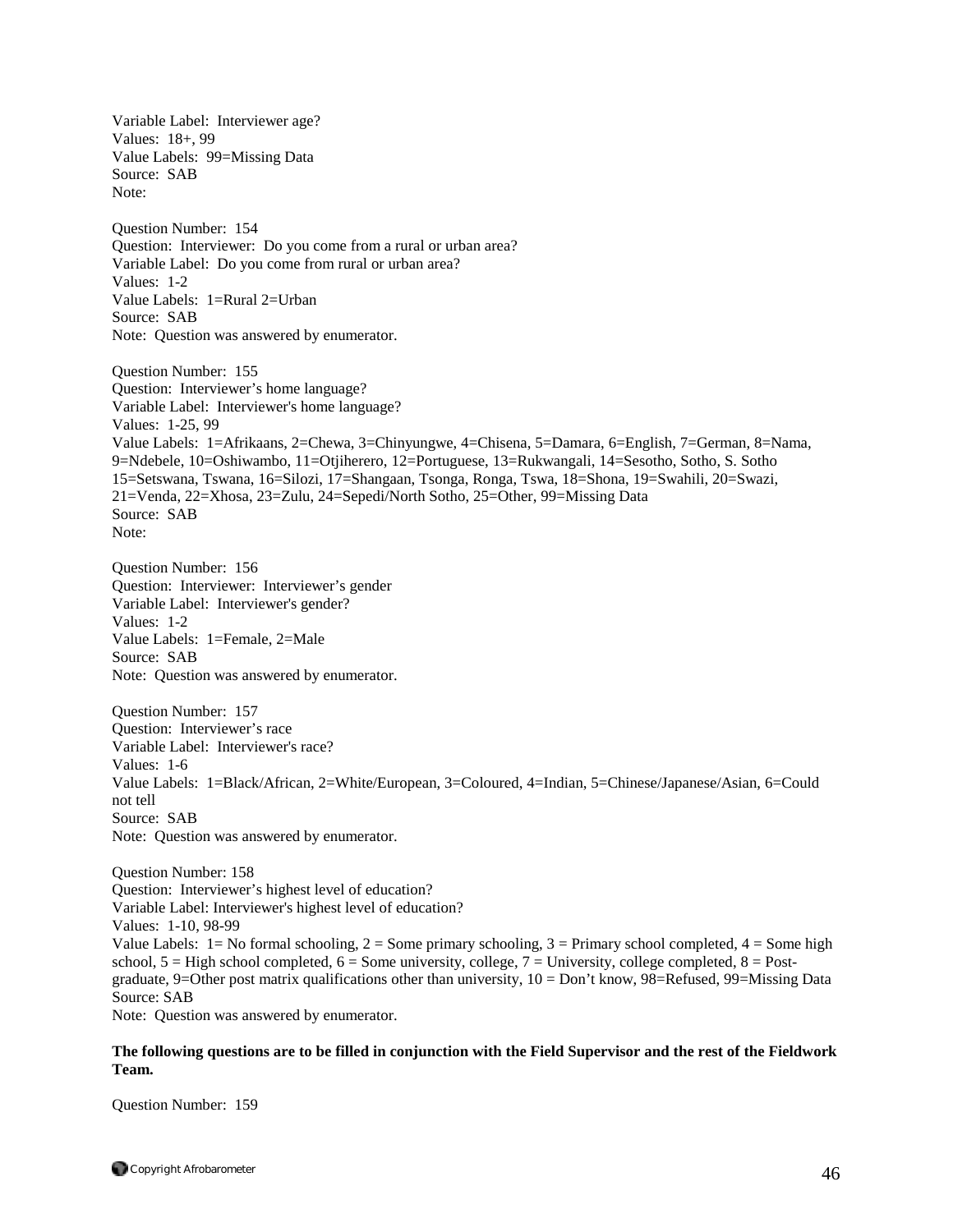Question: Are the following services present in the primary sampling unit/enumerator area: Post office? Variable Label: Is there a post-office in primary sampling unit? Values: 1-3, 99 Value Labels: 1=Yes, 2=No, 3=Can't determine, 99=Missing Data Source: SAB Note: Question was answered by enumerator. Question Number: 160 Question: Are the following services present in the primary sampling unit/enumerator area: School? Variable Label: Is there a school in the primary sampling unit? Values: 1-3, 99 Value Labels: 1=Yes, 2=No, 3=Can't determine, 99=Missing Data Source: SAB Note: Question was answered by enumerator. Question Number: 161 Question: Are the following services present in the primary sampling unit/enumerator area: Police station? Variable Label: Is there a police station in the primary sampling unit? Values: 1-3, 99 Value Labels: 1=Yes, 2=No, 3=Can't determine, 99=Missing Data Source: SAB Note: Question was answered by enumerator. Question Number: 162 Question: Are the following services present in the primary sampling unit/enumerator area: Regular bus or taxi service? Variable Label: Is there a regular bus/taxi service in the PSU? Values: 1-3, 99 Value Labels: 1=Yes, 2=No, 3=Can't determine, 99=Missing Data Source: SAB Note: Question was answered by enumerator. Question Number: 163 Question: Are the following services present in the primary sampling unit/enumerator area: Electricity grid that most houses could access? Variable Label: Is there an electricity grid accessible to most houses? Values: 1-3, 99 Value Labels: 1=Yes, 2=No, 3=Can't determine, 99=Missing Data Source: SAB Note: Question was answered by enumerator. Question Number: 164 Question: Are the following services present in the primary sampling unit/enumerator area: Piped water system that most houses could access? Variable Label: Is there a piped water system accessible to most houses? Values: 1-3, 99 Value Labels: 1=Yes, 2=No, 3=Can't determine, 99=Missing Data Source: SAB Note: Question was answered by enumerator. Question Number: 165 Question: Are the following services present in the primary sampling unit/enumerator area: Sewage system that most houses could access? Variable Label: Is there a sewage system accessible to most houses? Values: 1-3, 99 Value Labels: 1=Yes, 2=No, 3=Can't determine, 99=Missing Data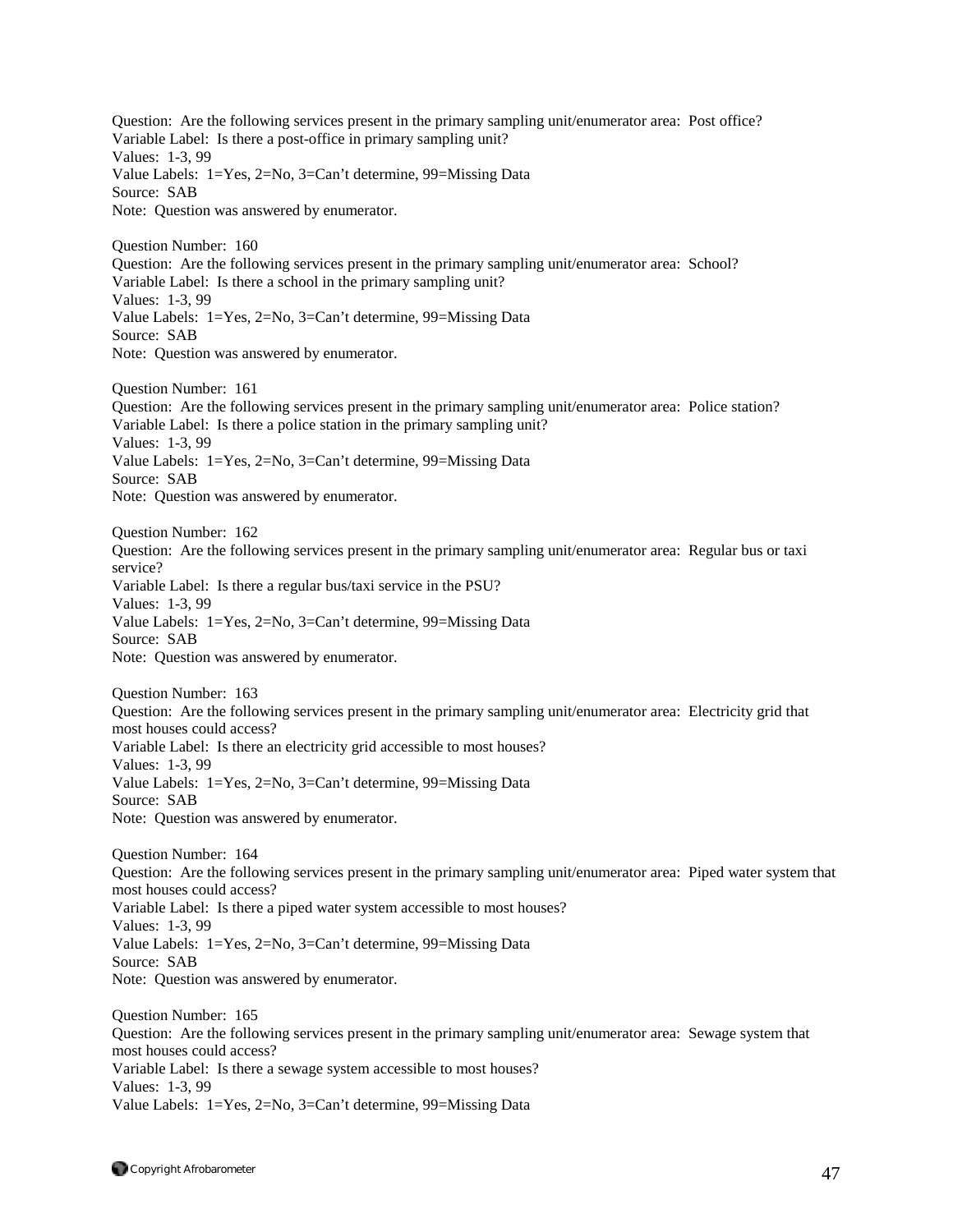Source: SAB Note: Question was answered by enumerator. Question Number: 166 Question: Are the following services present in the primary sampling unit/enumerator area: Railway Station? Variable Label: Is there a railway station? Values: 1-3, 99 Value Labels: 1=Yes, 2=No, 3=Can't determine, 99=Missing Data Source: SAB Note: Question was answered by enumerator. Question Number: 167 Question: Are the following services present in the primary sampling unit/enumerator area: Health clinic? Variable Label: Is there a health clinic? Values: 1-3, 99 Value Labels: 1=Yes, 2=No, 3=Can't determine, 99=Missing Data Source: SAB Note: Question was answered by enumerator. Question Number: 168 Question: Are the following services present in the primary sampling unit/enumerator area: Recreational facilities for eg a sports field? Variable Label: Are there recreational facilities? Values: 1-3, 99 Value Labels: 1=Yes, 2=No, 3=Can't determine, 99=Missing Data Source: SAB Note: Question was answered by enumerator. Question Number: 169 Question: Are the following services present in the primary sampling unit/enumerator area: Any churches, mosques, temples, or other places of worship? Variable Label: Are there any places of worship such as churches, mosques? Values: 1-3, 99 Value Labels: 1=Yes, 2=No, 3=Can't determine, 99=Missing Data Source: SAB Note: Question was answered by enumerator. Question Number: 170 Question: Are the following services present in the primary sampling unit/enumerator area: Any townhalls or community buildings that can be used for meetings? Variable Label: Are there any townhalls or community buildings? Values: 1-3, 99 Value Labels: 1=Yes, 2=No, 3=Can't determine, 99=Missing Data Source: SAB Note: Question was answered by enumerator. Question Number: 171 Question: Are the following services present in the primary sampling unit/enumerator area: Petrol station? Variable Label: Is there a petrol station? Values: 1-3, 99 Value Labels: 1=Yes, 2=No, 3=Can't determine, 99=Missing Data Source: SAB Note: Question was answered by enumerator. Question Number: 172

Question: Are the following services present in the primary sampling unit/enumerator area: Bottle store?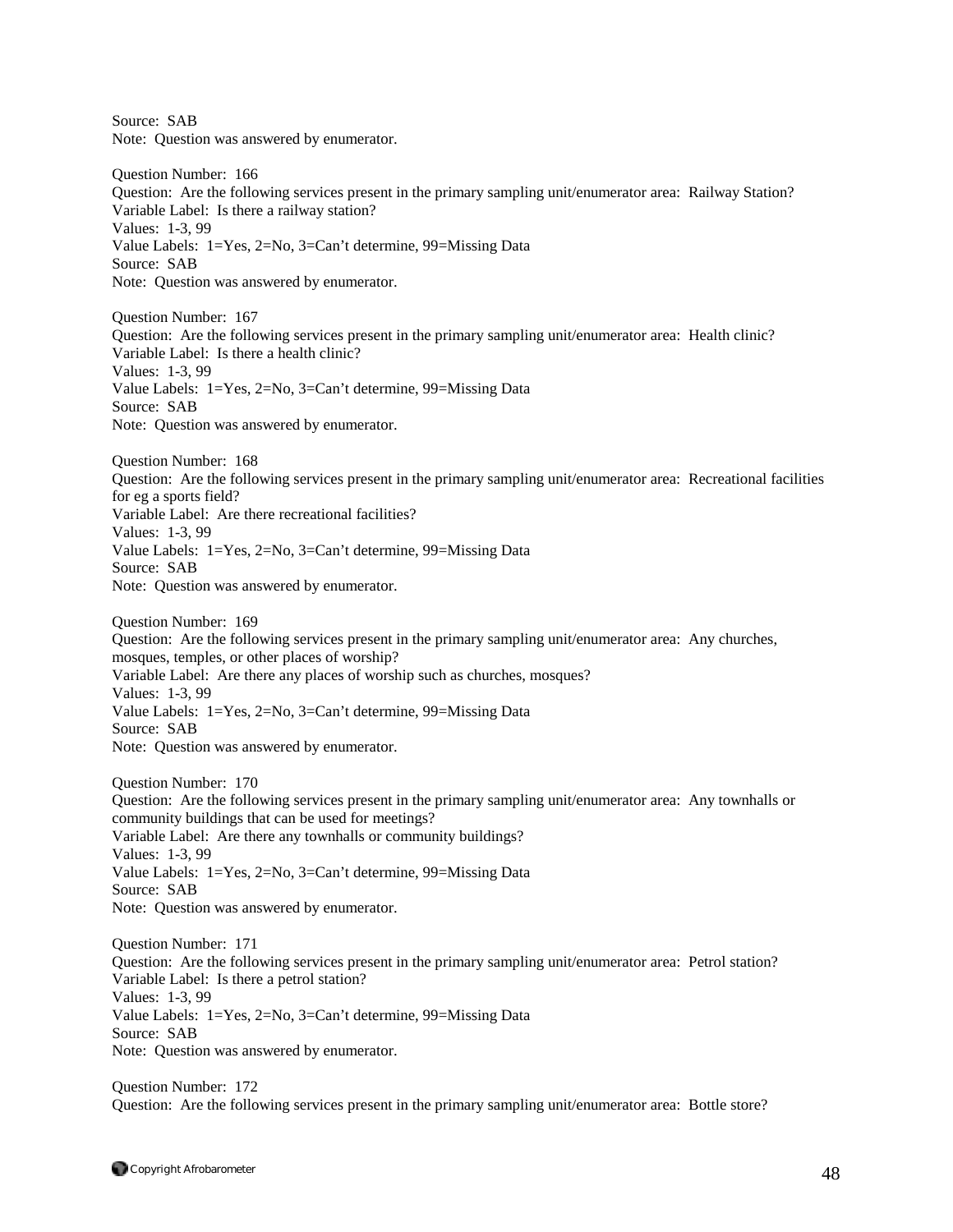Variable Label: Is there a bottle store? Values: 1-3, 99 Value Labels: 1=Yes, 2=No, 3=Can't determine, 99=Missing Data Source: SAB Note: Question was answered by enumerator. Question Number: 173 Question: Are the following services present in the primary sampling unit/enumerator area: Supermarket (food and/or clothing)? Variable Label: Is there a supermarket (food/ clothing)? Values: 1-3, 99 Value Labels: 1=Yes, 2=No, 3=Can't determine, 99=Missing Data Source: SAB Note: Question was answered by enumerator. Question Number: 174 Question: Are the following services present in the primary sampling unit/enumerator area: Cafes/corner shops/Spaza shops? Variable Label: Are there cafes, corner shops? Values: 1-3, 99 Value Labels: 1=Yes, 2=No, 3=Can't determine, 99=Missing Data Source: SAB Note: Question was answered by enumerator. Question Number: 175 Question: Are the following services present in the primary sampling unit/enumerator area: Market stalls (selling food and/or clothing)? Variable Label: Are there any market stalls (selling food/ clothing)? Values: 1-3, 99 Value Labels: 1=Yes, 2=No, 3=Can't determine, 99=Missing Data Source: SAB Note: Question was answered by enumerator. Question Number: 176 Question: At the PSU/EA did you (or any of your colleagues) see: Any policemen or police vehicles? Variable Label: Were there any police or police vehicles at PSU or EA? Values: 1-3, 99 Value Labels: 1=Yes, 2=No, 3=Can't determine, 99=Missing Data Source: SAB Note: Question was answered by enumerator. Question Number: 177 Question: At the PSU/EA did you (or any of your colleagues) see: Any soldiers or army vehicles? Variable Label: Were there any soldiers or army vehicles? Values: 1-3, 99 Value Labels: 1=Yes, 2=No, 3=Can't determine, 99=Missing Data Source: SAB Note: Question was answered by enumerator. Question Number: 178 Question: At the PSU/EA did you (or any of your colleagues) see: Any pavement along the roads or streets? Variable Label: Was there any pavement along roads? Values: 1-3, 99 Value Labels: 1=Yes, 2=No, 3=Can't determine, 99=Missing Data Source: SAB Note: Question was answered by enumerator.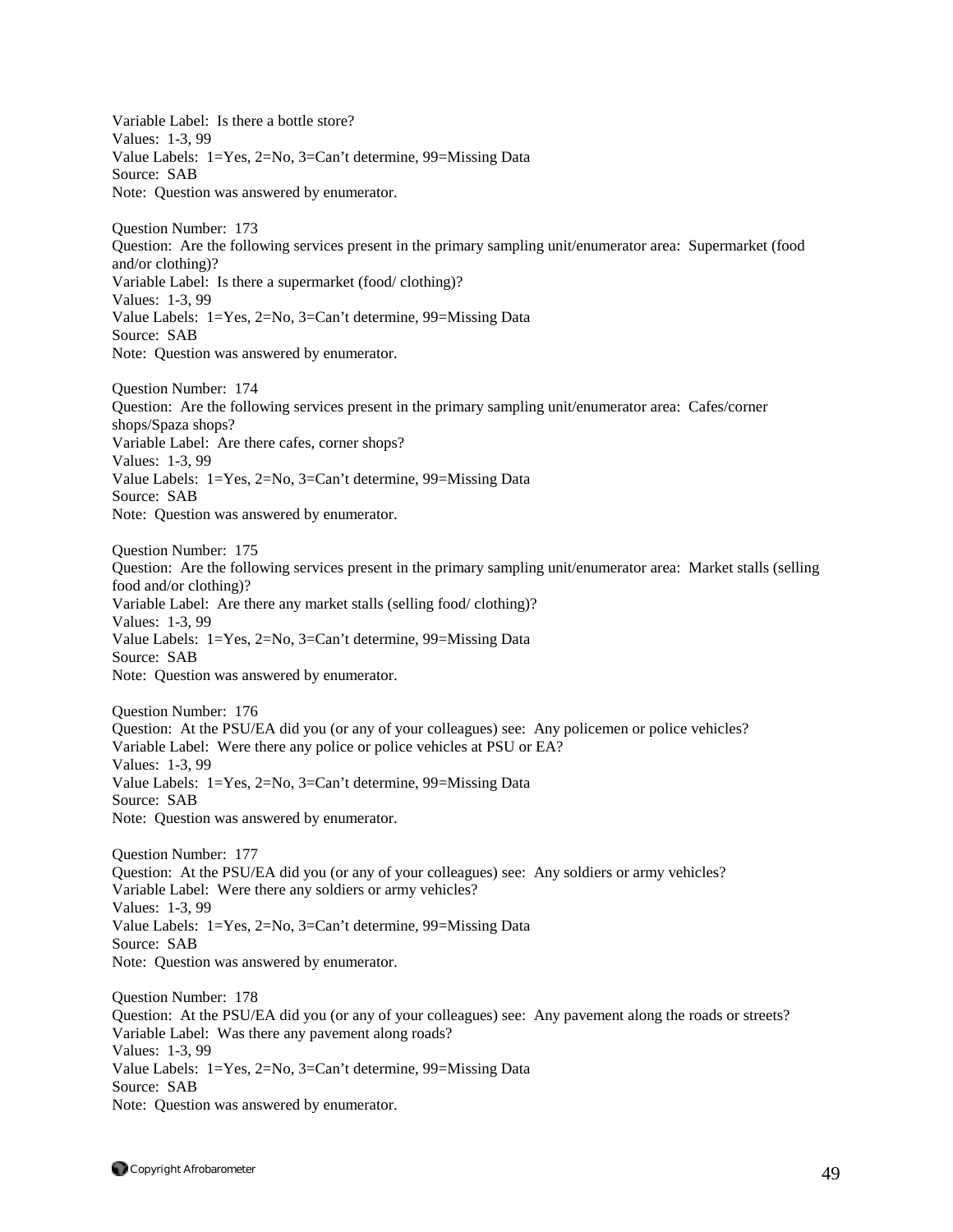Question Number: 179 Question: At the PSU/EA did you (or any of your colleagues) see: Any gardens or fields attached to households containing evidence of crops/vegetables being grown? Variable Label: Any household yards with crops/vegetables been grown? Values: 1-3, 99 Value Labels: 1=Yes, 2=No, 3=Can't determine, 99=Missing Data Source: SAB Note: Question was answered by enumerator. Question Number: 180 Question: At the PSU/EA did you (or any of your colleagues) see: Any yards or fields attached to households containing livestock such as goats, sheep, cows, or horses? Variable Label: Any household yards/fields containing livestock? Values: 1-3, 99 Value Labels: 1=Yes, 2=No, 3=Can't determine, 99=Missing Data Source: SAB Note: Question was answered by enumerator. Question Number: 181 Question: At the PSU/EA did you (or any of your colleagues) see: Any yards, gardens, or fields attached to households with trees growing in them that were larger than one story in height? Variable Label: Any household yards/fields with trees higher than one story? Values: 1-3, 99 Value Labels: 1=Yes, 2=No, 3=Can't determine, 99=Missing Data Source: SAB Note: Question was answered by enumerator. Question Number: 182 Question: How many houses within the primary sampling unit are formal houses? Variable Label: How many formal houses in PSU? Values: 1-5, 99 Value Labels: 1=All, 2=Most, 3=Some, 4=None, 5=Don't Know/Can't determine, 99=Missing Data Source: SAB Note: Question was answered by enumerator. Question Number: 183 Question: Type of area in which interview was conducted? Variable Label: Type of area in which interview was conducted? Values: 1-9, 99 Value Labels: 1=Urban (formal), 2=Suburban (formal), 3=Township/town, 4=Rural township/town, 5=Rural village, 6=Rural cluster/kraal, 7=Urban non-permanent shack camp, 8=Rural non=permanent shack camp, 9=Don't know/Can't Determine, 99=Missing Data Source: SAB Note: Question was answered by enumerator. Question Number: 184 Question: Thinking of the journey here: Was the PSU clearly sign posted along the last 10km of your journey? Variable Label: Was the PSU clearly sign-posted the last 10km of journey? Values: 1-2, 99 Value Labels: 1=Yes, 2=No, 99=Missing Data Source: SAB Note: Question was answered by enumerator.

Question Number: 185 Question: Thinking of the journey here: Were there any stop/give way signs along the last 10km of your journey?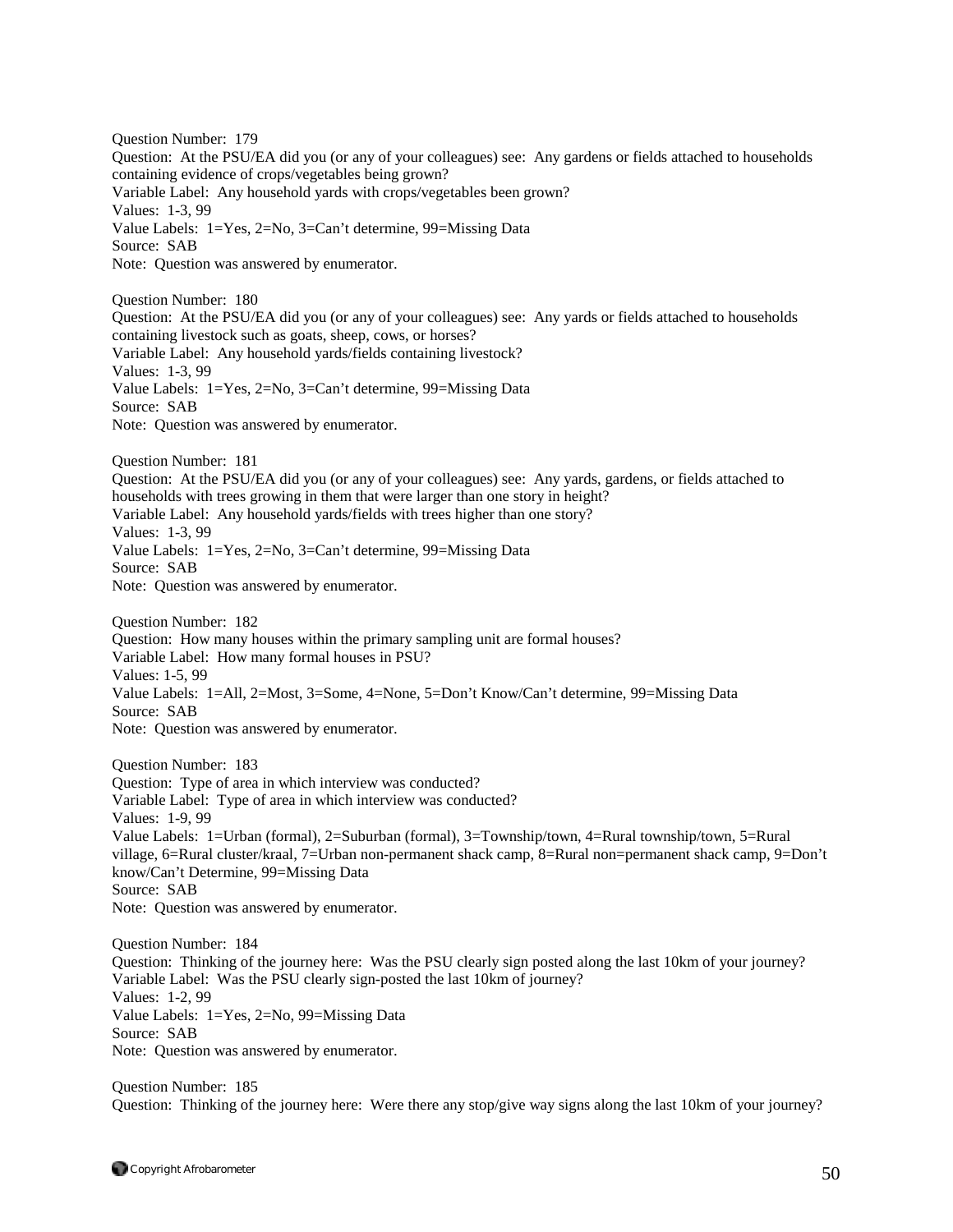Variable Label: Any stop/give way signs along last 10km of journey? Values: 1-2, 99 Value Labels: 1=Yes, 2=No, 99=Missing Data Source: SAB Note: Question was answered by enumerator. Question Number: 186 Question: Thinking of the journey here: Were there any traffic lights/robots along the last 10km of your journey? Variable Label: Any traffic lights or robots along last 10km of journey? Values: 1-2, 99 Value Labels: 1=Yes, 2=No, 99=Missing Data Source: SAB Note: Question was answered by enumerator. Question Number: 187 Question: Thinking of the journey here: If yes above, were all of them in working order? Variable Label: Were they in working order? Values: 1-2, 97, 99 Value Labels: 1=Yes, 2=No, 97=Not Applicable, 99=Missing Data Source: SAB Note: Question was answered by enumerator. Question Number: 188 Question: Thinking of the journey here: Did you (or any of your colleagues) see a water filled river during the last 1km of your journey? Variable Label: Did you see a water-filled river in last 1km of journey? Values: 1-2, 99 Value Labels: 1=Yes, 2=No, 99=Missing Data Source: SAB Note: Question was answered by enumerator. Question Number: 189 Question: Thinking of the journey here: Did you (or any of your colleagues) see a water-filled dam or lake during the last 1km of your journey? Variable Label: Did you see a water-filled dam or lake in last 1km? Values: 1-2, 99 Value Labels: 1=Yes, 2=No, 99=Missing Data Source: SAB Note: Question was answered by enumerator. Question Number: 190 Question: Roughly how much of the last 10km of your journey were spent on these different sorts of roads: Graded sand/dirt roads? Variable Label: How much of the last 10km was graded sand/dirt roads? Values: 1-4, 99 Value Labels:  $1=0$  kms,  $2=<5$  kms,  $3=5-10$  kms,  $4=$ All,  $99=$ Missing Data Source: SAB Note: Question was answered by enumerator. Question Number: 191 Question: Roughly how much of the last 10km of your journey were spent on these different sorts of roads: Ungraded dirt roads? Variable Label: How much of the last 10km was ungraded dirt roads? Values: 1-4, 99 Value Labels: 1=0 kms, 2=<5 kms, 3=5-10 kms, 4=All, 99=Missing Data Source: SAB